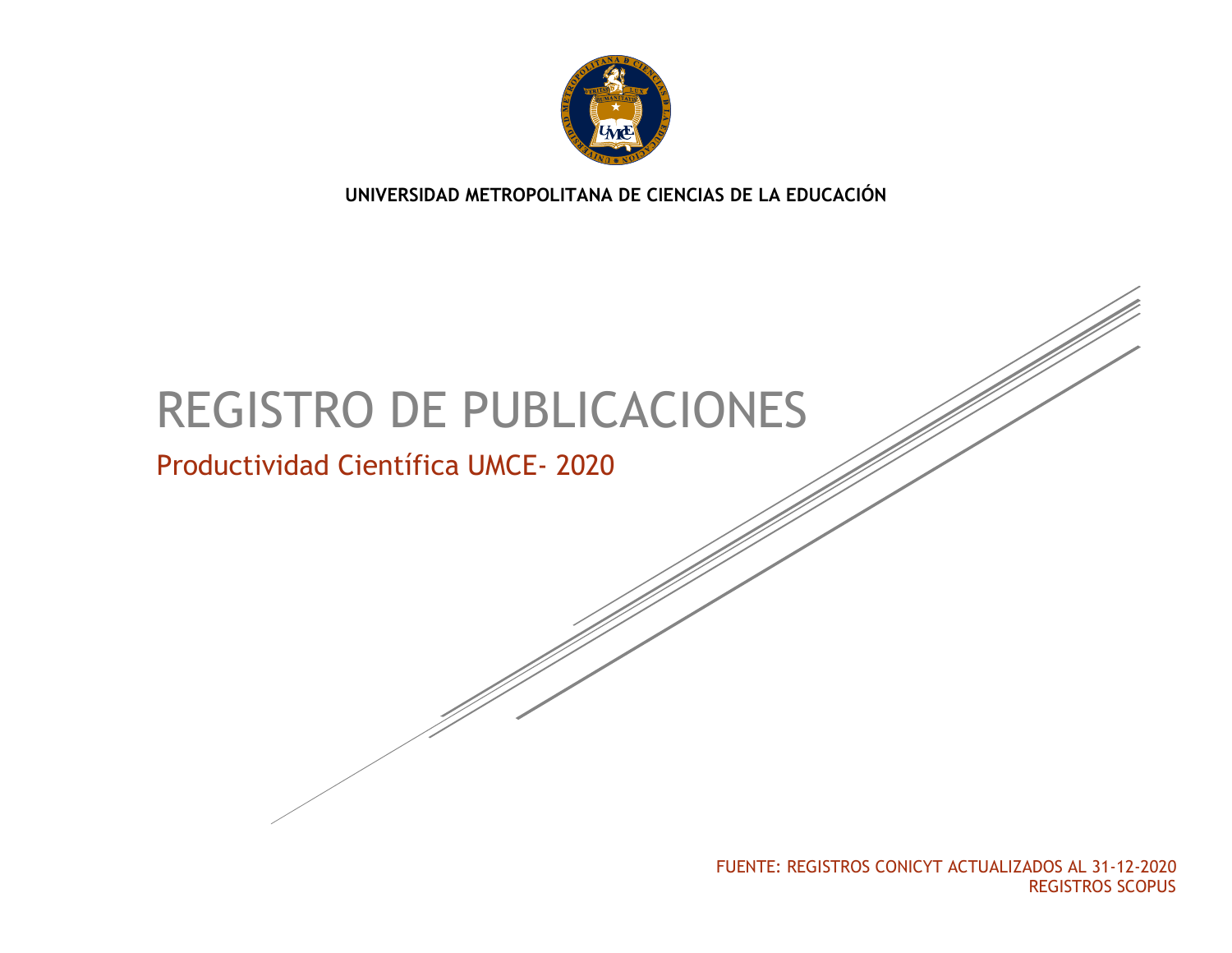



#### **Productividad Científica Universidad Metropolitana de Ciencias de la Educación, año 2020**

**(Fuente: Registros ANID actualizados al 31/12/2020)**

**Registros Scopus**

| <b>FACULTAD</b>                        | <b>WoS</b> | <b>Scopus</b> | <b>SciELO Chile - No WoS</b> | <b>TOTAL</b> |
|----------------------------------------|------------|---------------|------------------------------|--------------|
| ARTES Y EDUCACIÓN FÍSICA               | 13         | 21            |                              | 35           |
| <b>CIENCIAS BÁSICAS</b>                | 34         | 10            |                              | 45           |
| FILOSOFÍA Y EDUCACIÓN                  |            | 8             | ь                            | 16           |
| HISTORIA, GEOGRAFÍA Y<br><b>LETRAS</b> |            |               |                              |              |
| <b>OTROS</b>                           |            |               |                              | 8            |
| <b>TOTAL</b>                           | 50         | 48            | 13                           | 111          |

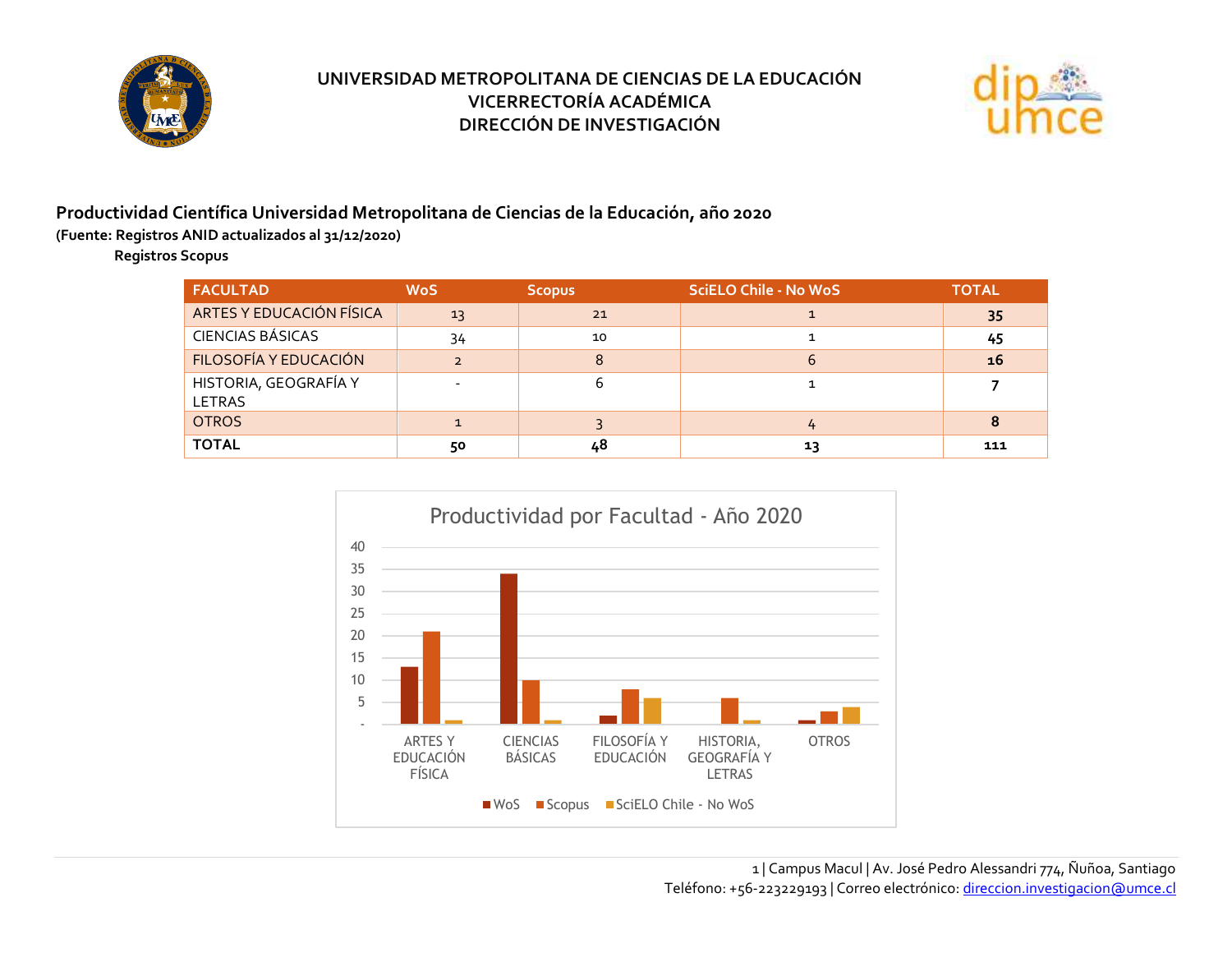



#### **Productividad Científica Universidad Metropolitana de Ciencias de la Educación, año 2020**

**(Fuente: Registros ANID actualizados al 31/12/2020)**

**Registros Scopus**

| $N^{\circ}$    | <b>AUTOR/ES</b>                                                                                                                                                                              | <b>DEPARTAMENTO</b> | <b>FACULTAD</b>                   | <b>TÍTULO</b>                                                                                                                                                                  | <b>REFERENCIA</b>                                                                                | <b>INDEXACIÓN</b> |
|----------------|----------------------------------------------------------------------------------------------------------------------------------------------------------------------------------------------|---------------------|-----------------------------------|--------------------------------------------------------------------------------------------------------------------------------------------------------------------------------|--------------------------------------------------------------------------------------------------|-------------------|
| $\mathbf{1}$   | Ramirez-Caceres,<br>Guillermo E.;<br>Moya-Hernandez,<br>Mario G.,<br>Quilodran,<br>Manuel; Ramirez,<br>Claudio C.;<br>Nespolo, Roberto<br>F.; Ceballos,<br>Ricardo; Villagra,<br>Cristian A. | <b>ENTOMOLOGÍA</b>  | <b>CIENCIAS</b><br><b>BÁSICAS</b> | Harbouring the secondary endosymbiont<br>Regiella insecticola increases predation risk<br>and reproduction in the cereal aphid Sitobion<br>avenae                              | Journal of Pest Science, 2019.<br>92(3): p. 1039-1047.<br>[WOS:000467921900009]                  | <b>WoS</b>        |
| $\overline{2}$ | Estrada, Patricia                                                                                                                                                                            | <b>ENTOMOLOGÍA</b>  | <b>CIENCIAS</b><br><b>BÁSICAS</b> | Contributions to knowledge of Arthrobrachus<br>Solier, 1849 (Coleoptera: Melyridae). A<br>redescription of Arthrobrachus forsteri<br>Wittmer, 1958 and A. longipilis Pic, 1919 | Zootaxa, 2020. 4751(3): p. 582-<br>588. [WOS:000524220800010]<br>DOI: 10.11646/zootaxa.4751.3.10 | WoS               |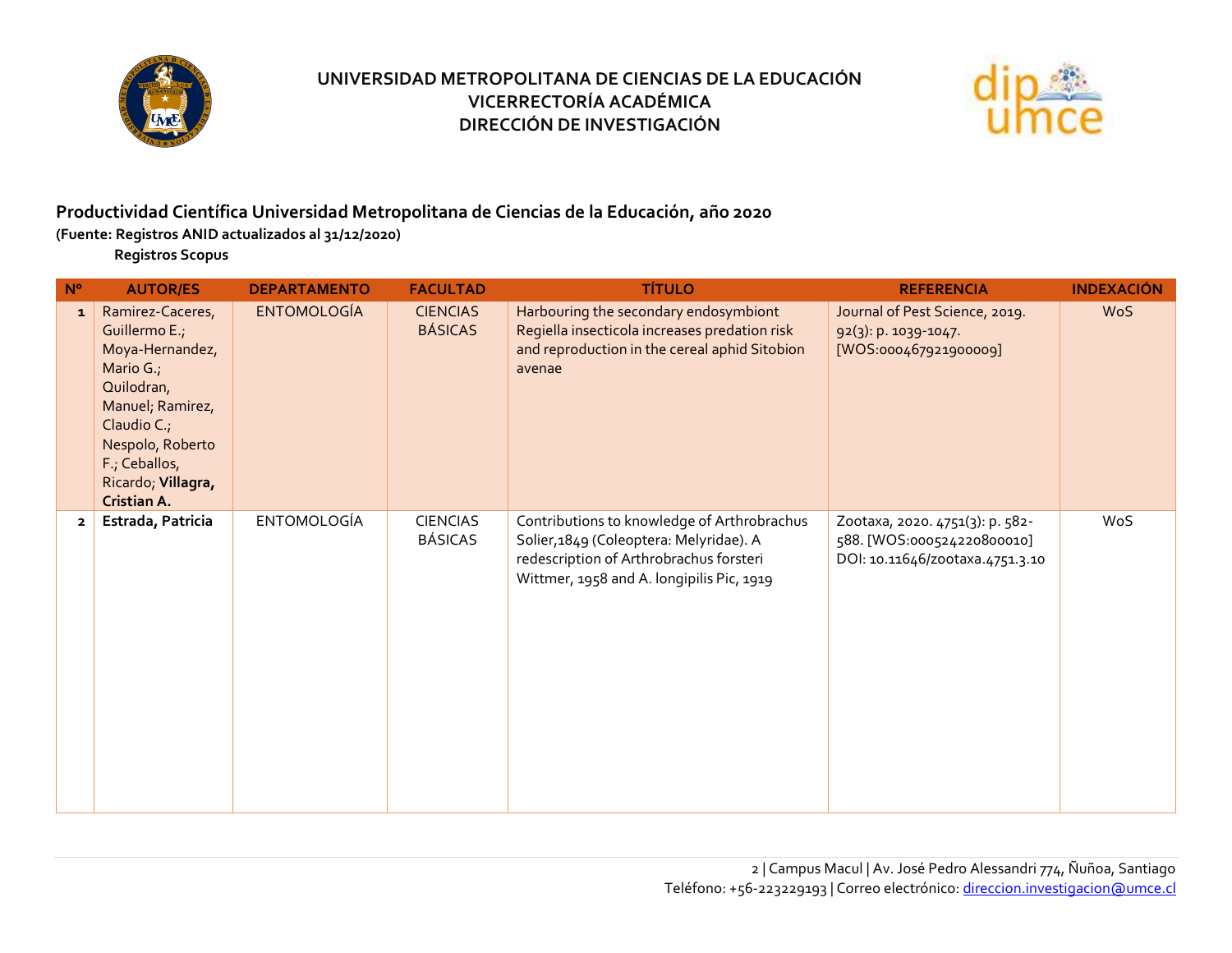



| $N^{\circ}$ | <b>AUTOR/ES</b>                                                                                                                                                                               | <b>DEPARTAMENTO</b> | <b>FACULTAD</b>                                     | <b>TÍTULO</b>                                                                                                                             | <b>REFERENCIA</b>                                                                                                                                                                                                                                                                                                                                                | <b>INDEXACIÓN</b> |
|-------------|-----------------------------------------------------------------------------------------------------------------------------------------------------------------------------------------------|---------------------|-----------------------------------------------------|-------------------------------------------------------------------------------------------------------------------------------------------|------------------------------------------------------------------------------------------------------------------------------------------------------------------------------------------------------------------------------------------------------------------------------------------------------------------------------------------------------------------|-------------------|
|             | Sobarzo Soto,<br>Dany Alexi; Aedo-<br>Munoz, Esteban;<br>Jose Brito, Ciro;<br>Miarkao, Bianca;<br>Camey, Suzi                                                                                 | <b>DEFDER</b>       | <b>ARTES Y</b><br><b>EDUCACIÓN</b><br><b>FÍSICA</b> | Making Decisions and Motor Actions with<br><b>Technical Biomechanical Classifications in</b><br>Male Judo Weight Categories               | Journal of Human Kinetics, 2020.<br>72(1): p. 241-252.<br>[WOS:000523653700023]                                                                                                                                                                                                                                                                                  | <b>WoS</b>        |
| 4           | Barriga-Gonzalez,<br>German;<br>Olivares-Petit,<br>Carla; Toro,<br>Patricia M.; Klahn,<br>A. Hugo; Olea-<br>Azar, Claudio;<br>Maya, Juan D.;<br>Huentupil,<br>Yosselin;<br>Arancibia, Rodrigo | QUÍMICA             | <b>CIENCIAS</b><br><b>BÁSICAS</b>                   | ELECTROCHEMICAL, ESR, THEORETICAL<br>STUDIES AND in vitro ANTI-T. cruzi ACTIVITY<br>OF 2-ORGANOMETALLIC-5-NITRO-<br><b>BENZIMIDAZOLES</b> | Journal of the Chilean Chemical<br>Society, 2020. 65(1): p. 4692-<br>4696.[WOS:000528017500008](2<br>020) Journal of the Chilean<br>Chemical Society, 65 (1), pp.<br>4692-<br>4696.https://www.scopus.com/in<br>ward/record.uri?eid=2-s2.o-<br>85083823803&doi=10.4067%2fS<br>0717-<br>97072020000104692&partnerID=<br>4DOI: 10.4067/S0717-<br>97072020000104692 | WoS               |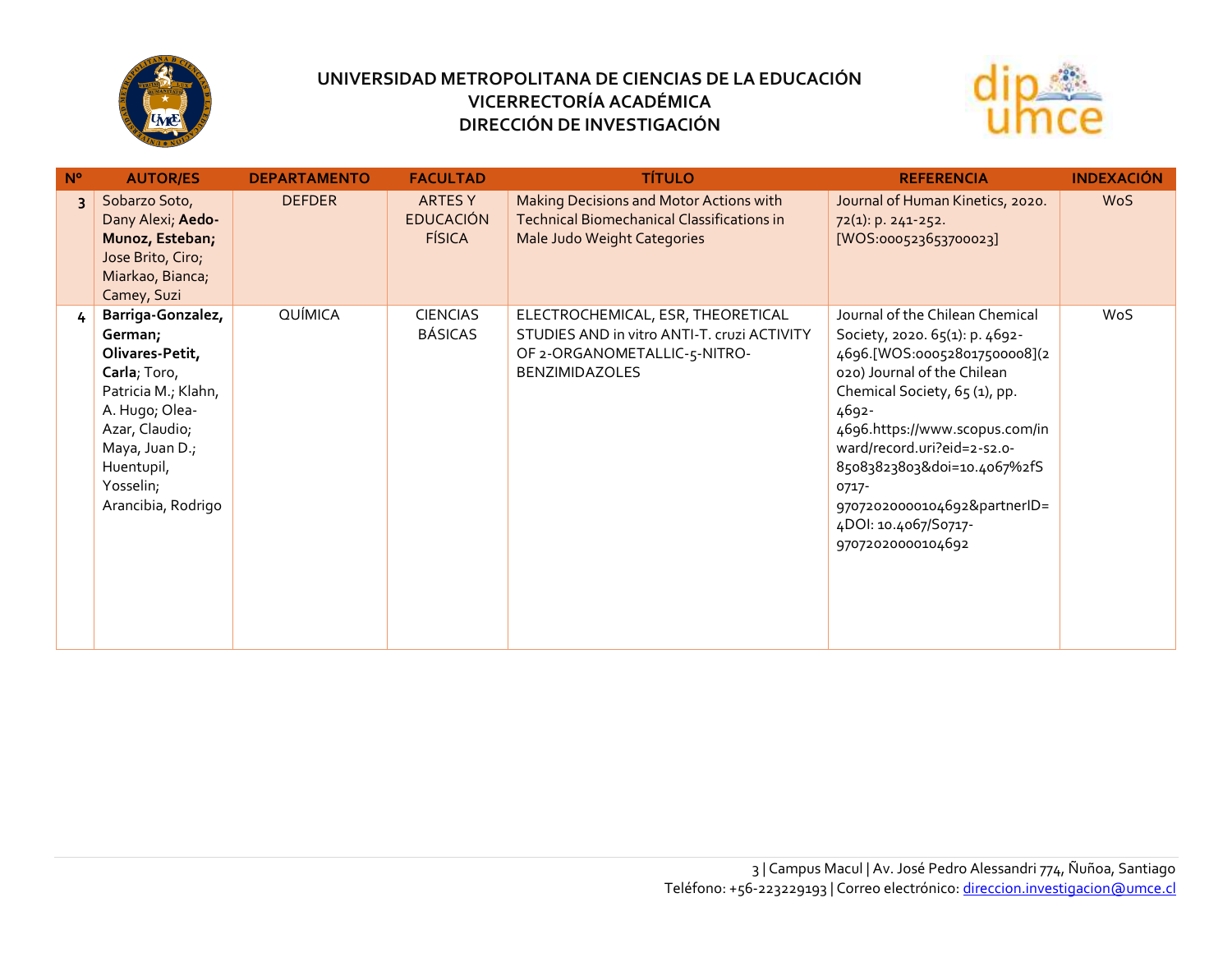



| $N^{\circ}$ | <b>AUTOR/ES</b>                                                                                         | <b>DEPARTAMENTO</b> | <b>FACULTAD</b>                   | <b>TÍTULO</b>                                                                                                                                                                                                  | <b>REFERENCIA</b>                                                                                                                                                                                                                                                                                                             | <b>INDEXACIÓN</b> |
|-------------|---------------------------------------------------------------------------------------------------------|---------------------|-----------------------------------|----------------------------------------------------------------------------------------------------------------------------------------------------------------------------------------------------------------|-------------------------------------------------------------------------------------------------------------------------------------------------------------------------------------------------------------------------------------------------------------------------------------------------------------------------------|-------------------|
| 5           | Salgado,<br>Francisco; Areche,<br>Carlos; Caballero,<br>Julio; Vargas,<br>Reinaldo; Cornejo,<br>Alberto | <b>BIOLOGÍA</b>     | <b>CIENCIAS</b><br><b>BÁSICAS</b> | Continental and Antarctic Lichens: isolation,<br>identification and molecular modeling of the<br>depside tenuiorin from the Antarctic lichen<br>Umbilicaria antarctica as tau protein inhibitor                | Natural Product Research, 2020.<br>$34(5)$ : p. 646-650.<br>[WOS:000517117400006]<br>(2020) Natural Product Research,<br>34 (5), pp. 646-650.<br>https://www.scopus.com/inward/<br>record.uri?eid=2-s2.o-<br>85056102272&doi=10.1080%2f14<br>786419.2018.1492576&partnerID<br>$=408$<br>DOI:<br>10.1080/14786419.2018.1492576 | <b>WoS</b>        |
| 6           | Henriquez-<br>Piskulich, Patricia;<br>Villagra, Cristian<br>A.; Vera,<br>Alejandro                      | <b>ENTOMOLOGÍA</b>  | <b>CIENCIAS</b><br><b>BÁSICAS</b> | Native bees of high Andes of Central Chile<br>(Hymenoptera: Apoidea): biodiversity,<br>phenology and the description of a new species<br>of Xeromelissa Cockerell (Hymenoptera:<br>Colletidae: Xeromelissinae) | Peerj, 2020.<br>8.[WOS:000517197700006](2020)<br>PeerJ, 2020 (2), art. no. e8675,<br>.https://www.scopus.com/inward<br>/record.uri?eid=2-s2.o-<br>85083506775&doi=10.7717%2fpe<br>erj.8675&partnerID=40&md5=30<br>6858oDOI: 10.7717/peerj.8675                                                                                | WoS               |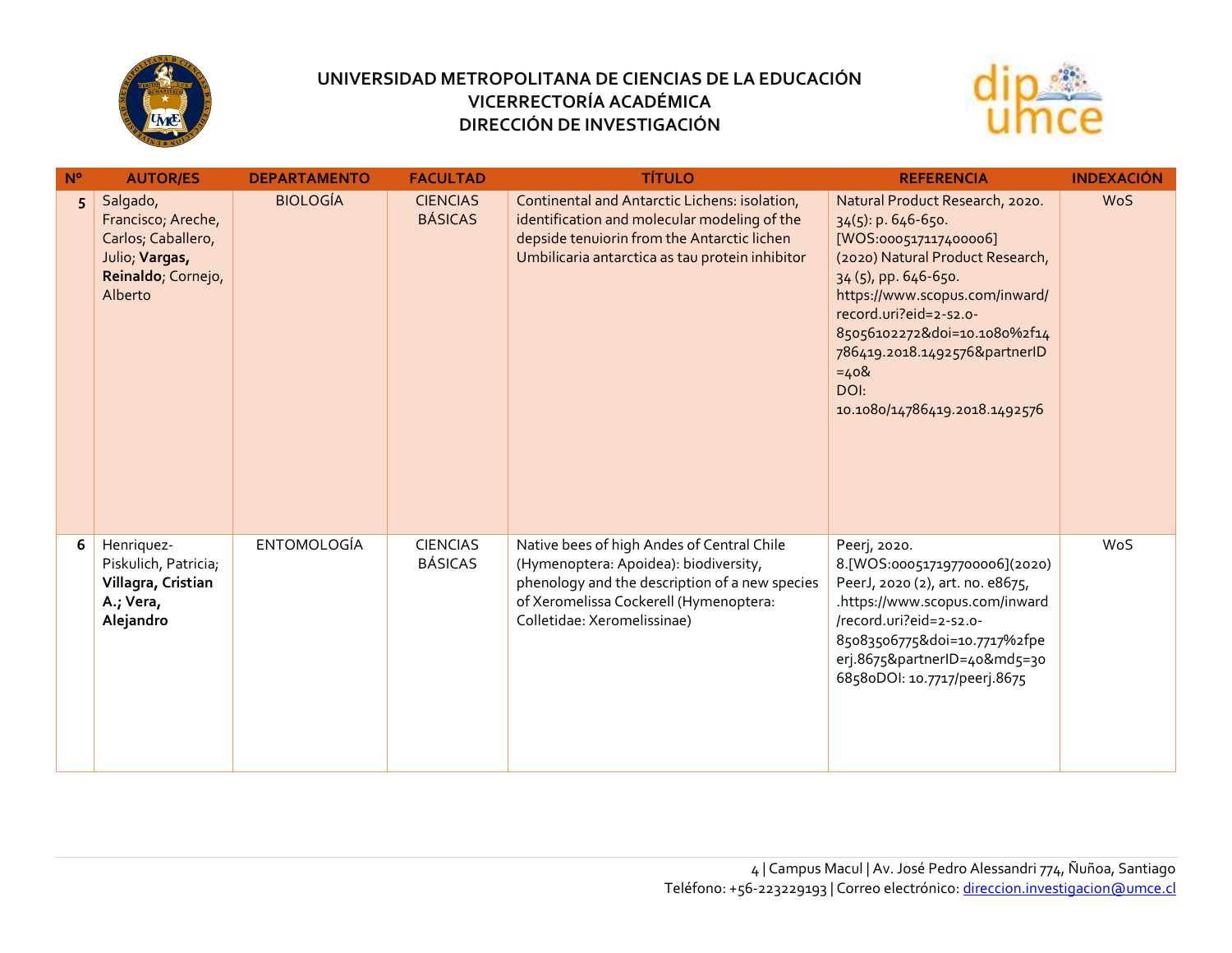



| $N^{\circ}$    | <b>AUTOR/ES</b>                                                                                                                                                                                                                            | <b>DEPARTAMENTO</b> | <b>FACULTAD</b>                   | <b>TÍTULO</b>                                                                                                          | <b>REFERENCIA</b>                                                                                                                                                                                                                                                                                                                     | <b>INDEXACIÓN</b> |
|----------------|--------------------------------------------------------------------------------------------------------------------------------------------------------------------------------------------------------------------------------------------|---------------------|-----------------------------------|------------------------------------------------------------------------------------------------------------------------|---------------------------------------------------------------------------------------------------------------------------------------------------------------------------------------------------------------------------------------------------------------------------------------------------------------------------------------|-------------------|
| $\overline{7}$ | Barnes, David K.<br>A.; Sands, Chester<br>J.; Howard, Floyd;<br>Zwerschke,<br>Nadescha; Cook,<br>Alison; Roman<br>Gonzalez,<br>Alejandro;<br>Scourse, James;<br>Munoz-Ramirez,<br>Carlos; Retallick,<br>Kate; Van<br>Landeghem,<br>Katrien | <b>ENTOMOLOGÍA</b>  | <b>CIENCIAS</b><br><b>BÁSICAS</b> | Blue carbon gains from glacial retreat along<br>Antarctic fjords: What should we expect?                               | Global Change Biology, 2020.<br>$26(5)$ : p. 2750-2755.<br>[WOS:000526102300005]<br>(2020) Global Change Biology, 26<br>(5), pp. 2750-2755. Cited 1 time.<br>https://www.scopus.com/inward/<br>record.uri?eid=2-s2.o-<br>85082764754&doi=10.1111%2fgc<br>b.15055&partnerID=40&md5=30f<br>39 <sup>fd</sup> 3<br>DOI: 10.1111/gcb.15055 | <b>WoS</b>        |
| 8              | Pinto, Carlos F.;<br>Torrico-Bazoberry,<br>Daniel;<br>Bustamante,<br>Ramiro O.;<br>Niemeyer,<br>Hermann M.;<br>Flores-Prado, Luis                                                                                                          | <b>ENTOMOLOGÍA</b>  | <b>CIENCIAS</b><br><b>BÁSICAS</b> | Demographic and performance effects of<br>alternative host use in a Neotropical<br>treehopper (Hemiptera: Membracidae) | Ecological Modelling, 2020.<br>416.[WOS:000514022500024](20<br>20) Ecological Modelling, 416,<br>art. no. 108905, . Cited 1<br>time.https://www.scopus.com/in<br>ward/record.uri?eid=2-s2.o-<br>85076471889&doi=10.1016%2fj.e<br>colmodel.2019.108905&partnerl<br>$D=408$ DOI:<br>10.1016/j.ecolmodel.2019.108905                     | WoS               |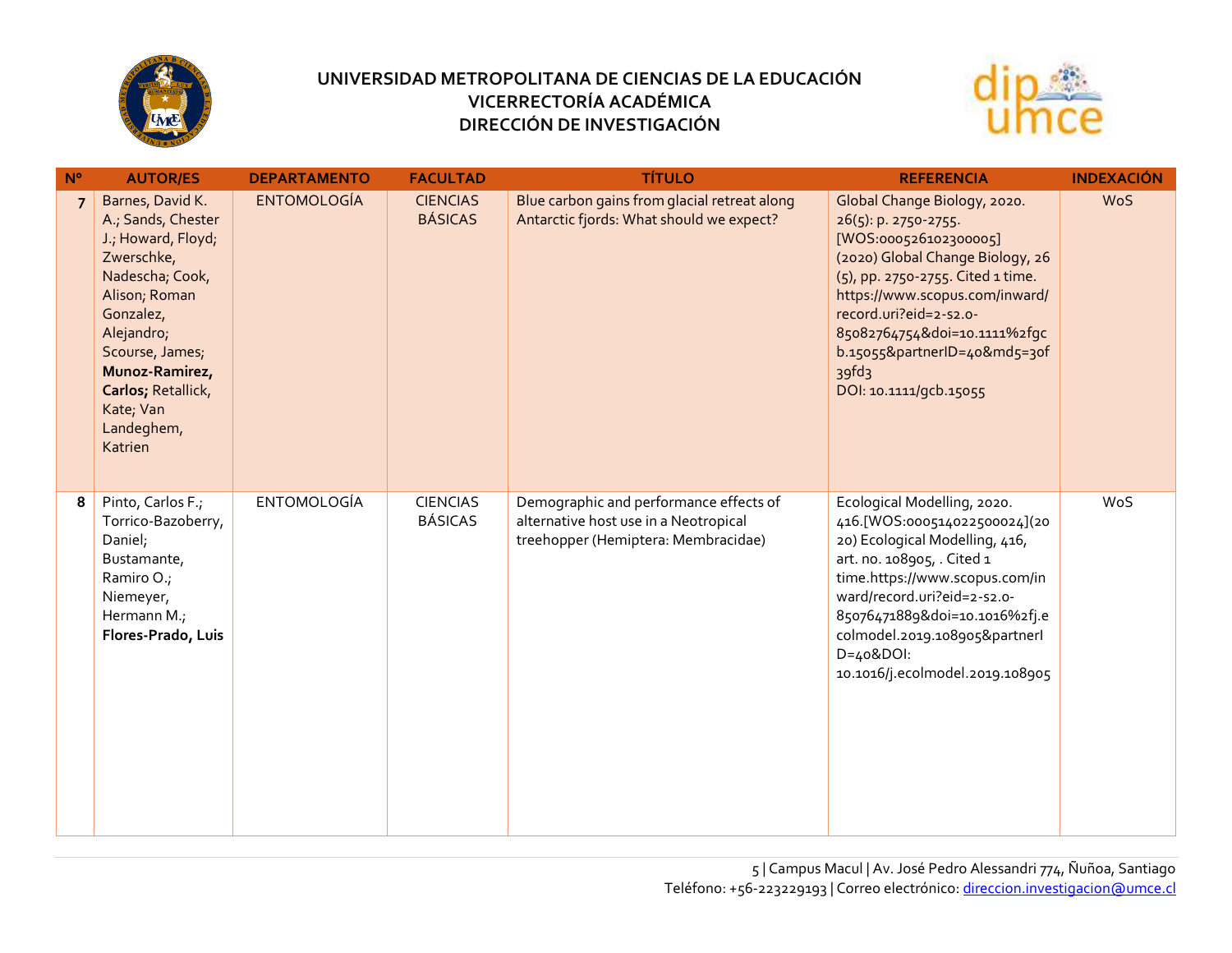



| $N^{\circ}$ | <b>AUTOR/ES</b>                                                              | <b>DEPARTAMENTO</b> | <b>FACULTAD</b>                   | <b>TÍTULO</b>                                                                       | <b>REFERENCIA</b>                                                                                                                                                                                                                                                              | <b>INDEXACIÓN</b> |
|-------------|------------------------------------------------------------------------------|---------------------|-----------------------------------|-------------------------------------------------------------------------------------|--------------------------------------------------------------------------------------------------------------------------------------------------------------------------------------------------------------------------------------------------------------------------------|-------------------|
| 9           | Flores, Sergio, V;<br>Olivari, Carla F.;<br>Prado, Luis Flores               | <b>ENTOMOLOGÍA</b>  | <b>CIENCIAS</b><br><b>BÁSICAS</b> | Signatures of positive selection on the hepatic<br>lipase gene in human populations | Journal of Genetics, 2019. 99(1).<br>[WOS:000511678800001]<br>Journal of Genetics, 99 (1), art.<br>no.1<br>https://www.scopus.com/inward/<br>record.uri?eid=2-s2.o-<br>85076891550&doi=10.1007%2fs1<br>2041-019-1160-<br>8&partnerID=40&md5=<br>DOI: 10.1007/S12041-019-1160-8 | <b>WoS</b>        |
| 10          | Gonzalez,<br>Christian R;<br>Elqueta, Mario;<br>Santos, Charles<br>Morphy D. | <b>ENTOMOLOGÍA</b>  | <b>CIENCIAS</b><br><b>BÁSICAS</b> | A catalog of Rhagionidae (Diptera: Brachycera)<br>from Chile                        | Zootaxa, 2020. 4728(2): p. 237-<br>248.[WOS:000508889000005](2<br>020) Zootaxa, 4728 (2), pp. 237-<br>248.https://www.scopus.com/in<br>ward/record.uri?eid=2-s2.o-<br>85078213688&doi=10.11646%2fz<br>ootaxa.4728.2.5&partnerID=40&<br>md5=f5DOI:<br>10.11646/zootaxa.4728.2.5 | WoS               |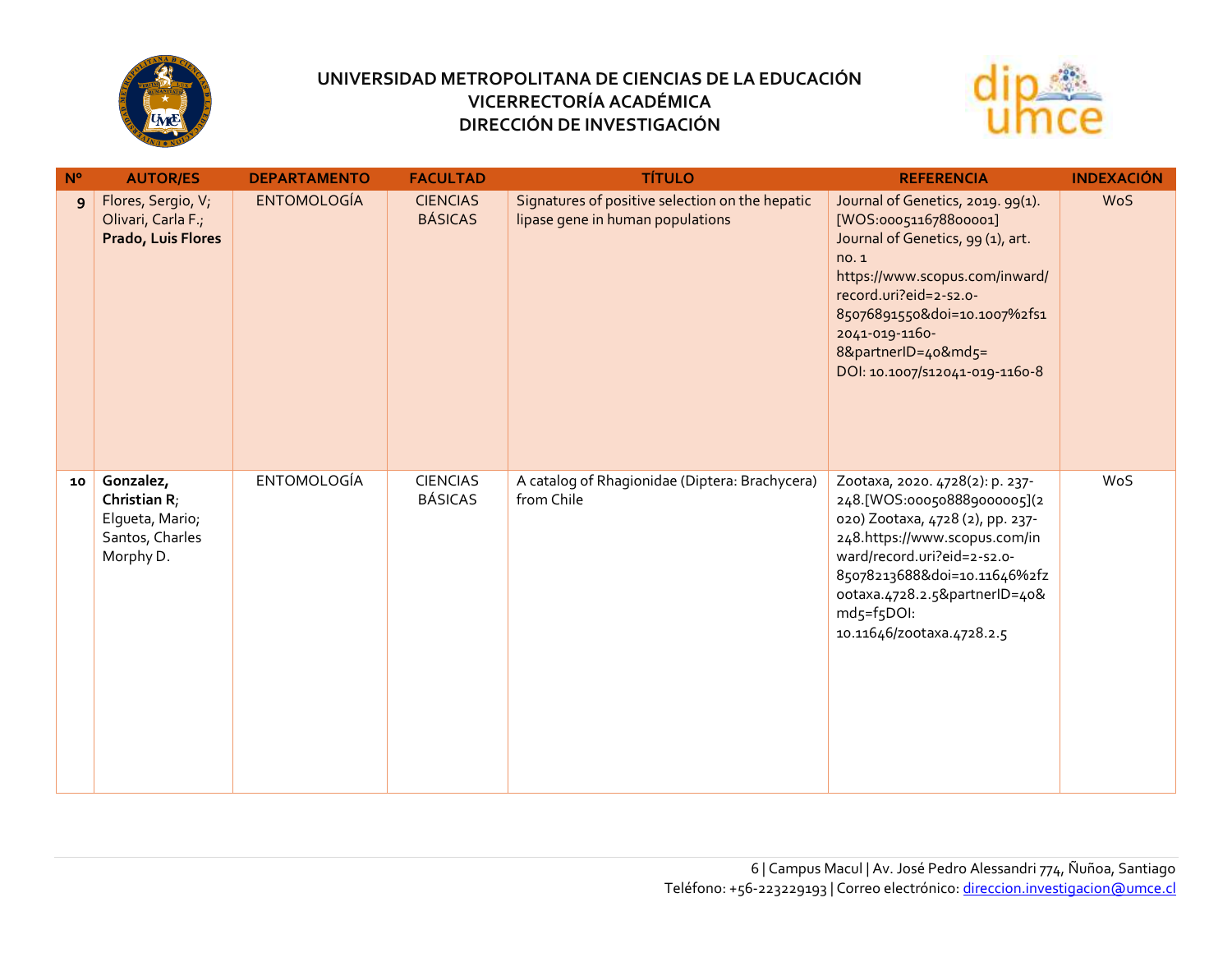



| $N^{\circ}$ | <b>AUTOR/ES</b>                                                                                                                                                                                                                                                         | <b>DEPARTAMENTO</b> | <b>FACULTAD</b>                   | <b>TÍTULO</b>                                                                                                                                | <b>REFERENCIA</b>                                                                                                                                                                                                                                                                                                                           | <b>INDEXACIÓN</b> |
|-------------|-------------------------------------------------------------------------------------------------------------------------------------------------------------------------------------------------------------------------------------------------------------------------|---------------------|-----------------------------------|----------------------------------------------------------------------------------------------------------------------------------------------|---------------------------------------------------------------------------------------------------------------------------------------------------------------------------------------------------------------------------------------------------------------------------------------------------------------------------------------------|-------------------|
| 11          | Caceres-Jensen,<br>Lizethly;<br>Rodriguez-<br>Becerra, Jorge;<br>Dominguez-Vera,<br>Valentina; Neira-<br>Albornoz,<br>Angelo; Cornejo-<br>Huentemilla,<br>Maribel; Escudey,<br>Mauricio; Joo-<br>Nagata, Jorge;<br>Villagra, Cristian<br>A.; Neira-<br>Albornoz, Angelo | <b>QUÍMICA</b>      | <b>CIENCIAS</b><br><b>BÁSICAS</b> | Nicosulfuron sorption kinetics and<br>sorption/desorption on volcanic ash-derived<br>soils: Proposal of sorption and transport<br>mechanisms | Journal of Hazardous Materials,<br>2020.385.<br>[WOS:000509618300054]<br>(2020) Journal of Hazardous<br>Materials, 385, art. no. 121576, .<br>Cited 1 time.<br>https://www.scopus.com/inward/<br>record.uri?eid=2-s2.o-<br>85076237654&doi=10.1016%2fj.j<br>hazmat.2019.121576&partnerID=<br>40&md<br>DOI:<br>10.1016/j.jhazmat.2019.121576 | <b>WoS</b>        |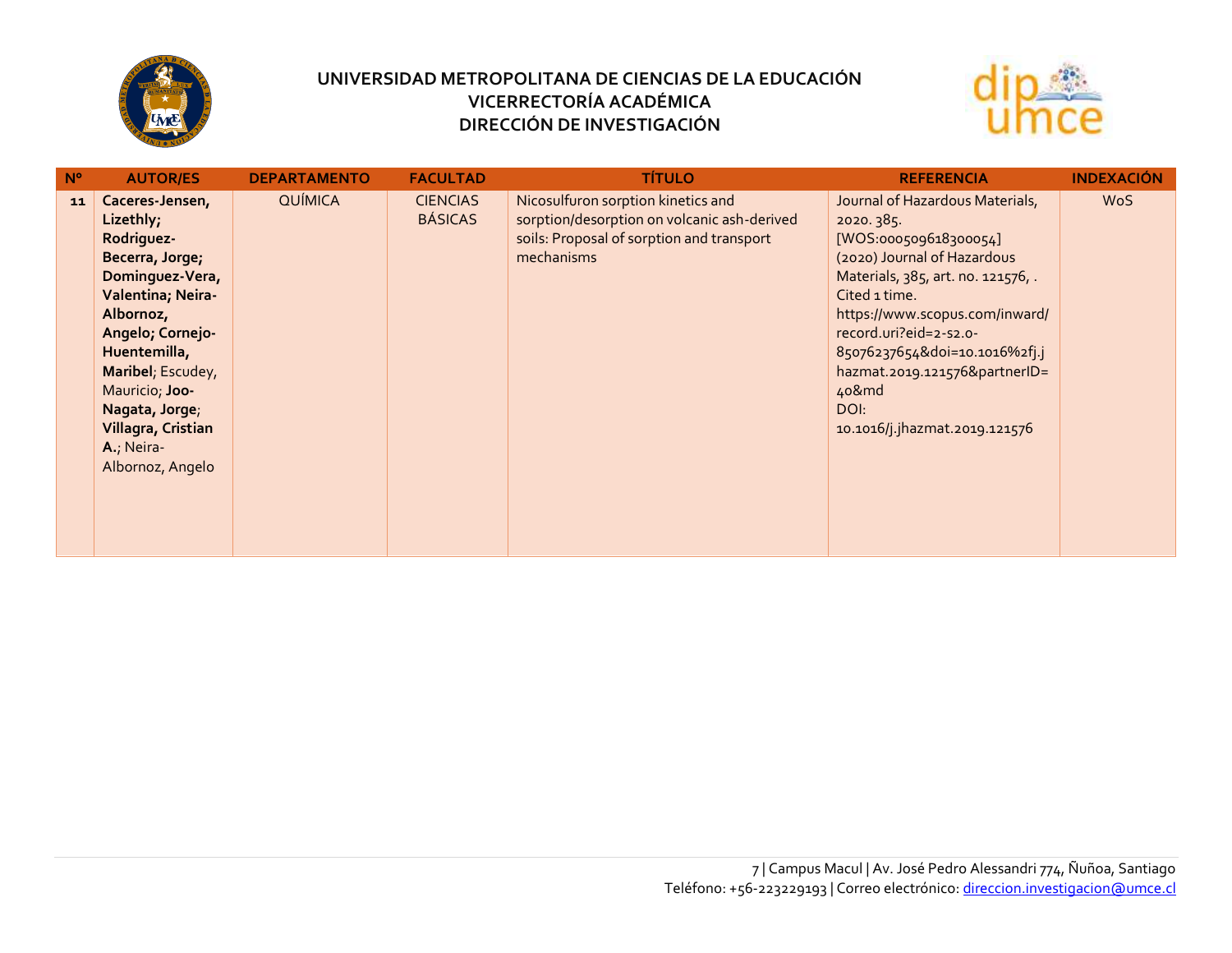



| $N^{\circ}$ | <b>AUTOR/ES</b>                                                                                                                                                                                                                               | <b>DEPARTAMENTO</b> | <b>FACULTAD</b>                                    | <b>TÍTULO</b>                                                                                                                                                                       | <b>REFERENCIA</b>                                                                                                                                                                                                                                                           | <b>INDEXACIÓN</b> |
|-------------|-----------------------------------------------------------------------------------------------------------------------------------------------------------------------------------------------------------------------------------------------|---------------------|----------------------------------------------------|-------------------------------------------------------------------------------------------------------------------------------------------------------------------------------------|-----------------------------------------------------------------------------------------------------------------------------------------------------------------------------------------------------------------------------------------------------------------------------|-------------------|
| 12          | Bascur, Miguel;<br>Munoz-Ramirez,<br>Carlos; Brante,<br>Antonio; Urzua,<br>Angel; Barnes,<br>David K. A.; Sands,<br>Chester J.                                                                                                                | <b>ENTOMOLOGÍA</b>  | <b>CIENCIAS</b><br><b>BÁSICAS</b>                  | The influence of glacial melt and retreat on the<br>nutritional condition of the bivalve Nuculana<br>inaequisculpta (Protobranchia: Nuculanidae) in<br>the West Antarctic Peninsula | Plos One, 2020.<br>15(5).[WOS:000537517800098](2<br>020) PLoS ONE, 15 (5), art. no.<br>eo233513,<br>.https://www.scopus.com/inward<br>/record.uri?eid=2-s2.o-<br>85085155821&doi=10.1371%2fjou<br>rnal.pone.o233513&partnerID=40<br>&mdDOI:<br>10.1371/journal.pone.0233513 | WoS               |
| 13          | Belkhiria, Chama;<br>Vergara, Rodrigo<br>C., San Martin,<br>Simon; Leiva,<br>Alexis; Marcenaro,<br>Bruno; Delano,<br>Paul H.; Delgado,<br>Carolina;<br>Martinez, Melissa;<br>Delgado, Carolina;<br>Andrade,<br>Maricarmen;<br>Delano, Paul H. | <b>KINESIOLOGÍA</b> | <b>ARTESY</b><br><b>EDUCACIÓN</b><br><b>FÍSICA</b> | Insula and Amygdala Atrophy Are Associated<br>With Functional Impairment in Subjects With<br>Presbycusis                                                                            | Frontiers in Aging Neuroscience,<br>2020.<br>12.[WOS:000533387400001]                                                                                                                                                                                                       | <b>WoS</b>        |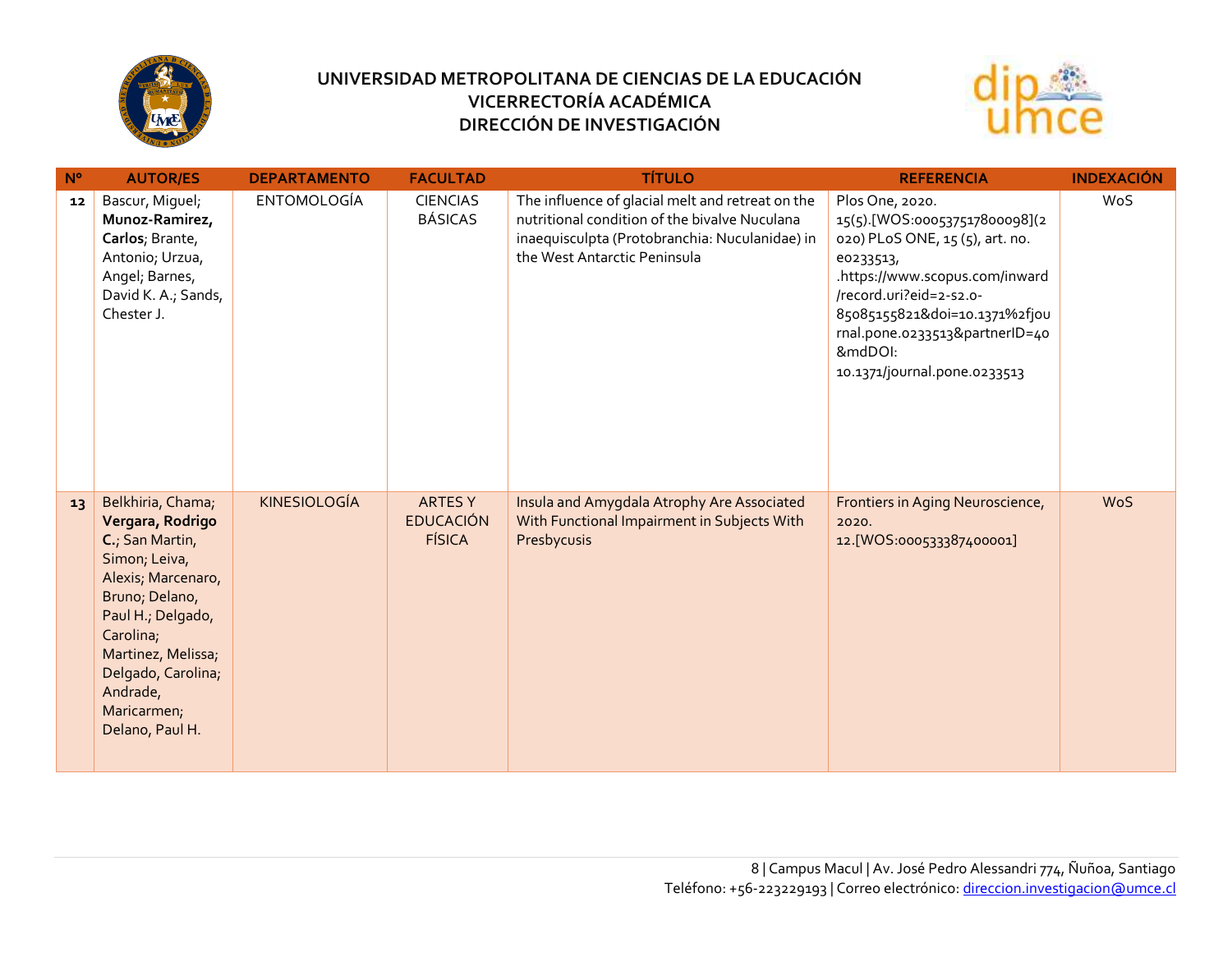



| $N^{\circ}$ | <b>AUTOR/ES</b>        | <b>DEPARTAMENTO</b> | <b>FACULTAD</b>                 | <b>TÍTULO</b>                                                                                                  | <b>REFERENCIA</b>                                                                                                                                                                                                                                                                                                               | <b>INDEXACIÓN</b> |
|-------------|------------------------|---------------------|---------------------------------|----------------------------------------------------------------------------------------------------------------|---------------------------------------------------------------------------------------------------------------------------------------------------------------------------------------------------------------------------------------------------------------------------------------------------------------------------------|-------------------|
| 14          | Prado Campos,<br>Nadia | <b>FILOSOFÍA</b>    | FILOSOFÍA Y<br><b>EDUCACIÓN</b> | READING-SWIMMING: THE SPRINKLING OF<br>INTROSPECTION AND AMNIOTIC PLEASURE<br>IN THE POETRY OF ALICIA GENOVESE | Revista Chilena De Literatura,<br>2020(101): p. 41-<br>69.[WOS:000536124900003](202<br>o) Revista Chilena de Literatura,<br>$(1)$ , pp. 41-<br>69.https://www.scopus.com/inw<br>ard/record.uri?eid=2-s2.o-<br>85090208687&doi=10.4067%2fS<br>0718-<br>22952020000100041&partnerID=<br>4DOI: 10.4067/S0718-<br>22952020000100041 | WoS               |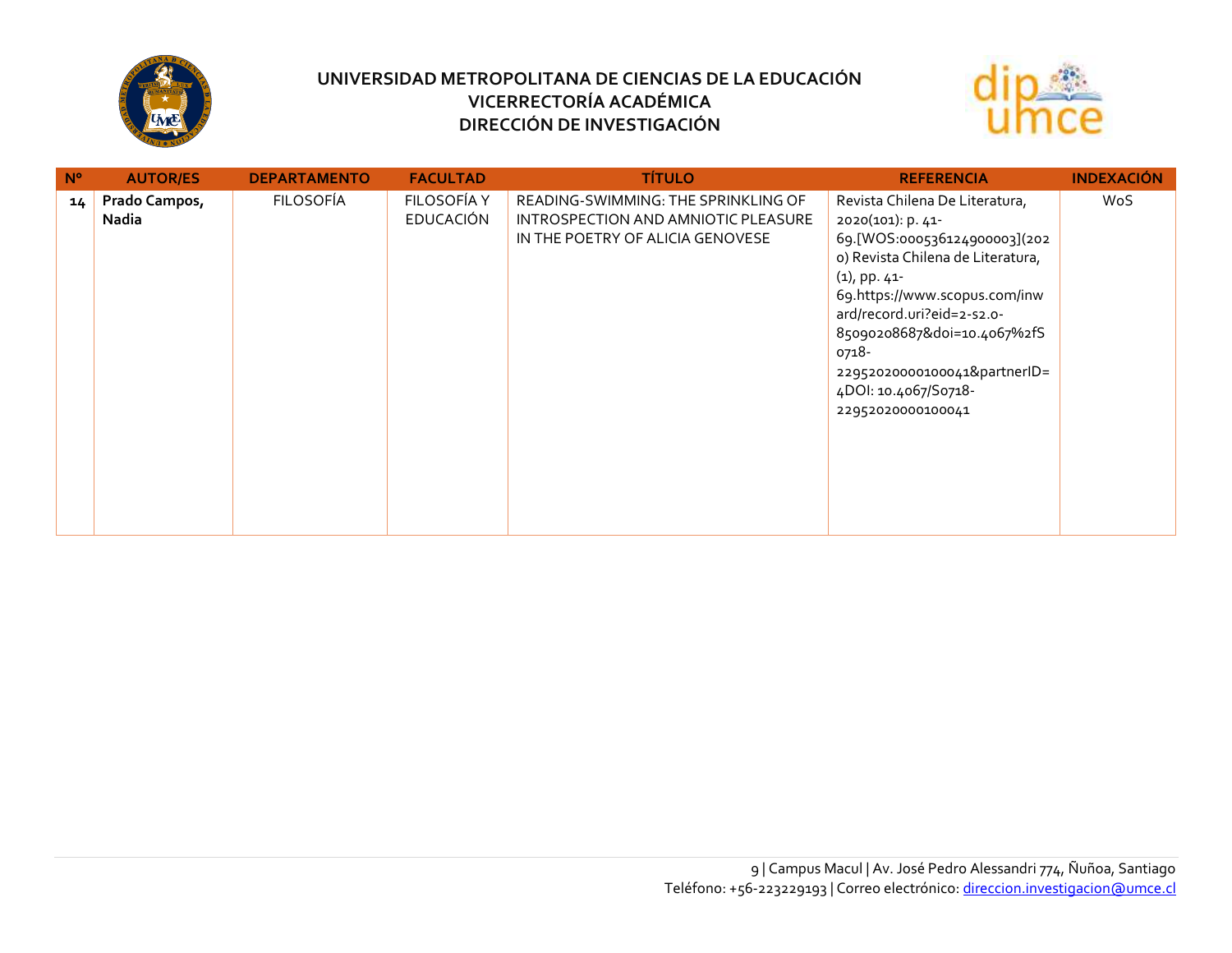



| $N^{\circ}$ | <b>AUTOR/ES</b>                                                         | <b>DEPARTAMENTO</b> | <b>FACULTAD</b>                   | <b>TÍTULO</b>                                                                                              | <b>REFERENCIA</b>                                                                                                                                                                                                                                                                                             | <b>INDEXACIÓN</b> |
|-------------|-------------------------------------------------------------------------|---------------------|-----------------------------------|------------------------------------------------------------------------------------------------------------|---------------------------------------------------------------------------------------------------------------------------------------------------------------------------------------------------------------------------------------------------------------------------------------------------------------|-------------------|
| 15          | Fitzgerald, Scott<br>J.; Gonzalez,<br>Christian R.;<br>Elgueta, Mario   | <b>ENTOMOLOGÍA</b>  | <b>CIENCIAS</b><br><b>BÁSICAS</b> | A catalog of the Bibionidae (Diptera:<br><b>Bibionomorpha) of Chile</b>                                    | Zootaxa, 2020. 4766(1): p. 48-<br>60.[WOS:000528719600002]<br>(2020) Zootaxa, 4766 (1), pp. 48-<br>60.<br>https://www.scopus.com/inward/<br>record.uri?eid=2-s2.o-<br>85083317465&doi=10.11646%2fz<br>ootaxa.4766.1.2&partnerID=40&<br>$md5=1$<br>DOI: 10.11646/zootaxa.4766.1.2                              | <b>WoS</b>        |
| 16          | Krolow, T. K.;<br>Henriques, A. L.;<br>Gonzalez, C. R.;<br>Nihei, S. S. | <b>ENTOMOLOGÍA</b>  | <b>CIENCIAS</b><br><b>BÁSICAS</b> | Comments on the Classification of Neotropical<br>Scionini (Tabanidae) with a Description of a<br>New Genus | Neotropical Entomology, 2020.<br>49(3): p. 412-<br>419.[WOS:000532246800001](20<br>20) Neotropical Entomology, 49<br>(3), pp. 412-<br>419.https://www.scopus.com/inw<br>ard/record.uri?eid=2-s2.o-<br>85084610458&doi=10.1007%2fs1<br>3744-020-00767-<br>w&partnerID=40&md5DOI:<br>10.1007/S13744-020-00767-W | WoS               |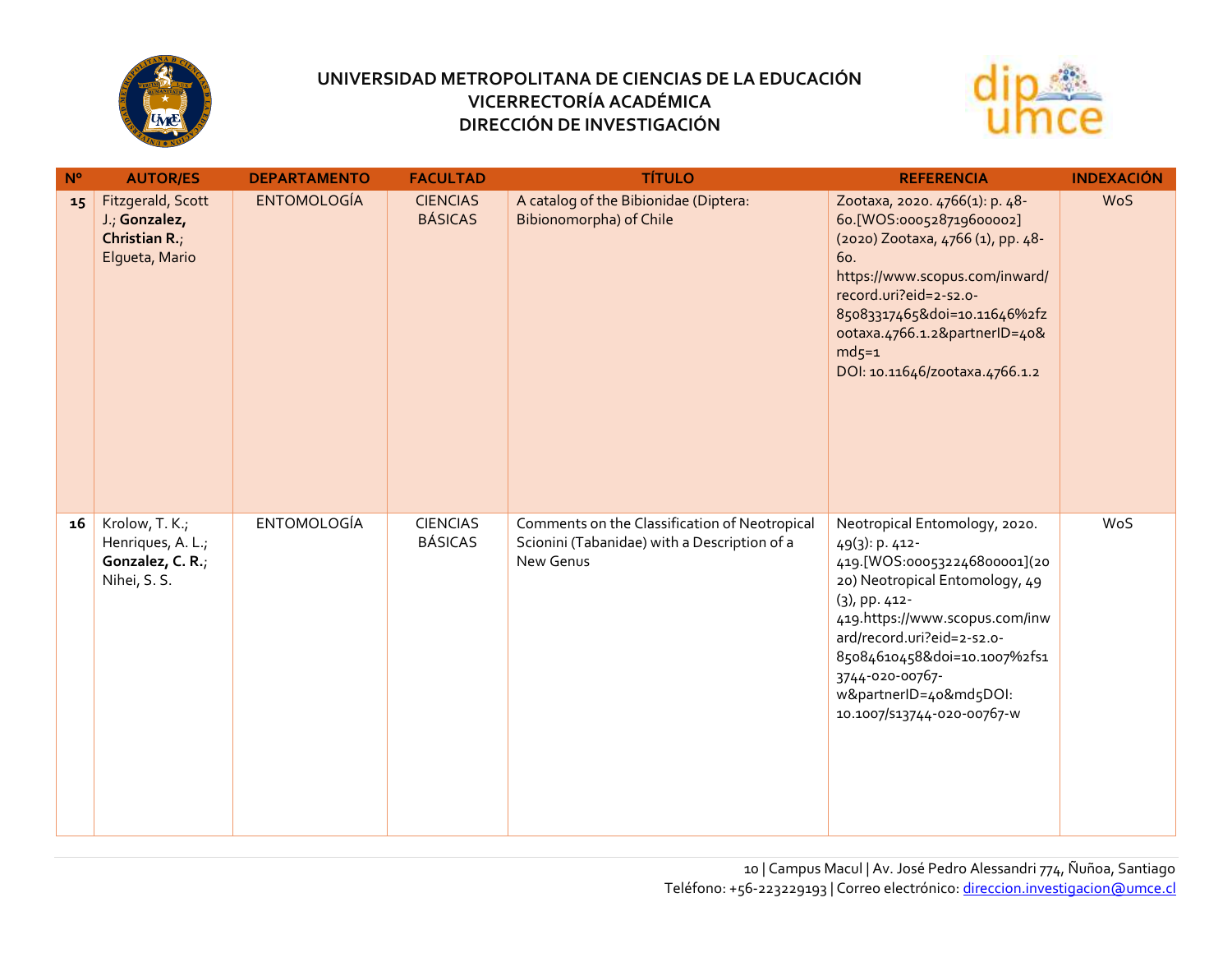



| $N^{\circ}$ | <b>AUTOR/ES</b>                                                                                                                                                                                                                                                                                                                                            | <b>DEPARTAMENTO</b> | <b>FACULTAD</b>                                    | <b>TÍTULO</b>                                                                                                            | <b>REFERENCIA</b>                                                                                                                                                                                                                                       | <b>INDEXACIÓN</b> |
|-------------|------------------------------------------------------------------------------------------------------------------------------------------------------------------------------------------------------------------------------------------------------------------------------------------------------------------------------------------------------------|---------------------|----------------------------------------------------|--------------------------------------------------------------------------------------------------------------------------|---------------------------------------------------------------------------------------------------------------------------------------------------------------------------------------------------------------------------------------------------------|-------------------|
| 17          | Luarte, Alejandro;<br>Henzi, Roberto;<br>Fernandez,<br>Anllely, Gaete,<br>Diego; Cisternas,<br>Pablo; Pizarro,<br>Matias; Batiz, Luis<br>Federico;<br>Villalobos, Isabel;<br>Masalleras,<br>Matias; Abarzua-<br>Catalan, Lorena;<br>Lafourcade,<br>Carlos; Wyneken,<br>Ursula; Vergara,<br>Rodrigo; Varas-<br>Godoy, Manuel;<br>Herrera-Molina,<br>Rodrigo | <b>KINESIOLOGÍA</b> | <b>ARTESY</b><br><b>EDUCACIÓN</b><br><b>FÍSICA</b> | Astrocyte-Derived Small Extracellular Vesicles<br>Regulate Dendritic Complexity through miR-<br>26a-5p Activity          | Cells, 2020.<br>9(4).[WOS:000535559500141]<br>$(2020)$ Cells, $9(4)$ , Cited 2 times.<br>https://www.scopus.com/inward/<br>record.uri?eid=2-s2.o-<br>85083414512&doi=10.3390%2fce<br>lls9040930&partnerID=40&md5=<br>5aca2<br>DOI: 10.3390/cells9040930 | <b>WoS</b>        |
| 18          | Onetti-Onetti,<br>Wanesa; Molina-<br>Sotomayor,<br>Edgardo; Antonio<br>Gonzalez-Jurado,<br>Jose; Castillo-<br>Rodriguez,<br>Alfonso;                                                                                                                                                                                                                       | <b>DEFDER</b>       | <b>ARTESY</b><br><b>EDUCACIÓN</b><br><b>FÍSICA</b> | Comparison between Sexes of the<br>Relationships between Body Composition and<br>Maximum Oxygen Volume in Elderly People | Sustainability, 2020.<br>12(8).[WOS:000535598700089]                                                                                                                                                                                                    | WoS               |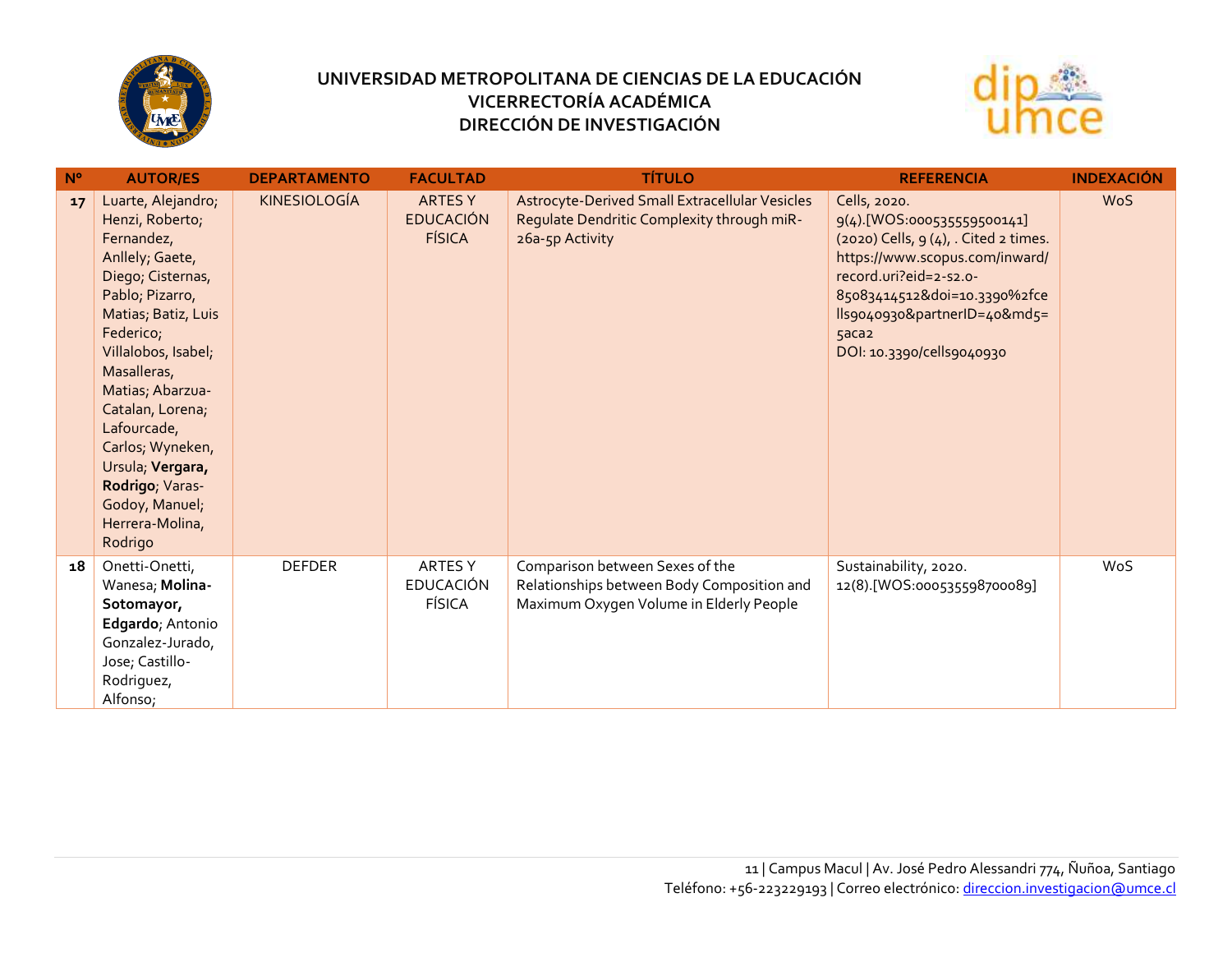



| $N^{\circ}$ | <b>AUTOR/ES</b>                                                                                                                                                                   | <b>DEPARTAMENTO</b> | <b>FACULTAD</b>                                    | <b>TÍTULO</b>                                                                                                                                     | <b>REFERENCIA</b>                                                                                                                                                                                                                                                                                                      | <b>INDEXACIÓN</b> |
|-------------|-----------------------------------------------------------------------------------------------------------------------------------------------------------------------------------|---------------------|----------------------------------------------------|---------------------------------------------------------------------------------------------------------------------------------------------------|------------------------------------------------------------------------------------------------------------------------------------------------------------------------------------------------------------------------------------------------------------------------------------------------------------------------|-------------------|
| 19          | Jose Perez, Maria;<br>Loyola, Rocio;<br>Canelo, Francisco;<br>Aranguiz,<br>Alejandra; Tapia-<br>Monsalves, Carola;<br>Quintanilla,<br>Rodrigo A.;<br>Osorio-<br>Fuentealba, Cesar | <b>KINESIOLOGÍA</b> | <b>ARTESY</b><br><b>EDUCACIÓN</b><br><b>FÍSICA</b> | NADPH oxidase contributes to oxidative<br>damage and mitochondrial impairment<br>induced by acute ethanol treatment in rat<br>hippocampal neurons | Neuropharmacology, 2020.<br>171.[WOS:000536193600016]<br>(2020) Neuropharmacology, 171,<br>art. no. 108100, . Cited 1 time.<br>https://www.scopus.com/inward/<br>record.uri?eid=2-s2.o-<br>85083182101&doi=10.1016%2fj.n<br>europharm.2020.108100&partne<br>$rID = 40$<br>DOI:<br>10.1016/j.neuropharm.2020.1081<br>00 | <b>WoS</b>        |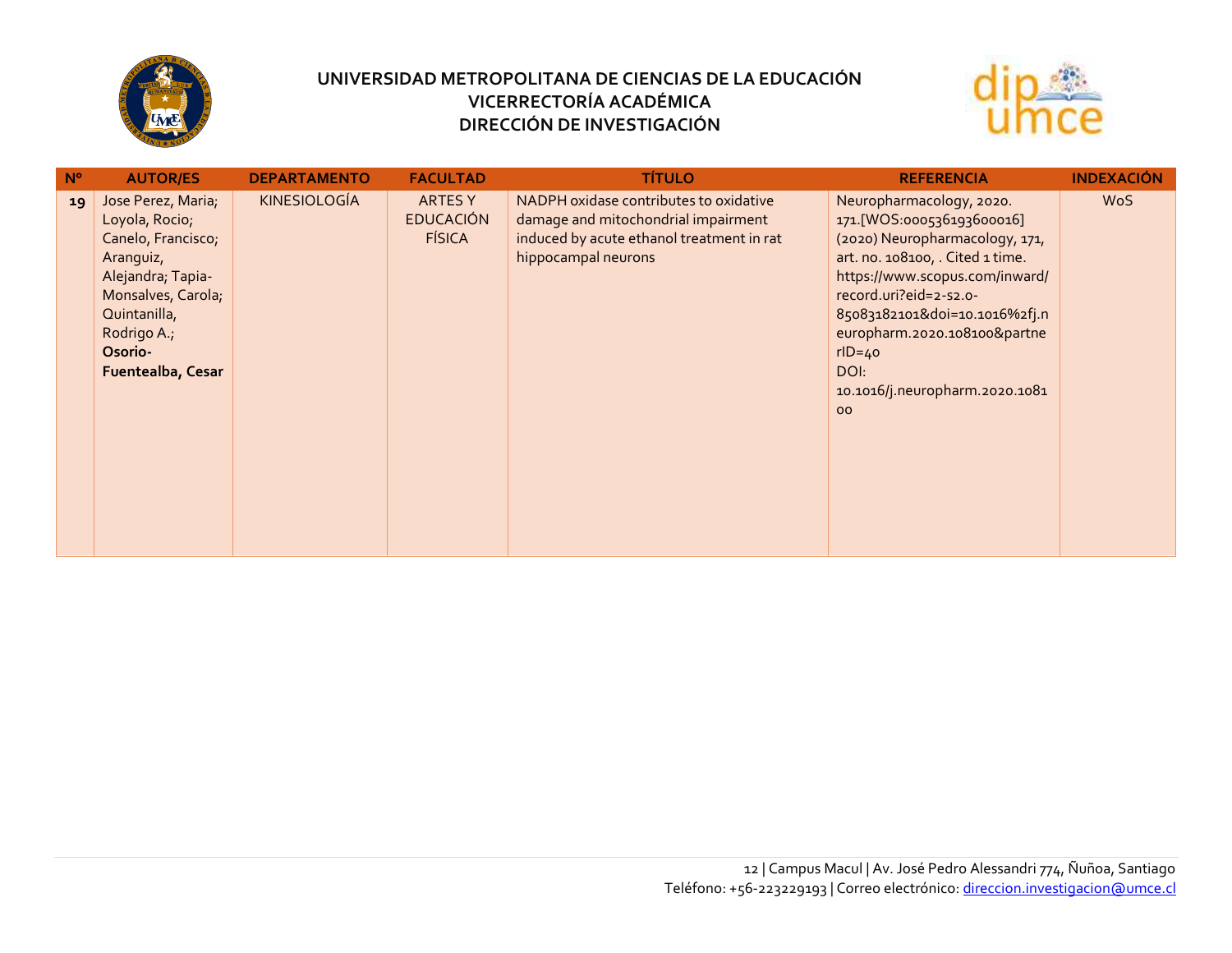



| $N^{\circ}$ | <b>AUTOR/ES</b>                                                                                                                                                                 | <b>DEPARTAMENTO</b> | <b>FACULTAD</b>                   | <b>TÍTULO</b>                                                                                                                                                            | <b>REFERENCIA</b>                                                                                                                                                                                                                                                                                                | <b>INDEXACIÓN</b> |
|-------------|---------------------------------------------------------------------------------------------------------------------------------------------------------------------------------|---------------------|-----------------------------------|--------------------------------------------------------------------------------------------------------------------------------------------------------------------------|------------------------------------------------------------------------------------------------------------------------------------------------------------------------------------------------------------------------------------------------------------------------------------------------------------------|-------------------|
| 20          | Qiu, Yang-Cong;<br>Jadlovska, Irena;<br>Chiu, Kuo-Shou;<br>Li, Tongxing                                                                                                         | MATEMÁTICA          | <b>CIENCIAS</b><br><b>BÁSICAS</b> | Existence of nonoscillatory solutions tending to<br>zero of third-order neutral dynamic equations<br>on time scales                                                      | Advances in Difference<br>Equations, 2020.<br>2020(1).[WOS:000537713700003]<br>Advances in Difference<br>Equations, 2020 (1), art. no.<br>231https://www.scopus.com/inw<br>ard/record.uri?eid=2-s2.o-<br>85085957014&doi=10.1186%2fs1<br>3662-020-02678-<br>x&partnerID=40&md5DOI:<br>10.1186/s13662-020-02678-x | WoS               |
| 21          | Rodriguez-<br>Becerra, Jorge;<br>Caceres-Jensen,<br>Lizethly;<br><b>Bahamonde</b><br>Padilla, Victor;<br>Druker, Sofia;<br>Diaz, Tatiana,<br>Pernaa, Johannes;<br>Aksela, Maija | <b>QUÍMICA</b>      | <b>CIENCIAS</b><br><b>BÁSICAS</b> | Developing technological pedagogical science<br>knowledge through educational computational<br>chemistry: a case study of pre-service<br>chemistry teachers' perceptions | <b>Chemistry Education Research</b><br>and Practice, 2020. 21(2): p. 638-<br>654.[WOS:000530236600012]                                                                                                                                                                                                           | <b>WoS</b>        |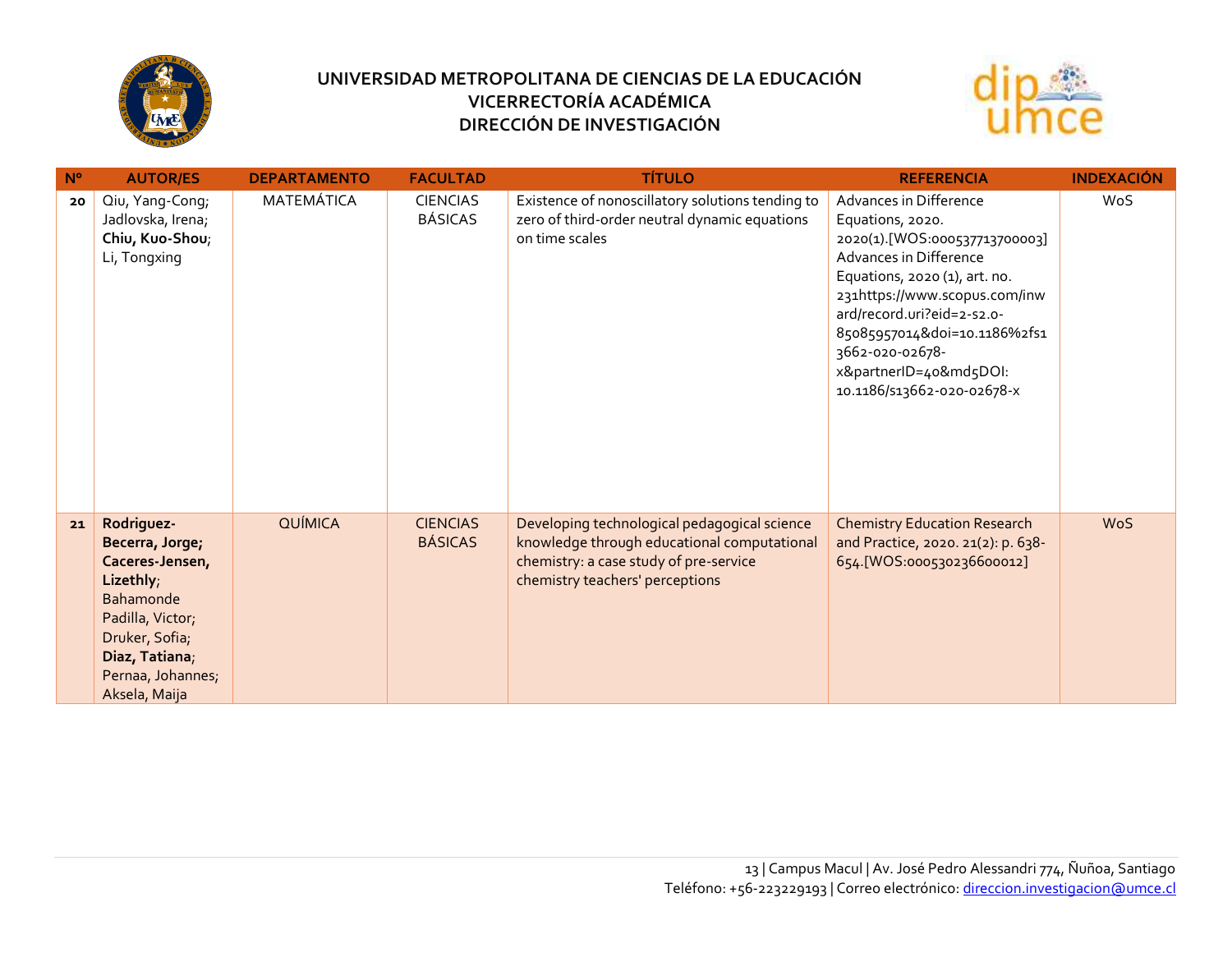



| N <sup>o</sup> | <b>AUTOR/ES</b>                                                                                                          | <b>DEPARTAMENTO</b> | <b>FACULTAD</b>                                     | <b>TÍTULO</b>                                                                                                                                                                                                                                                                                                       | <b>REFERENCIA</b>                                                                                                                                                                                                                              | <b>INDEXACIÓN</b> |
|----------------|--------------------------------------------------------------------------------------------------------------------------|---------------------|-----------------------------------------------------|---------------------------------------------------------------------------------------------------------------------------------------------------------------------------------------------------------------------------------------------------------------------------------------------------------------------|------------------------------------------------------------------------------------------------------------------------------------------------------------------------------------------------------------------------------------------------|-------------------|
| 22             | Mardones, T.,<br>Navarro, J.-J.,<br>Zamorano, L.                                                                         | ED. BÁSICA          | FILOSOFÍA Y<br><b>EDUCACIÓN</b>                     | Identifying instructional mediation patterns<br>related with progress made in reading<br>comprehension in socio-cultural disadvantaged<br>contexts [Identificación de patrones<br>instruccionales de mediación relaciona-dos con<br>progresos en comprensión lectora en<br>contextos de desventaja so-ciocultural.] | (2020) Anales de Psicologia, 36<br>$(2)$ , pp. 283-294.<br>https://www.scopus.com/inward/<br>record.uri?eid=2-s2.o-<br>85083701310&doi=10.6018%2fan<br>alesps.346401&partnerID=40&m<br>$d5 = 9c$<br>DOI: 10.6018/analesps.346401               | <b>SCOPUS</b>     |
| 23             | Miarka, B.,<br>Sobarzo Soto,<br>D.A., Aedo-<br>Muñoz, E.,<br>Raimundo<br>Fernandes, J.,<br>Brabec, L., José<br>Brito, C. | <b>DEFDER</b>       | <b>ARTES Y</b><br><b>EDUCACIÓN</b><br><b>FÍSICA</b> | <b>Effects of Competitive Wrestling Bouts on</b><br>Physiological Measures: A Systematic Review<br>and Meta-analysis [Auswirkungen von<br>kompetitiven Ringkämpfen auf physiologische<br>Maßnahmen: Eine systematische Überprüfung<br>und Metaanalyse]                                                              | (2020) Sports Orthopaedics and<br>Traumatology, 36 (1), pp. 34-<br>51.https://www.scopus.com/inwa<br>rd/record.uri?eid=2-s2.o-<br>85080910581&doi=10.1016%2fj.0<br>rthtr.2020.01.005&partnerID=40<br>&md5=DOI:<br>10.1016/j.orthtr.2020.01.005 | <b>SCOPUS</b>     |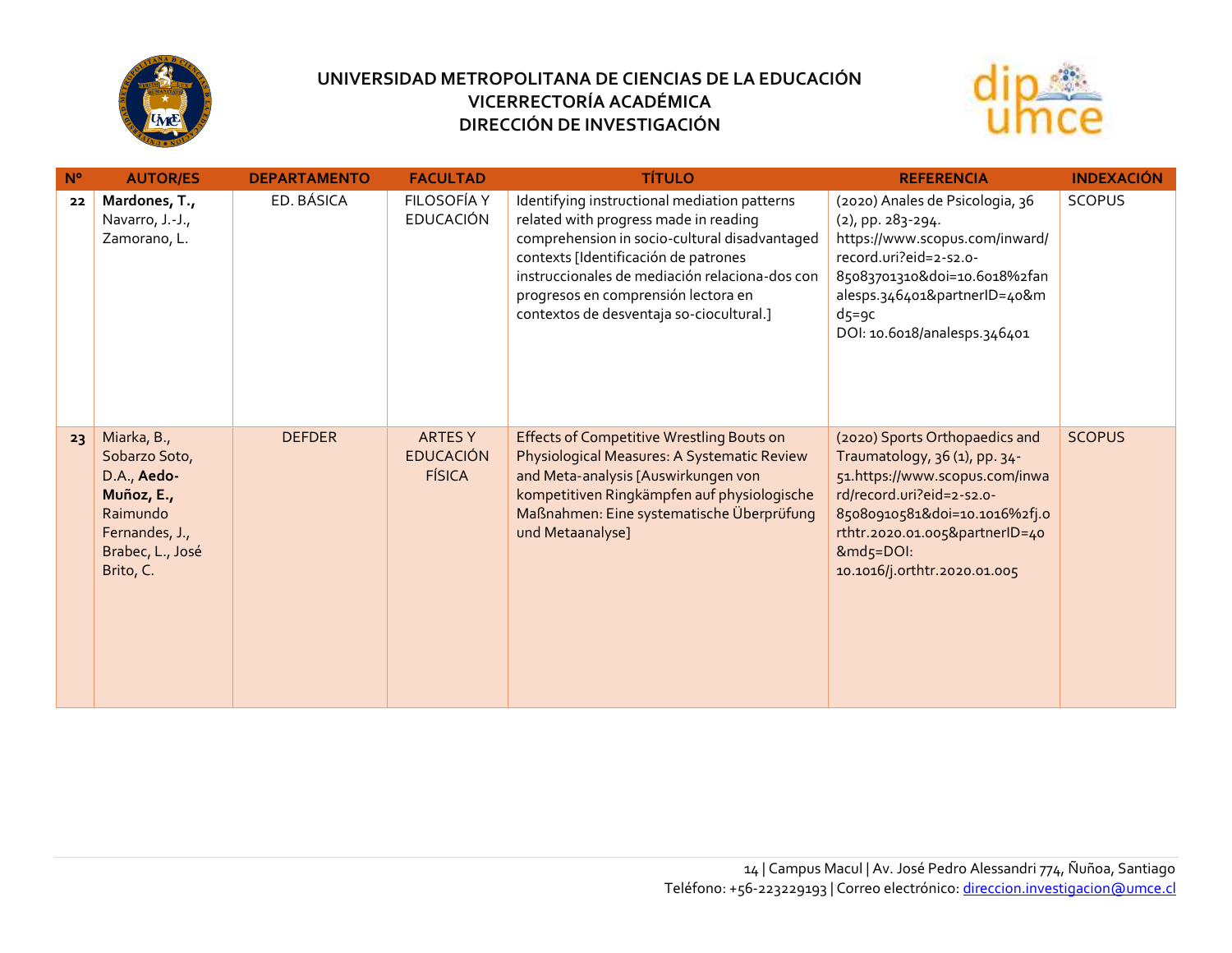



| $N^{\circ}$ | <b>AUTOR/ES</b>                                                   | <b>DEPARTAMENTO</b>       | <b>FACULTAD</b>                        | <b>TÍTULO</b>                                                                                                                                                               | <b>REFERENCIA</b>                                                                                                                                                                                  | <b>INDEXACIÓN</b> |
|-------------|-------------------------------------------------------------------|---------------------------|----------------------------------------|-----------------------------------------------------------------------------------------------------------------------------------------------------------------------------|----------------------------------------------------------------------------------------------------------------------------------------------------------------------------------------------------|-------------------|
| 24          | Prado, N.                                                         | <b>FILOSOFÍA</b>          | <b>FILOSOFÍA Y</b><br><b>EDUCACIÓN</b> | A fuzzy word when the taste retreats into<br>hunger [Un vocablo difuso cuando el sabor se<br>repliega en el hambre]                                                         | (2020) Revista de Humanidades,<br>(41), pp. 315-321.<br>https://www.scopus.com/inward/<br>record.uri?eid=2-s2.o-<br>85078151402&partnerID=40&md<br>5=01e265ob43of85e8caee22aob<br>23a591           | <b>SCOPUS</b>     |
| 25          | Díaz, D.P.,<br>Kawada, F.H.,<br>Monzón, N.S.,<br>Stuardo, P.S.    | F. Pedagógica             | <b>FILOSOFÍA Y</b><br><b>EDUCACIÓN</b> | A critical review of educational policies in the<br>neoliberal era: The chilean case [Lecture<br>critique des politiques éducatives à l'ère<br>néolibérale: Le cas chilien] | Cadernos de Pesquisa                                                                                                                                                                               | <b>SCOPUS</b>     |
| 26          | McGinn, N.,<br>Schiefelbein, E.,<br>Froemel, J.E.,<br>Lecaros, A. | DIRECCIÓN DE<br>POSTGRADO | DIRECCIÓN DE<br><b>POSTGRADO</b>       | An intensive approach for course repeating<br>students at a Chilean University                                                                                              | (2020) Higher Education, .<br>https://www.scopus.com/inward/<br>record.uri?eid=2-s2.o-<br>85077989009&doi=10.1007%2fs1<br>0734-019-00460-<br>x&partnerID=40&md5<br>DOI: 10.1007/S10734-019-00460-X | WoS               |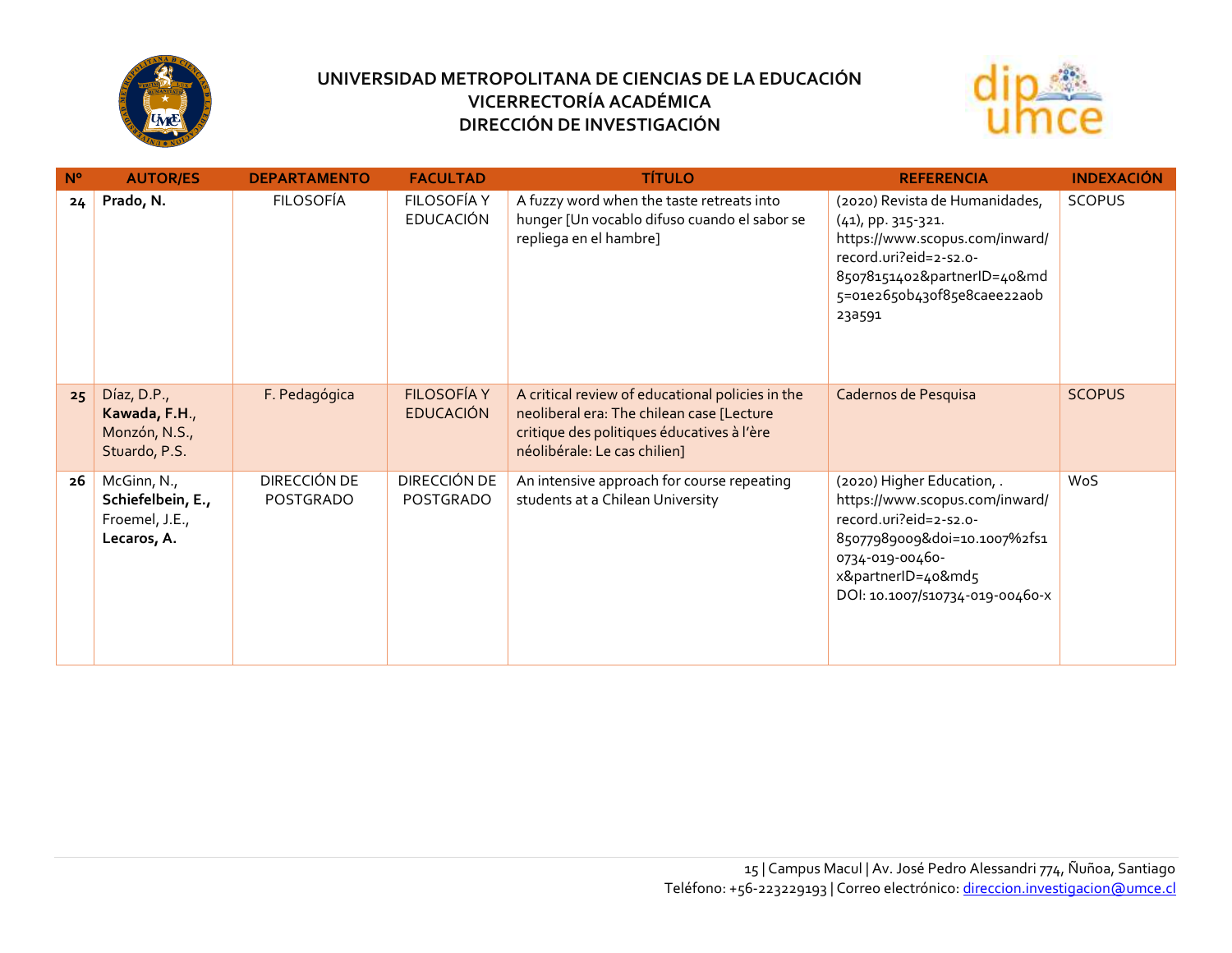



| $N^{\circ}$ | <b>AUTOR/ES</b>                                                                                          | <b>DEPARTAMENTO</b> | <b>FACULTAD</b>                   | <b>TÍTULO</b>                                                                                                                                                                                     | <b>REFERENCIA</b>                                                                                                                                                                                                                                                      | <b>INDEXACIÓN</b> |
|-------------|----------------------------------------------------------------------------------------------------------|---------------------|-----------------------------------|---------------------------------------------------------------------------------------------------------------------------------------------------------------------------------------------------|------------------------------------------------------------------------------------------------------------------------------------------------------------------------------------------------------------------------------------------------------------------------|-------------------|
| 27          | Pizarro, N.,<br>Belmonte, J.M.,<br>Arteaga-Martínez,<br><b>B.</b>                                        | <b>MATEMÁTICA</b>   | <b>CIENCIAS</b><br><b>BÁSICAS</b> | A didactic analysis of the classroom practice in<br>the teaching of analogue clock reading [Un<br>análisis didáctico de la práctica docente en la<br>enseñanza de la lectura del reloj analógico] | (2020) Educacion XX1, 23 (1), pp.<br>$409 -$<br>436.https://www.scopus.com/inw<br>ard/record.uri?eid=2-s2.o-<br>85074407828&doi=10.5944%2fe<br>ducxx1.23913&partnerID=40&md<br>5=odfdDOI:<br>10.5944/educxx1.23913                                                     | <b>SCOPUS</b>     |
| 28          | Muñoz-Ramírez,<br>C.P., Briones, R.,<br>Colin, N., Fierro,<br>P., Górski, K., Jara,<br>A., Manosalva, A. | <b>ENTOMOLOGÍA</b>  | <b>CIENCIAS</b><br>BÁSICAS        | A century after! rediscovery of the ancient<br>catfish diplomystes bleeker 1858 (Siluriformes:<br>Diplomystidae) in coastal river basins of Chile<br>and its implications for conservation        | Neotropical Ichthyology<br>(2020) Neotropical Ichthyology,<br>18 (1), art. no. e190073, .<br>https://www.scopus.com/inward/<br>record.uri?eid=2-s2.o-<br>85084651047&doi=10.1590%2f19<br>82-0224-2019-<br>0073&partnerID=40&md<br>DOI: 10.1590/1982-0224-2019-<br>0073 | WoS               |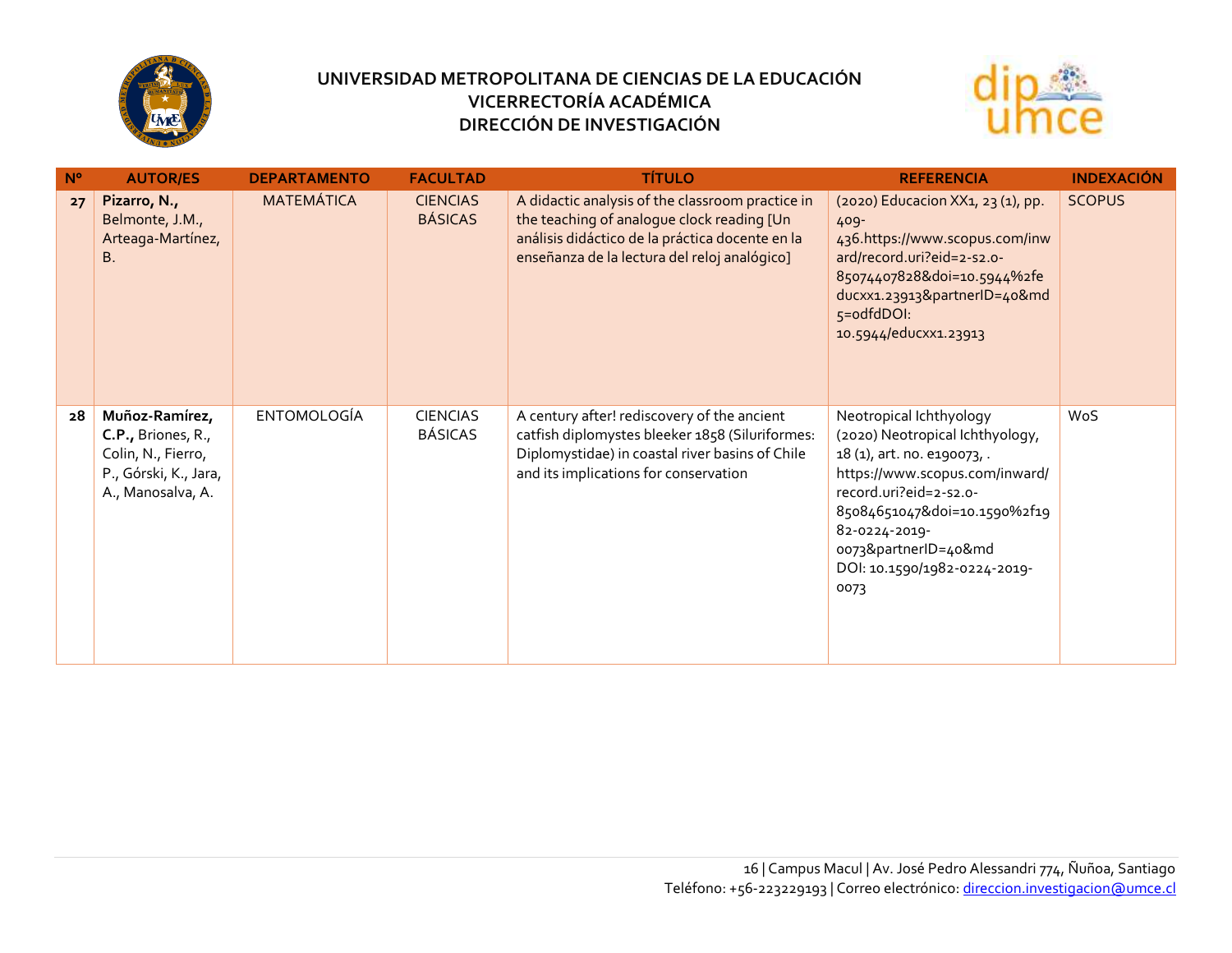



| $N^{\circ}$ | <b>AUTOR/ES</b>                                                                                                                                                                                    | <b>DEPARTAMENTO</b> | <b>FACULTAD</b>                                     | <b>TÍTULO</b>                                                                                                                                                                                                                                                                     | <b>REFERENCIA</b>                                                                                                                                                                                                                                                            | <b>INDEXACIÓN</b>        |
|-------------|----------------------------------------------------------------------------------------------------------------------------------------------------------------------------------------------------|---------------------|-----------------------------------------------------|-----------------------------------------------------------------------------------------------------------------------------------------------------------------------------------------------------------------------------------------------------------------------------------|------------------------------------------------------------------------------------------------------------------------------------------------------------------------------------------------------------------------------------------------------------------------------|--------------------------|
| 29          | Orb, M.G.,<br>Sotomayor, E.M.,<br>Urzúa, M.F.,<br>Contardo, R.L.,<br>Salazar, C.M.,<br>Galindo, H.T.,<br>González, M.L.,<br>González, A.B.,<br>Vitoria, R.V.,<br>Valderrama, J.F.,<br>Molina, M.N. | <b>DEFDER</b>       | <b>ARTES Y</b><br><b>EDUCACIÓN</b><br><b>FÍSICA</b> | Construction and validation of an instrument<br>for assessing the quality of the training of<br>teachers of physical education in Chile<br>[Construcción y validación de un instrumento<br>para valorar la calidad de la formación de<br>profesores de Educación Física en Chile] | Retos, 1579-1726. Edición Web:<br>1988-2041 37, 312-319                                                                                                                                                                                                                      | <b>SCOPUS</b>            |
| 30          | Cabrera-Barjas,<br>G., Quezada, A.,<br>Bernardo, Y.,<br>Moncada, M.,<br>Zúñiga, E.,<br>Wilkens, M.,<br>Giordano, A.,<br>Nesic, A.,<br>Delgado, N.                                                  | QUÍMICA             | <b>CIENCIAS</b><br><b>BÁSICAS</b>                   | Chemical composition and antibacterial<br>activity of red murta (Ugni molinae Turcz.)<br>seeds: an undervalued Chilean resource                                                                                                                                                   | (2020) Journal of Food<br>Measurement and<br>Characterization, 14 (4), pp.<br>1810-1821. Cited 1<br>time.https://www.scopus.com/in<br>ward/record.uri?eid=2-s2.o-<br>85080881667&doi=10.1007%2fs1<br>1694-020-00428-<br>x&partnerID=40&md5DOI:<br>10.1007/S11694-020-00428-X | WoS                      |
| 31          | <b>SOFIA DRUKER</b><br><b>IBAÑEZ</b>                                                                                                                                                               | <b>DOCTORADO</b>    | <b>DIRECCIÓN DE</b><br><b>POSTGRADO</b>             | EL GIRO EPISTEMOLOGICO: DE LA<br>DIVERSIDAD DE LOS OTROS A LA<br>DIVERSIDAD COMO CONDICION DEL<br><b>ENCUENTRO</b>                                                                                                                                                                | <b>REVISTA DE ESTUDIOS Y</b><br><b>EXPERIENCIAS EN EDUCACION</b><br>(REXE), 2020, vol. 19, vol. suple.,<br>n. 39, n. suple. p. 227 - 239                                                                                                                                     | SciELO Chile -<br>No WOS |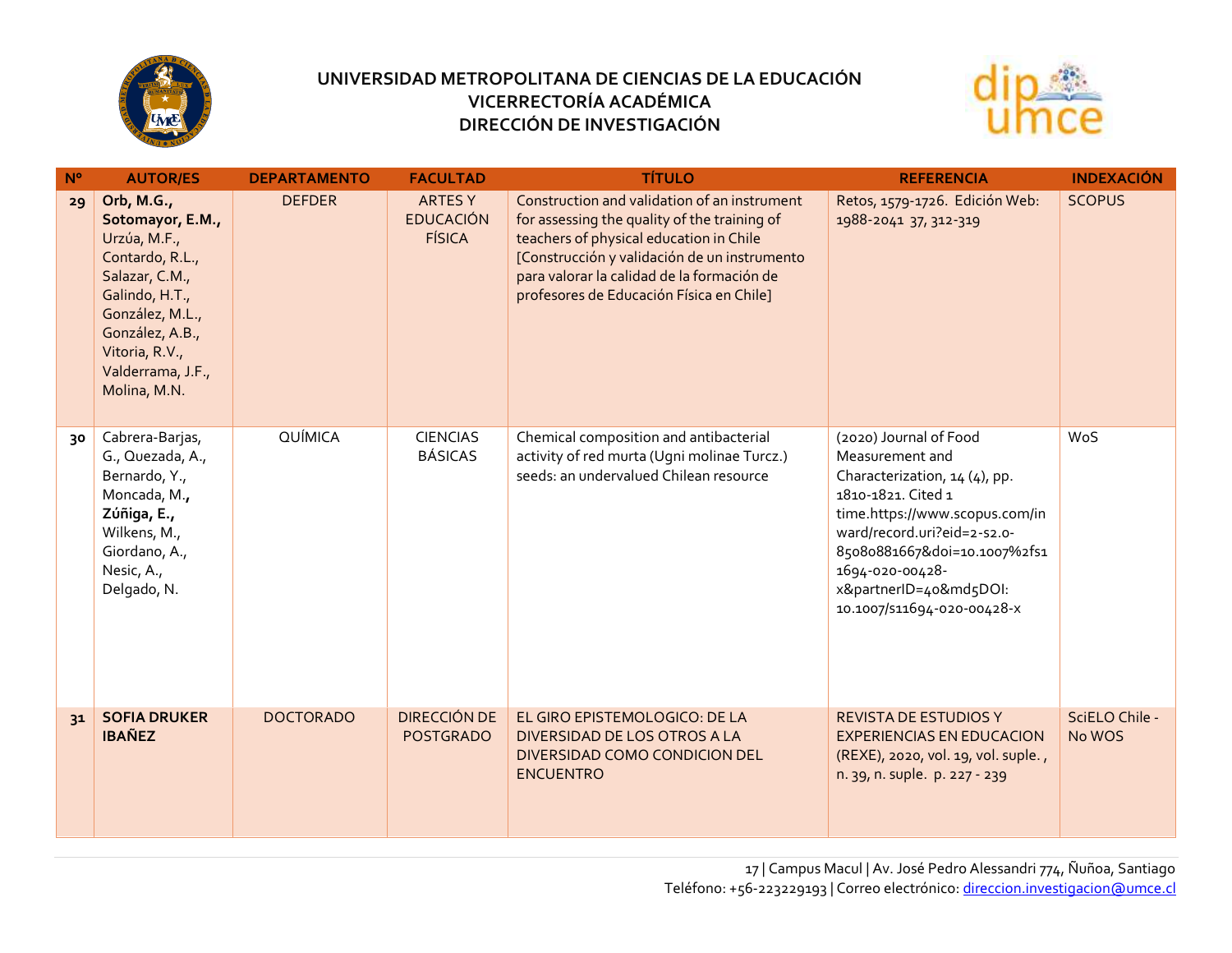



| $N^{\circ}$ | <b>AUTOR/ES</b>                                                                  | <b>DEPARTAMENTO</b> | <b>FACULTAD</b>                        | <b>TÍTULO</b>                                                                                   | <b>REFERENCIA</b>                                                                                                                                                                                                                 | <b>INDEXACIÓN</b>        |
|-------------|----------------------------------------------------------------------------------|---------------------|----------------------------------------|-------------------------------------------------------------------------------------------------|-----------------------------------------------------------------------------------------------------------------------------------------------------------------------------------------------------------------------------------|--------------------------|
| 32          | GRACIELA<br>MUÑOZ ZAMORA                                                         | ED. PARVULARIA      | FILOSOFÍA Y<br><b>EDUCACIÓN</b>        | EXPERIENCIA DE EDUCACION EMOCIONAL<br>EN LA FORMACION DE LAS EDUCADORAS<br>DE PARVULOS          | <b>REVISTA DE ESTUDIOS Y</b><br><b>EXPERIENCIAS EN EDUCACION</b><br>(REXE), 2020, vol. 19, vol. suple.,<br>n. 39, n. suple. p. 45 - 55                                                                                            | SciELO Chile -<br>No WOS |
| 33          | <b>ALEJANDRA</b><br><b>CASTILLO,</b><br><b>BEGONYA SAEZ</b><br><b>TAJAFUERCE</b> | <b>FILOSOFÍA</b>    | <b>FILOSOFÍA Y</b><br><b>EDUCACIÓN</b> | EDITORIAL MONOGRAFICO N40: EL<br>FEMINISMO EN LA ERA DEL ALGORITMO                              | COMUNICACION Y MEDIOS,<br>2019, vol. 28, vol. suple., n. 40, n.<br>suple. p. 9 - 10                                                                                                                                               | SciELO Chile -<br>No WOS |
| 34          | Qiu, Y.-C., Chiu,<br>K.-S., Jadlovská,<br>L, Li, T.                              | MATEMÁTICA          | <b>CIENCIAS</b><br><b>BÁSICAS</b>      | Existence of nonoscillatory solutions to<br>nonlinear higher-order neutral dynamic<br>equations | Advances in Difference<br>Equations, 2020 (1), art. no.<br>475https://www.scopus.com/inw<br>ard/record.uri?eid=2-s2.o-<br>85090355449&doi=10.1186%2fs1<br>3662-020-02928-<br>y&partnerID=40&md5DOI:<br>10.1186/s13662-020-02928-y | WoS                      |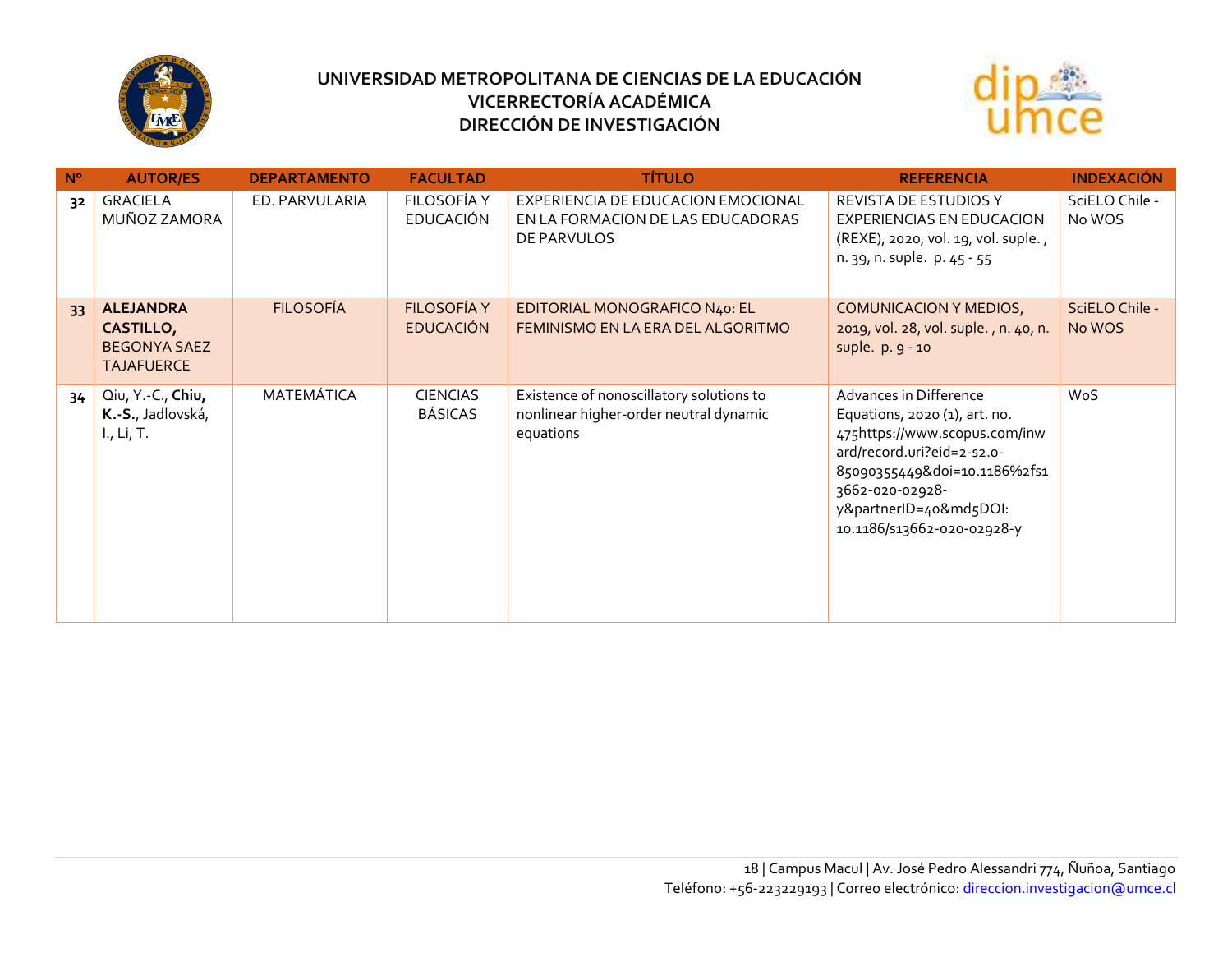



| $N^{\circ}$ | <b>AUTOR/ES</b>                                                                                                                                               | <b>DEPARTAMENTO</b> | <b>FACULTAD</b>                              | <b>TÍTULO</b>                                                                                                                           | <b>REFERENCIA</b>                                                                                                                                                                                                                                                                                 | <b>INDEXACIÓN</b> |
|-------------|---------------------------------------------------------------------------------------------------------------------------------------------------------------|---------------------|----------------------------------------------|-----------------------------------------------------------------------------------------------------------------------------------------|---------------------------------------------------------------------------------------------------------------------------------------------------------------------------------------------------------------------------------------------------------------------------------------------------|-------------------|
| 35          | Villagra, C., Frías-<br>Lasserre, D.                                                                                                                          | <b>ENTOMOLOGÍA</b>  | <b>CIENCIAS</b><br><b>BÁSICAS</b>            | Epigenetic Molecular Mechanisms in Insects                                                                                              | (2020) Neotropical Entomology,<br>49(5), pp. 615-642.<br>https://www.scopus.com/inward/<br>record.uri?eid=2-s2.o-<br>85086722994&doi=10.1007%2fs1<br>3744-020-00777-<br>8&partnerID=40&md5<br>DOI: 10.1007/S13744-020-00777-8                                                                     | <b>WoS</b>        |
| 36          | Molina-<br>Sotomayor, E.,<br>Castillo-Quezada,<br>H., Martínez-<br>Salazar, C.,<br>González-Orb,<br>M.,<br>Espinoza-Salinas,<br>A., Gonzalez-<br>Jurado, J.A. | <b>DEFDER</b>       | ARTES Y<br><b>EDUCACIÓN</b><br><b>FÍSICA</b> | Effects of progressive resistance training on<br>cognition and igf-1 levels in elder women who<br>live in areas with high air pollution | (2020) International Journal of<br>Environmental Research and<br>Public Health, 17 (17), art. no.<br>6203, pp.<br>$1 - 17.$<br>https://www.scopus.com/inward/<br>record.uri?eid=2-s2.o-<br>85089854506&doi=10.3390%2fij<br>erph17176203&partnerID=40&m<br>$d5=24a$<br>DOI: 10.3390/ijerph17176203 | WoS               |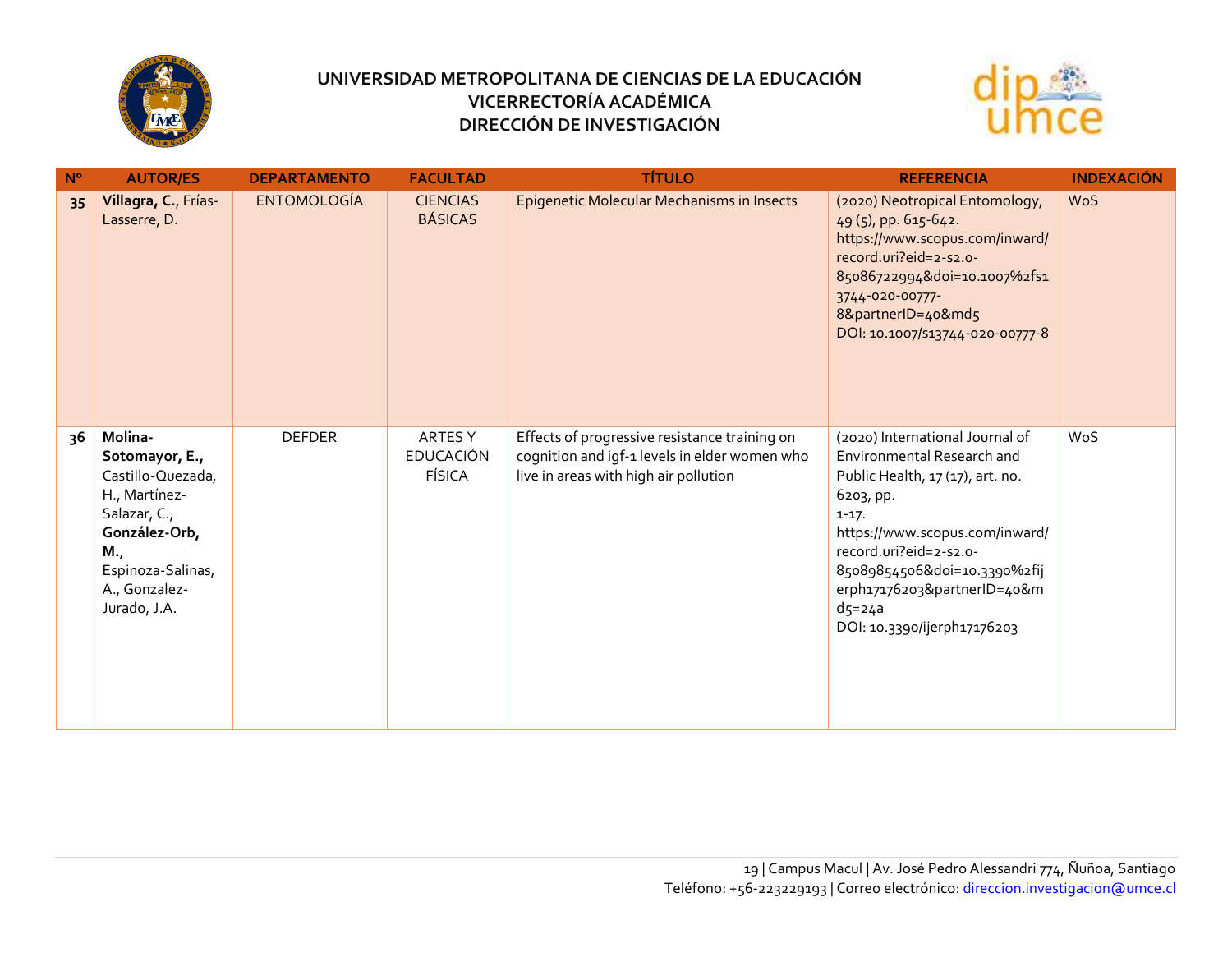



| $N^{\circ}$ | <b>AUTOR/ES</b>                                                                                                                   | <b>DEPARTAMENTO</b> | <b>FACULTAD</b>                   | <b>TÍTULO</b>                                                                                                                          | <b>REFERENCIA</b>                                                                                                                                                                                                                   | <b>INDEXACIÓN</b> |
|-------------|-----------------------------------------------------------------------------------------------------------------------------------|---------------------|-----------------------------------|----------------------------------------------------------------------------------------------------------------------------------------|-------------------------------------------------------------------------------------------------------------------------------------------------------------------------------------------------------------------------------------|-------------------|
| 37          | Urquizo, O.N.,<br>Veliz, D., Torrico-<br>Bazoberry, D.,<br>Vega-Retter, C.,<br>Flores-Prado, L.,<br>Niemeyer,<br>H.M., Pinto, C.F | <b>ENTOMOLOGÍA</b>  | <b>CIENCIAS</b><br><b>BÁSICAS</b> | Reproductive and brood-rearing strategies in<br>Alchisme grossa (Hemiptera: Membracidae):<br>genetic analyses of kinship relationships | (2020) Insectes Sociaux, 67(3),<br>pp. 347-354. Cited 1<br>time.https://www.scopus.com/in<br>ward/record.uri?eid=2-s2.o-<br>85087787435&doi=10.1007%2fso<br>0040-020-00776-<br>3&partnerID=40&md5DOI:<br>10.1007/500040-020-00776-3 | <b>WoS</b>        |
| 38          | González, C.R.,<br>Elgueta, M.                                                                                                    | <b>ENTOMOLOGÍA</b>  | <b>CIENCIAS</b><br><b>BÁSICAS</b> | A catalog of pelecorhynchidae (diptera:<br>Tabanomorpha) from chile                                                                    | (2020) Zootaxa, 4809 (1), pp.<br>156-164.<br>https://www.scopus.com/inward/<br>record.uri?eid=2-s2.o-<br>85090781831&doi=10.11646%2fz<br>ootaxa.4809.1.9&partnerID=40&<br>$md5=1$<br>DOI: 10.11646/zootaxa.4809.1.9                 | WoS               |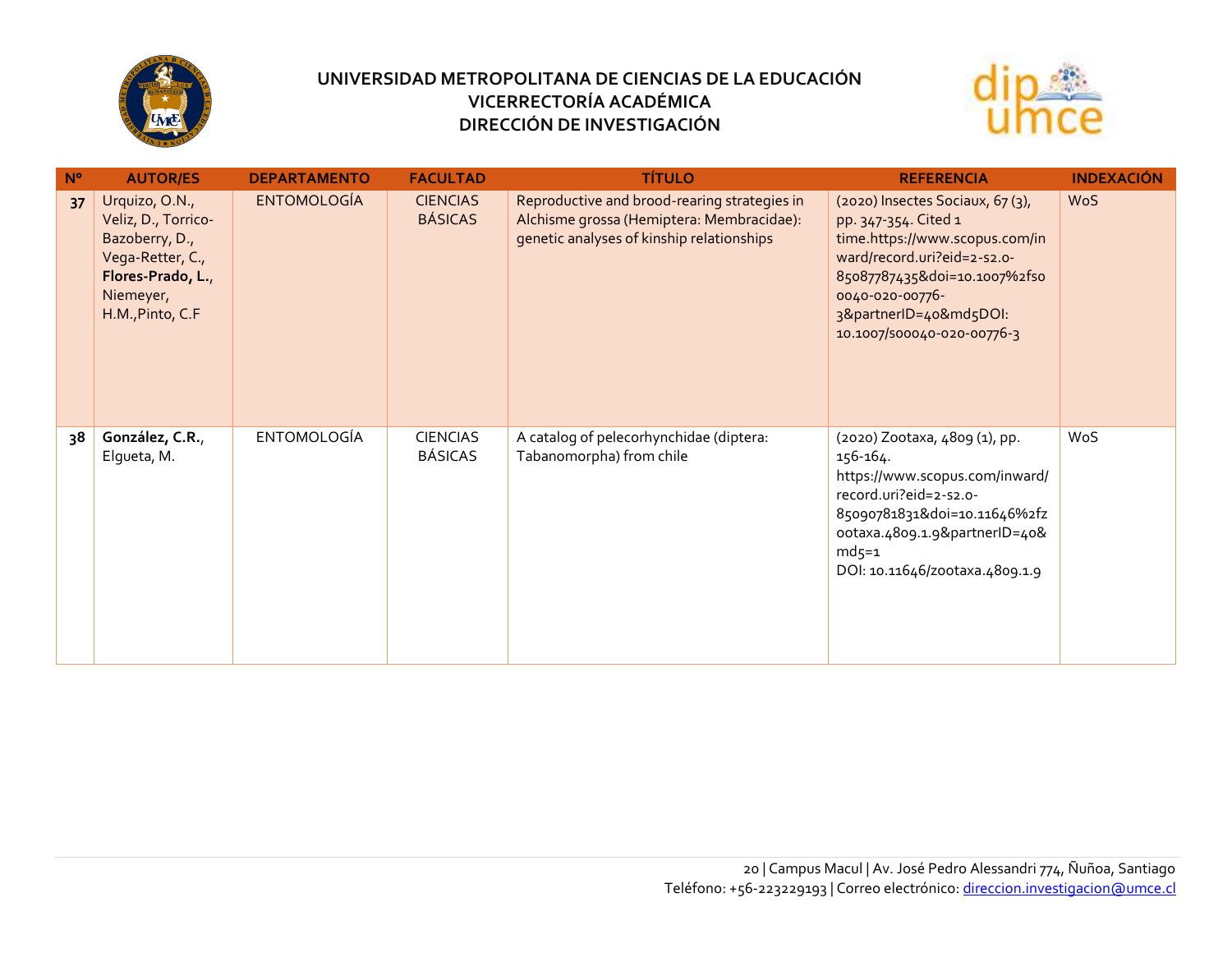



| $N^{\circ}$ | <b>AUTOR/ES</b>           | <b>DEPARTAMENTO</b> | <b>FACULTAD</b>                              | <b>TÍTULO</b>                                                                                                                                                                                 | <b>REFERENCIA</b>                                                                                                                                                                                                                  | <b>INDEXACIÓN</b> |
|-------------|---------------------------|---------------------|----------------------------------------------|-----------------------------------------------------------------------------------------------------------------------------------------------------------------------------------------------|------------------------------------------------------------------------------------------------------------------------------------------------------------------------------------------------------------------------------------|-------------------|
| 39          | Pinochet, J               | <b>FÍSICA</b>       | <b>CIENCIAS</b><br><b>BÁSICAS</b>            | Hawking for beginners: A dimensional analysis<br>activity to perform in the classroom                                                                                                         | (2020) Physics Education, 55(4),<br>art. no. 045018, .<br>https://www.scopus.com/inward/<br>record.uri?eid=2-s2.o-<br>85086508593&doi=10.1088%2f13<br>$61 -$<br>6552%2fab8ccc&partnerID=40&<br>md<br>DOI: 10.1088/1361-6552/ab8ccc | <b>SCOPUS</b>     |
| 40          | Cid, F.M., Ferro,<br>E.F. | <b>DEFDER</b>       | ARTES Y<br><b>EDUCACIÓN</b><br><b>FÍSICA</b> | Nonlinear electrical activity stability in basal,<br>eyes closed conditions [Article@Estabilidad de<br>la actividad eléctrica no lineal durante<br>condiciones basales con los ojos cerrados] | (2020) Revista Cubana de<br>Investigaciones Biomedicas, 39<br>(3), art. no. e626, pp. 1-<br>21.https://www.scopus.com/inwa<br>rd/record.uri?eid=2-s2.o-<br>85088951096&partnerID=40&md<br>5=1b98fbd5d21385fe2dd971b3ad<br>bd4c1    | <b>SCOPUS</b>     |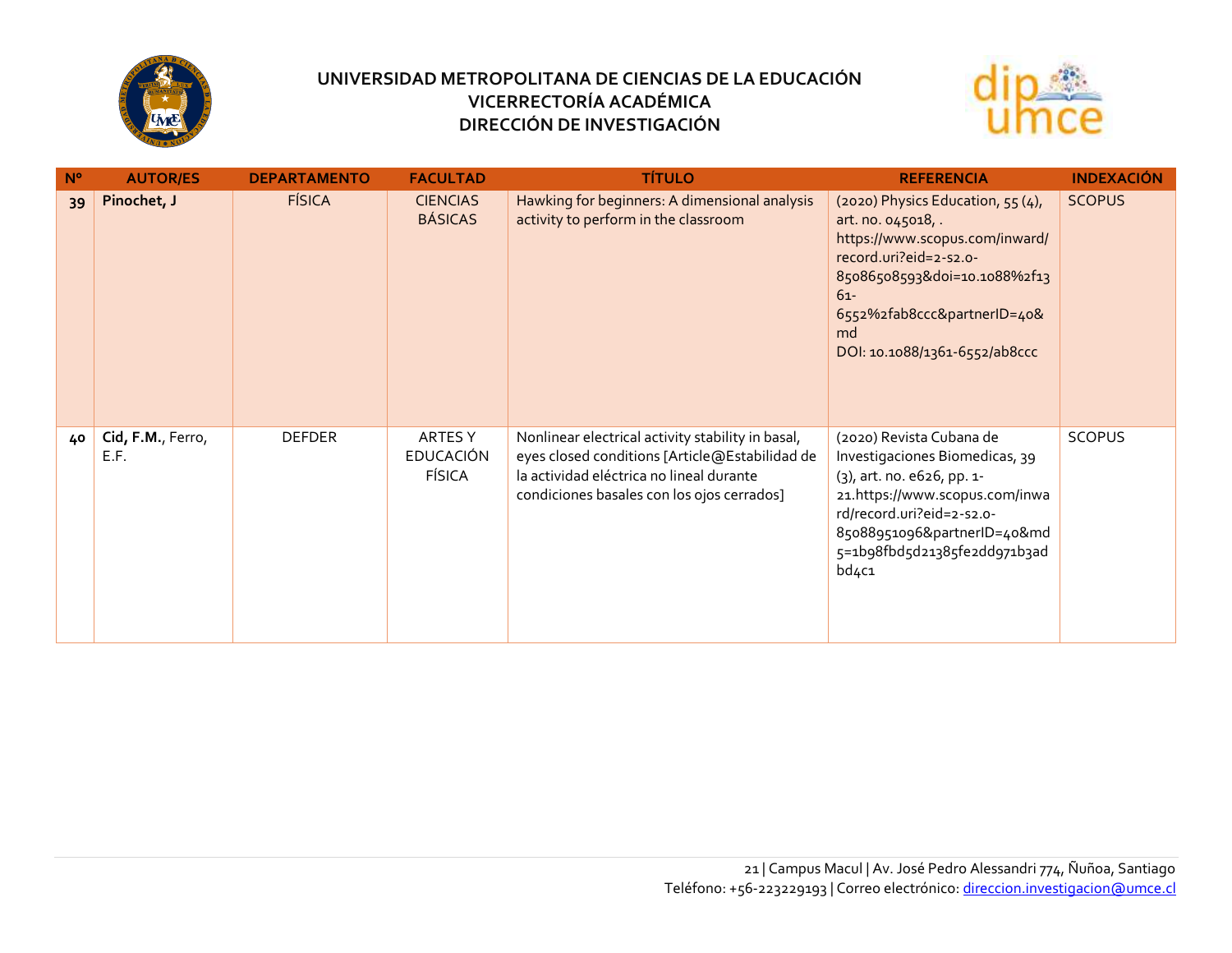



| $N^{\circ}$ | <b>AUTOR/ES</b>                                                                                                                                                                      | <b>DEPARTAMENTO</b> | <b>FACULTAD</b>                   | <b>TÍTULO</b>                                                                                                                                                                                                | <b>REFERENCIA</b>                                                                                                                                                                                                                                | <b>INDEXACIÓN</b> |
|-------------|--------------------------------------------------------------------------------------------------------------------------------------------------------------------------------------|---------------------|-----------------------------------|--------------------------------------------------------------------------------------------------------------------------------------------------------------------------------------------------------------|--------------------------------------------------------------------------------------------------------------------------------------------------------------------------------------------------------------------------------------------------|-------------------|
| 41          | Victoriano, P.F.,<br>Muñoz-Ramírez,<br>C.P., Canales-<br>Aguirre, C.B., Jara,<br>A., Vera-Escalona,<br>$\mathbf{L}_I$<br>Burgos-Careaga,<br>T., Muñoz-<br>Mendoza, C.,<br>Habit, E.M | <b>ENTOMOLOGÍA</b>  | <b>CIENCIAS</b><br><b>BÁSICAS</b> | Contrasting evolutionary responses in two co-<br>distributed species of Galaxias (Pisces,<br>Galaxiidae) in a river from the glaciated range<br>in Southern Chile: Comparative<br>phylogeography in Galaxias | (2020) Royal Society Open<br>Science, 7(7), art. no. 200632,.<br>Cited 2 times.<br>https://www.scopus.com/inward/<br>record.uri?eid=2-s2.o-<br>85089375775&doi=10.1098%2frs<br>os.200632&partnerID=40&md5=<br>253a11<br>DOI: 10.1098/rsos.200632 | <b>WoS</b>        |
| 42          | Cubillos, C., Vera,<br>Α.                                                                                                                                                            | <b>BIOLOGÍA</b>     | <b>CIENCIAS</b><br><b>BÁSICAS</b> | Comparative morphology of the eggs from the<br>eight species in the genus Agathemera Stål<br>(Insecta: Phasmatodea), through phylogenetic<br>comparative method approach                                     | (2020) Zootaxa, 4803 (3), pp. 523-<br>543.<br>https://www.scopus.com/inward/<br>record.uri?eid=2-s2.o-<br>85090647371&doi=10.11646%2fz<br>ootaxa.4803.3.8&partnerID=40&<br>$md5=4$<br>DOI: 10.11646/zootaxa.4803.3.8                             | WoS               |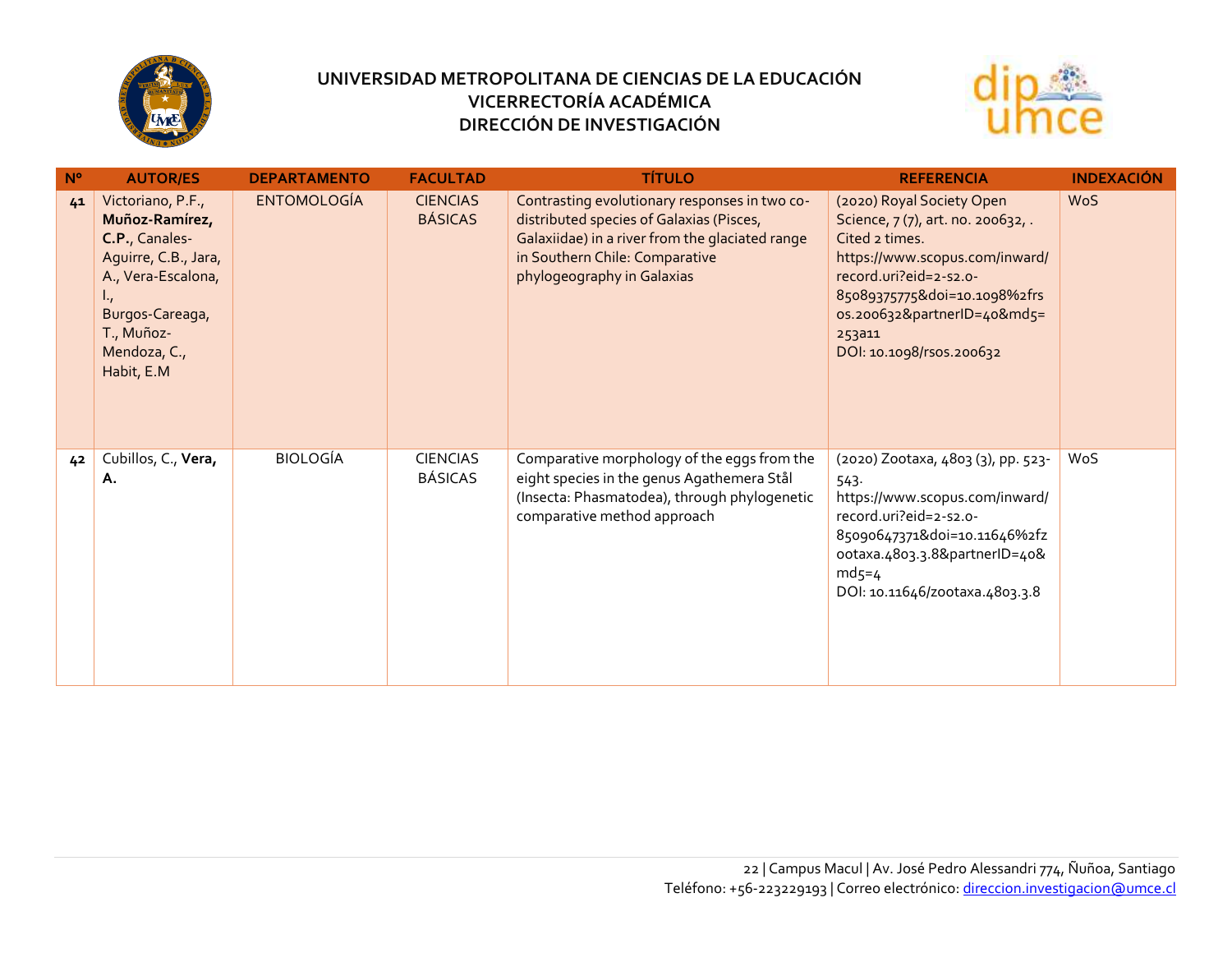



| $N^{\circ}$ | <b>AUTOR/ES</b>                                                                                  | <b>DEPARTAMENTO</b> | <b>FACULTAD</b>                                     | <b>TÍTULO</b>                                                                                  | <b>REFERENCIA</b>                                                                                                                                                                                                                 | <b>INDEXACIÓN</b> |
|-------------|--------------------------------------------------------------------------------------------------|---------------------|-----------------------------------------------------|------------------------------------------------------------------------------------------------|-----------------------------------------------------------------------------------------------------------------------------------------------------------------------------------------------------------------------------------|-------------------|
| 43          | Miarka, B., Pérez,<br>D.I.V., Aedo-<br>Muñoz, E., da<br>Costa, L.O.F.,<br>Brito, C.J.            | <b>DEFDER</b>       | <b>ARTES Y</b><br><b>EDUCACIÓN</b><br><b>FÍSICA</b> | Technical-Tactical Behaviors Analysis of Male<br>and Female Judo Cadets' Combats               | (2020) Frontiers in Psychology,<br>11, art. no. 1389,<br>.https://www.scopus.com/inward<br>/record.uri?eid=2-s2.o-<br>85087294117&doi=10.3389%2ffp<br>syg.2020.01389&partnerID=40&<br>$md5=30D01:$<br>10.3389/fpsyg.2020.01389    | <b>WoS</b>        |
| 44          | Grinspun, N., Nijs,<br>L., Kausel, L.,<br>Onderdijk, K.,<br>Sepúlveda, N.,<br>Rivera-Hutinel, A. | <b>MÚSICA</b>       | ARTES Y<br><b>EDUCACIÓN</b><br><b>FÍSICA</b>        | Selective Attention and Inhibitory Control of<br>Attention Are Correlated With Music Audiation | (2020) Frontiers in Psychology,<br>11, art. no. 1109, .<br>https://www.scopus.com/inward/<br>record.uri?eid=2-s2.o-<br>85086570879&doi=10.3389%2ffp<br>syg.2020.01109&partnerID=40&<br>$md5=ff5$<br>DOI: 10.3389/fpsyg.2020.01109 | WoS               |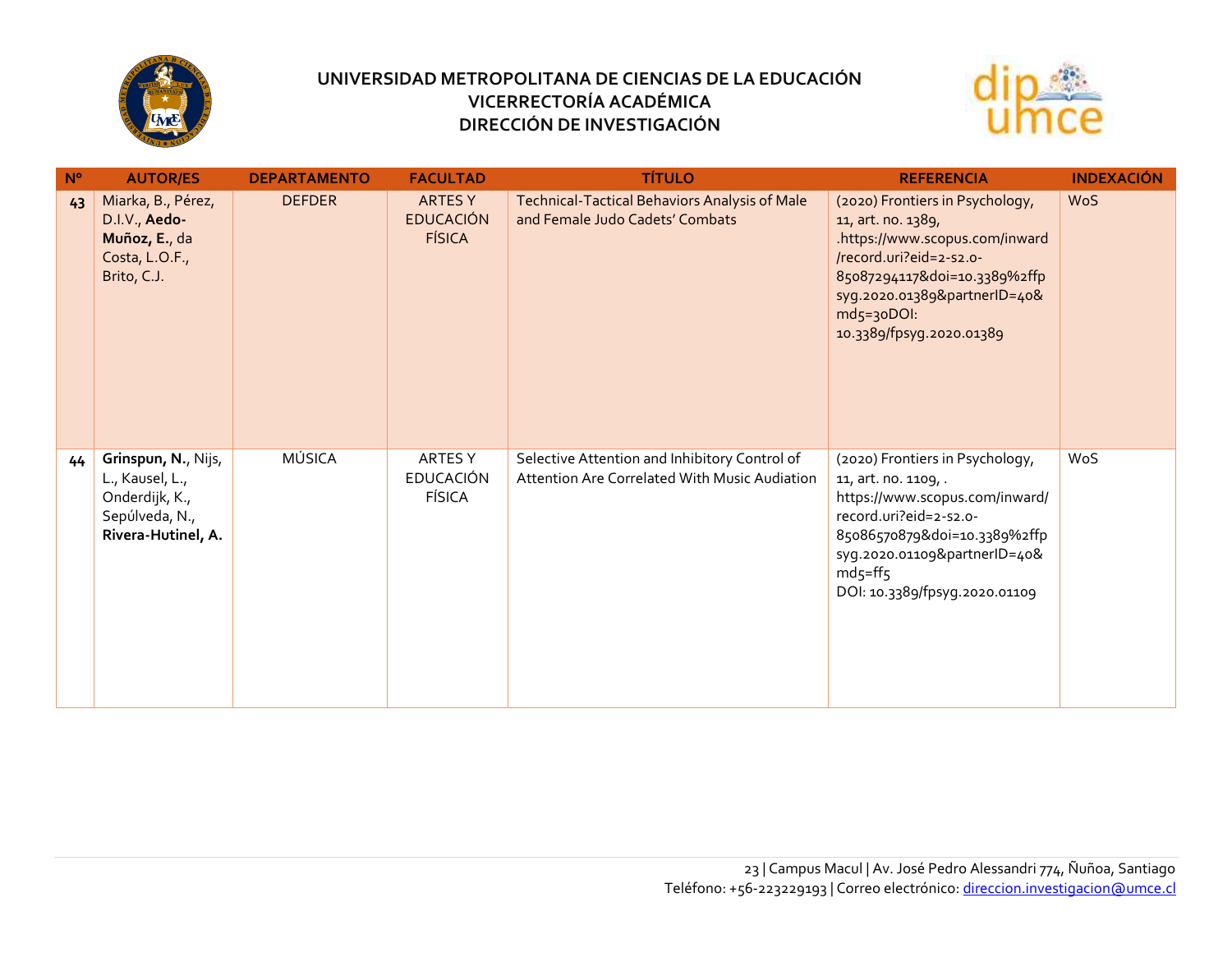



| $N^{\circ}$ | <b>AUTOR/ES</b>                                                                                                    | <b>DEPARTAMENTO</b> | <b>FACULTAD</b>                                     | <b>TÍTULO</b>                                                                                                                                                                                 | <b>REFERENCIA</b>                                                                                                                                                                                                                                                            | <b>INDEXACIÓN</b> |
|-------------|--------------------------------------------------------------------------------------------------------------------|---------------------|-----------------------------------------------------|-----------------------------------------------------------------------------------------------------------------------------------------------------------------------------------------------|------------------------------------------------------------------------------------------------------------------------------------------------------------------------------------------------------------------------------------------------------------------------------|-------------------|
| 45          | Molina-<br>Sotomayor, E.,<br>Onetti-Onetti, W.,<br>Castillo-<br>Rodríguez, A.,<br>González-Jurado,<br>J.A.         | <b>DEFDER</b>       | <b>ARTES Y</b><br><b>EDUCACIÓN</b><br><b>FÍSICA</b> | Changes in cognitive function and in the levels<br>of glycosylated haemoglobin (HbA1c) in older<br>women with type 2 diabetes mellitus subjected<br>to a cardiorespiratory exercise programme | (2020) Sustainability<br>(Switzerland), 12 (12), art. no.<br>5038.<br>https://www.scopus.com/inward/<br>record.uri?eid=2-s2.o-<br>85087029472&doi=10.3390%2fsu<br>12125038&partnerID=40&md5=e<br>ddd19<br>DOI: 10.3390/SU12125038                                            | <b>WoS</b>        |
| 46          | Freire, L.A.,<br>Tannure, M.,<br>Gonçalves, D.,<br>Aedo-Muñoz, E.,<br>Perez, D.I.V.,<br>Brito, C.J., Miarka,<br>Β. | <b>DEFDER</b>       | ARTES Y<br><b>EDUCACIÓN</b><br><b>FÍSICA</b>        | Correlation between creatine kinase and match<br>load in soccer: A case report                                                                                                                | (2020) Journal of Physical<br>Education and Sport, 20 (3), art.<br>no. 178, pp. 1279-1283. Cited 1<br>time.https://www.scopus.com/in<br>ward/record.uri?eid=2-s2.o-<br>85085762401&doi=10.7752%2fjp<br>es.2020.03178&partnerID=40&m<br>d5=oboDOI:<br>10.7752/jpes.2020.03178 | <b>SCOPUS</b>     |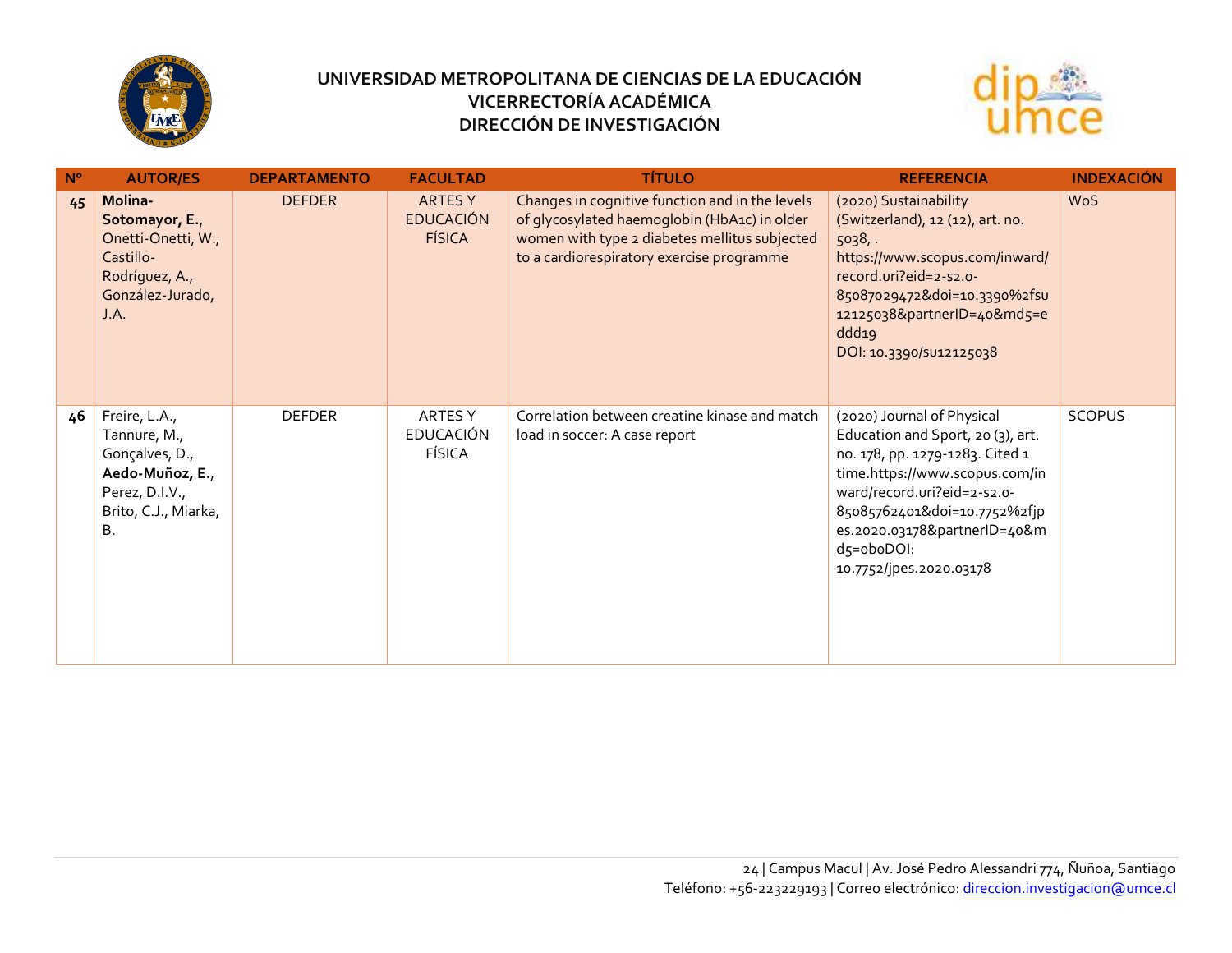



| $N^{\circ}$ | <b>AUTOR/ES</b>                                                                                                     | <b>DEPARTAMENTO</b> | <b>FACULTAD</b>                                     | <b>TÍTULO</b>                                                                                                                                                                                                                                                                                  | <b>REFERENCIA</b>                                                                                                                                                                                                                               | <b>INDEXACIÓN</b> |
|-------------|---------------------------------------------------------------------------------------------------------------------|---------------------|-----------------------------------------------------|------------------------------------------------------------------------------------------------------------------------------------------------------------------------------------------------------------------------------------------------------------------------------------------------|-------------------------------------------------------------------------------------------------------------------------------------------------------------------------------------------------------------------------------------------------|-------------------|
| 47          | Rodríguez-<br>BriceÑo, F.,<br>Martinez<br>Espinoza, C.,<br>Molina-<br>Sotomayor, E.,<br>Rodríguez-<br>Rodríguez, F. | <b>DEFDER</b>       | <b>ARTES Y</b><br><b>EDUCACIÓN</b><br><b>FÍSICA</b> | Effects of an exercise program or a dietary<br>prescription in overweight or obese women<br>[Article@Ejercicio o prescripción dietética:<br>efectos sobre la salud en mujeres inactivas con<br>malnutrición por exceso]                                                                        | (2020) Revista medica de Chile,<br>148 (4), pp. 469-477.<br>https://www.scopus.com/inward/<br>record.uri?eid=2-s2.o-<br>85088884605&doi=10.4067%2fs<br>0034-<br>98872020000400469&partnerID<br>$=4$<br>DOI: 10.4067/50034-<br>98872020000400469 | <b>WoS</b>        |
| 48          | Arteaga-Martínez,<br>$F_{\cdot}$ , Maclas, J.,<br>Pizarro, N.                                                       | MATEMÁTICA          | <b>CIENCIAS</b><br><b>BÁSICAS</b>                   | Representation in the solution of mathematical<br>problems: An analysis of metacognitive<br>strategies of<br>secondary education students [Article@A<br>representação na resolução de problemas<br>matemáticos: Uma análise de estratégias<br>metacognitivas de estudantes do ensino<br>médio] | (2020) Uniciencia, 34 (1), pp. 263-<br>280.<br>https://www.scopus.com/inward/<br>record.uri?eid=2-s2.o-<br>85090701638&doi=10.15359%2fr<br>$U.34 -$<br>1.15&partnerID=40&md5=4bc337<br>$\overline{2}$<br>DOI: 10.15359/ru.34-1.15               | <b>SCOPUS</b>     |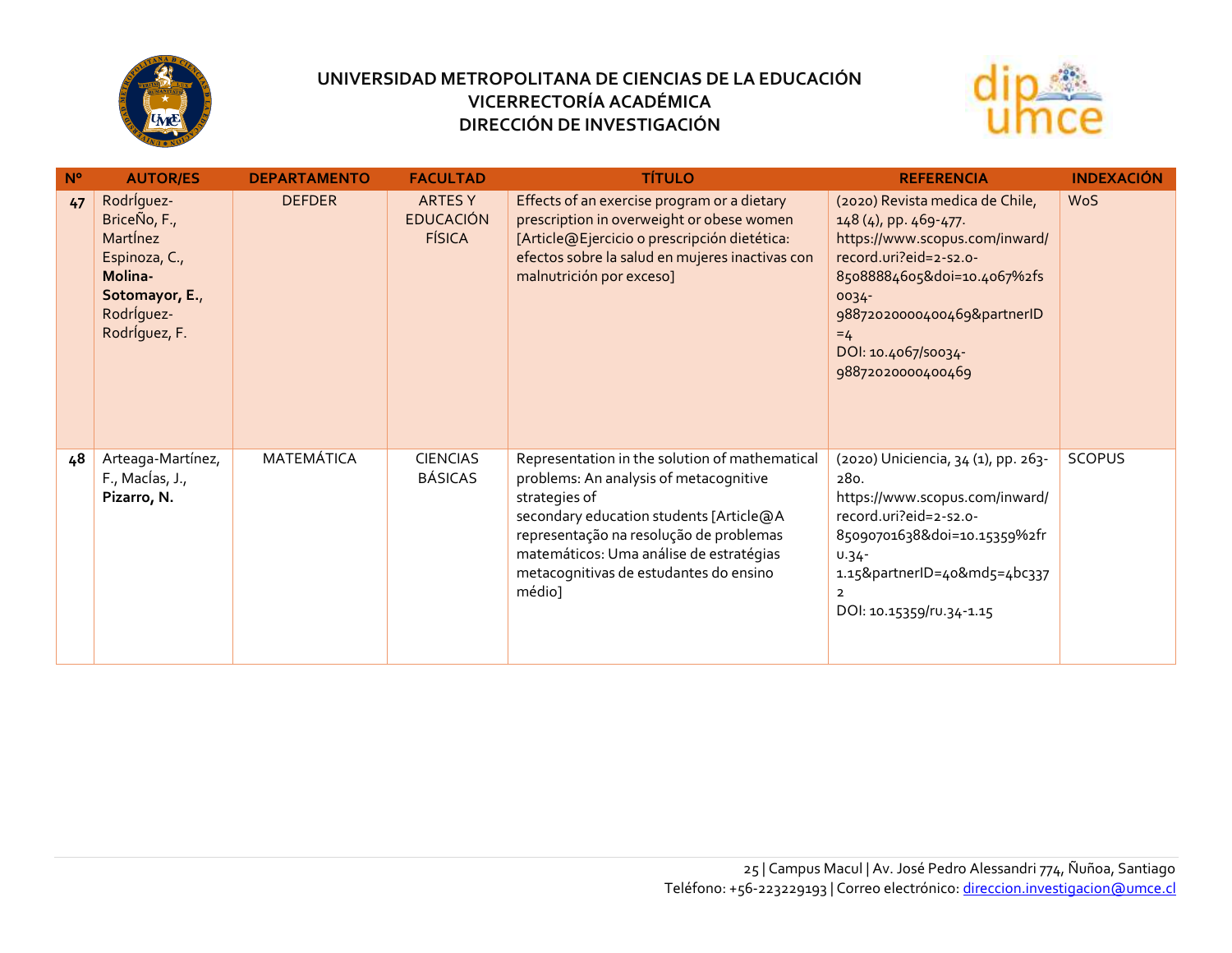



| $N^{\circ}$ | <b>AUTOR/ES</b>                  | <b>DEPARTAMENTO</b>                   | <b>FACULTAD</b>                                  | <b>TÍTULO</b>                                                                                                                                                                                                                                                                                    | <b>REFERENCIA</b>                                                                                                                                                                                        | <b>INDEXACIÓN</b> |
|-------------|----------------------------------|---------------------------------------|--------------------------------------------------|--------------------------------------------------------------------------------------------------------------------------------------------------------------------------------------------------------------------------------------------------------------------------------------------------|----------------------------------------------------------------------------------------------------------------------------------------------------------------------------------------------------------|-------------------|
| 49          | Cornejo, T.                      | <b>HISTORIA Y</b><br><b>GEOGRAFÍA</b> | HISTORIA,<br><b>GEOGRAFÍA Y</b><br><b>LETRAS</b> | Factories of popular culture. Ideas on<br>circulation of printed songbooks from Santiago<br>de Chile to Mexico City (1880-1920)<br>[Article@Fábricas de cultura popular.<br>Considerações sobre a circulação<br>decancioneiros impressos de Santiago do Chile<br>à Cidade do México (1880-1920)] | (2020) Trashumante, (15), pp. 6-<br>33.https://www.scopus.com/inwa<br>rd/record.uri?eid=2-s2.o-<br>85085758354&doi=10.17533%2fU<br>DEA.TRAHS.N15A01&partnerID=<br>40&mDOI:<br>10.17533/UDEA.TRAHS.N15A01 | <b>SCOPUS</b>     |
| 50          | Donoso, P.A.,<br>Retamales, H.S. | SIN INFORMACIÓN                       | SIN<br><b>INFORMACIÓN</b>                        | Trans-border Friendships and Strategic<br>Inclinations: Some Insights on the Molecular<br>Emergence of Subversion in Chile                                                                                                                                                                       | (2020) New Global Studies, .<br>https://www.scopus.com/inward/<br>record.uri?eid=2-s2.o-<br>85091224935&doi=10.1515%2fnq<br>$S-2020-$<br>oo18&partnerID=40&md5=544f<br>DOI: 10.1515/ngs-2020-0018        | <b>SCOPUS</b>     |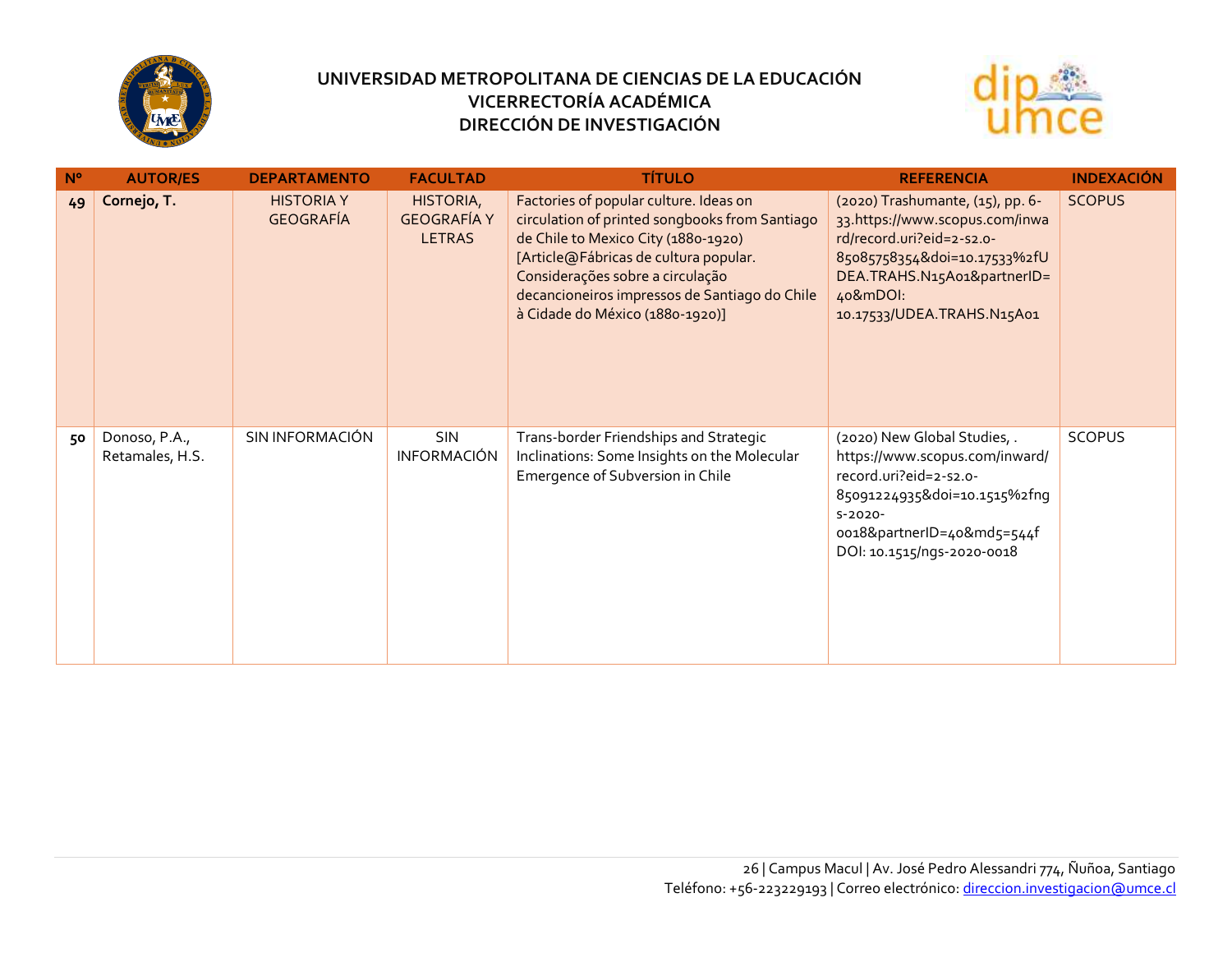



| $N^{\circ}$ | <b>AUTOR/ES</b>                                                            | <b>DEPARTAMENTO</b>                   | <b>FACULTAD</b>                                  | <b>TÍTULO</b>                                                                                                                                                                                                                                                    | <b>REFERENCIA</b>                                                                                                                                                                                                                                                              | <b>INDEXACIÓN</b> |
|-------------|----------------------------------------------------------------------------|---------------------------------------|--------------------------------------------------|------------------------------------------------------------------------------------------------------------------------------------------------------------------------------------------------------------------------------------------------------------------|--------------------------------------------------------------------------------------------------------------------------------------------------------------------------------------------------------------------------------------------------------------------------------|-------------------|
| 51          | Corporan, R.A.,<br>Joo-Nagata, J.,<br>Martín García,<br>A.V., Martín, A.H. | <b>HISTORIA Y</b><br><b>GEOGRAFÍA</b> | HISTORIA,<br><b>GEOGRAFÍA Y</b><br><b>LETRAS</b> | Perception of teachers on collaborative tools<br>knowledge level mediated by ict and their<br>experience with students                                                                                                                                           | (2020) International Journal of<br><b>Emerging Technologies in</b><br>Learning, 15 (11), pp. 137-161.<br>https://www.scopus.com/inward/<br>record.uri?eid=2-s2.o-<br>85087658546&doi=10.3991%2flJ<br>ET.V15 11.13121&partnerID=40&<br>$mds=$<br>DOI: 10.3991/IJET.V15 11.13121 | <b>SCOPUS</b>     |
| 52          | Ferro, E.F., Cid,<br>F.M., Muñoz, H.D.,<br>Aburto, B.N.                    | <b>DEFDER</b>                         | ARTES Y<br><b>EDUCACIÓN</b><br><b>FÍSICA</b>     | Neurophysiological modifications of beta<br>waves during an atencional'test after an<br>intervention of physical exercise<br>[Article@Modificaciones neurofisiológicas de<br>ondas beta durante un test atencional tras una<br>intervención de ejercicio físico] | (2020) Cultura, Ciencia y<br>Deporte, 15 (44), pp. 201-<br>211.https://www.scopus.com/inw<br>ard/record.uri?eid=2-s2.o-<br>85090687735&doi=10.12800%2fc<br>cd.v15i44.1462&partnerID=40&<br>md5=b3DOI:<br>10.12800/ccd.v15i44.1462                                              | <b>SCOPUS</b>     |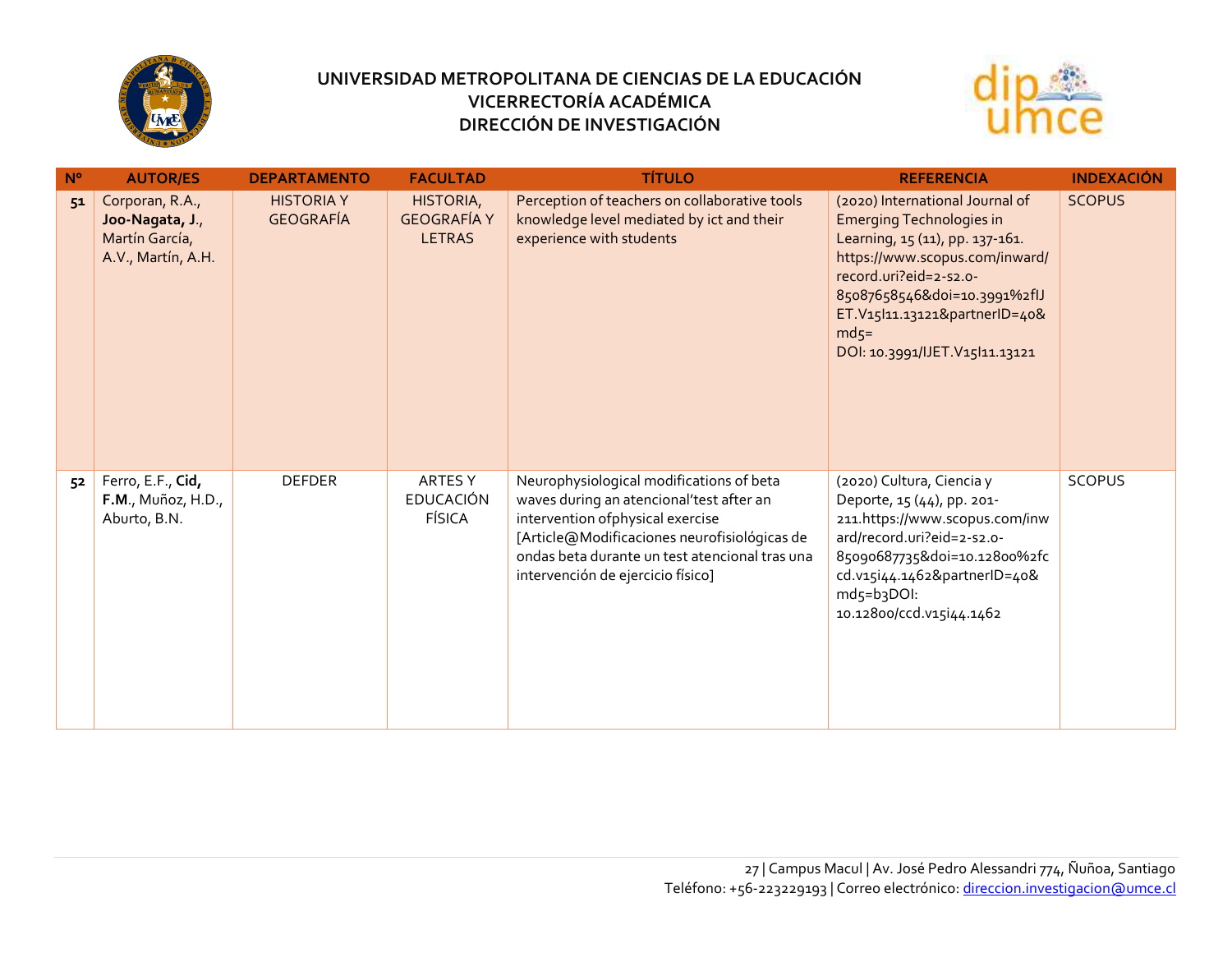



| $N^{\circ}$ | <b>AUTOR/ES</b>                                                                                                                   | <b>DEPARTAMENTO</b> | <b>FACULTAD</b>                              | <b>TÍTULO</b>                                                                                                                                                                                                                                                                                                  | <b>REFERENCIA</b>                                                                                                                                                                                                                                                                            | <b>INDEXACIÓN</b> |
|-------------|-----------------------------------------------------------------------------------------------------------------------------------|---------------------|----------------------------------------------|----------------------------------------------------------------------------------------------------------------------------------------------------------------------------------------------------------------------------------------------------------------------------------------------------------------|----------------------------------------------------------------------------------------------------------------------------------------------------------------------------------------------------------------------------------------------------------------------------------------------|-------------------|
| 53          | Muñoz, H.P.,<br>Reyes, C.G.,<br>Lobos, A.C.,<br>Rodríguez, M.V.,<br>Kawada, F.H.,<br>Buzzetti, D.M                                | F. Pedagógica       | <b>FILOSOFÍA Y</b><br><b>EDUCACIÓN</b>       | Normocentrism, diversity, and otherness:<br>Deconstructing chilean inclusive education<br>policies [Article@Normocentrismo,<br>diversidade e alteridade: Desconstruindo as<br>políticas educacionais inclusivas do chile]                                                                                      | (2020) Education Policy Analysis<br>Archives, 28, art. no. 100, pp. 1-<br>30.<br>https://www.scopus.com/inward/<br>record.uri?eid=2-s2.o-<br>85090677737&doi=10.14507%2fe<br>paa.28.4338&partnerID=40&md5<br>$=f f 78c$<br>DOI: 10.14507/epaa.28.4338                                        | <b>SCOPUS</b>     |
| 54          | de Medeiros, F.J.,<br>Lourenço, J.V.D.,<br>Aedo-Muñoz, E.,<br>Perez, D.I.V., Dos<br>Santos, M.A.F.,<br>Brito, C.J., Miarka,<br>Β. | <b>DEFDER</b>       | ARTES Y<br><b>EDUCACIÓN</b><br><b>FÍSICA</b> | Physical fitness test performance probability<br>with increasing age: Suggestions for<br>practicalapplications in military physical<br>training [Article@Probabilidade de<br>desempenho no teste de aptidão física e o<br>aumento da idade: Sugestões de aplicações<br>práticas no treinamento físico militar] | (2020) Revista Brasileira de<br>Cineantropometria e<br>Desempenho Humano, 22, art.<br>no. e71733, pp.1-<br>10.https://www.scopus.com/inwa<br>rd/record.uri?eid=2-s2.o-<br>85088794331&doi=10.1590%2f19<br>80-<br>0037.2020v22e71733&partnerID=<br>40DOI: 10.1590/1980-<br>0037.2020V22e71733 | <b>SCOPUS</b>     |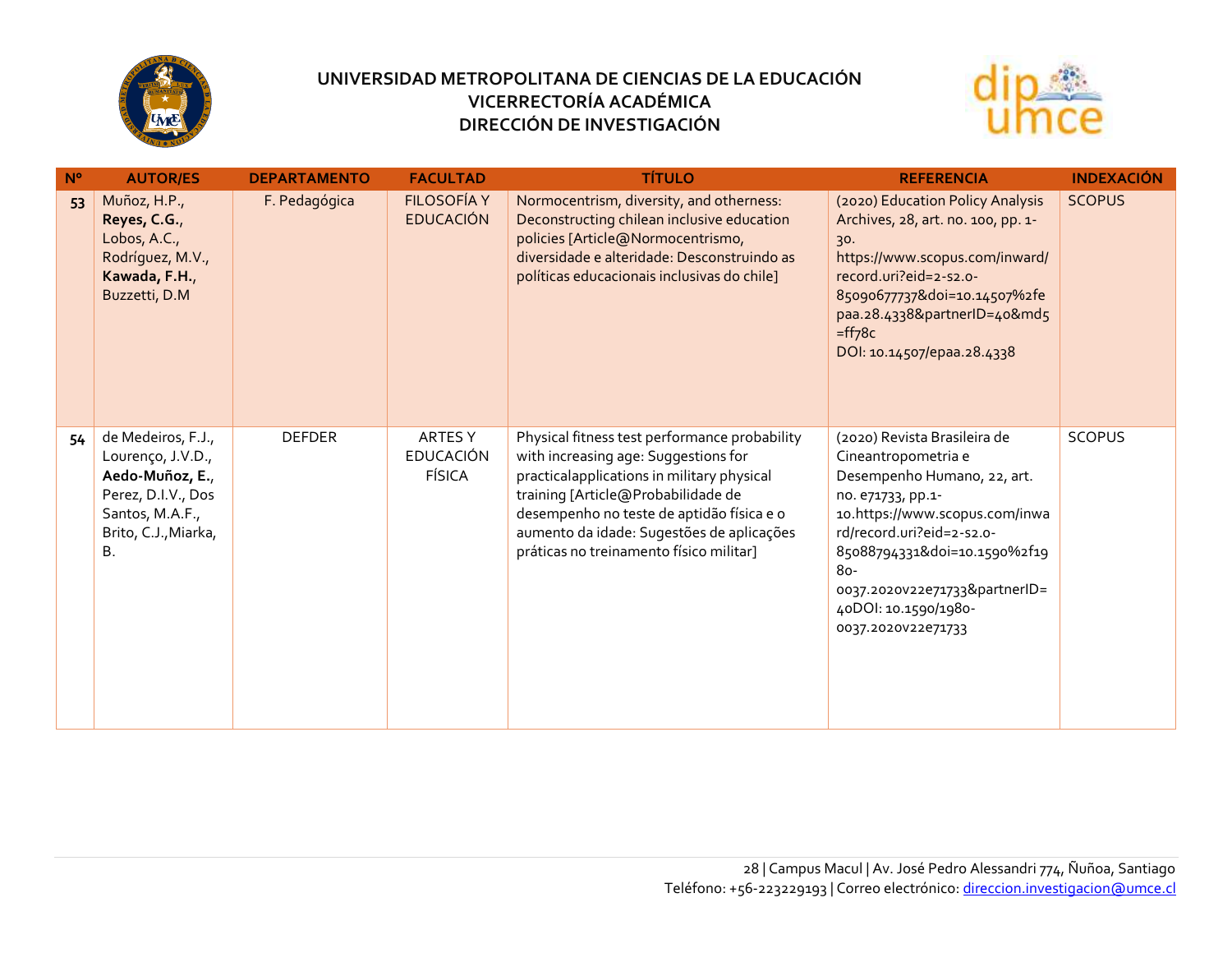



| $N^{\circ}$ | <b>AUTOR/ES</b>                                                                                                                                                                 | <b>DEPARTAMENTO</b> | <b>FACULTAD</b>                              | <b>TÍTULO</b>                                                                                                                                                        | <b>REFERENCIA</b>                                                                                                                                                                                                         | <b>INDEXACIÓN</b> |
|-------------|---------------------------------------------------------------------------------------------------------------------------------------------------------------------------------|---------------------|----------------------------------------------|----------------------------------------------------------------------------------------------------------------------------------------------------------------------|---------------------------------------------------------------------------------------------------------------------------------------------------------------------------------------------------------------------------|-------------------|
| 55          | Miarka, B., Aedo-<br>Munoz, E., Perez,<br>D.I.V., Teixeira,<br>F.G., Brito, C.J                                                                                                 | <b>DEFDER</b>       | ARTES Y<br><b>EDUCACIÓN</b><br><b>FÍSICA</b> | Ending an MMA combat bout: Specific striking<br>techniques which determine the type of<br>outcome                                                                    | (2020) Ido Movement for Culture,<br>$20(3)$ , pp. 9-17.<br>https://www.scopus.com/inward/<br>record.uri?eid=2-s2.o-<br>85088244104&doi=10.14589%2fi<br>do.20.3.2&partnerID=40&md5=8<br>617b56<br>DOI: 10.14589/ido.20.3.2 | <b>SCOPUS</b>     |
| 56          | Langer, A.I.,<br>Schmidt, C.,<br>Vergara, R.,<br>Mayol-Troncoso,<br>R., Lecaros, J.,<br>Krogh, E.,<br>Vergara, C., Díaz,<br>M., Rivera, G.,<br>Aguirre-Baez, R.,<br>Gaspar, P.A | KINESIOLOGÍA        | ARTES Y<br><b>EDUCACIÓN</b><br><b>FÍSICA</b> | Examining the effect of a mindfulness based<br>program for the improvement of cognitive<br>function in an early stage of schizophrenia. A<br>random controlled trial | (2020) Schizophrenia Research, .<br>https://www.scopus.com/inward/<br>record.uri?eid=2-s2.o-<br>85089966891&doi=10.1016%2fj.s<br>chres.2020.07.012&partnerID=40<br>&md5<br>DOI:<br>10.1016/j.schres.2020.07.012           | <b>SCOPUS</b>     |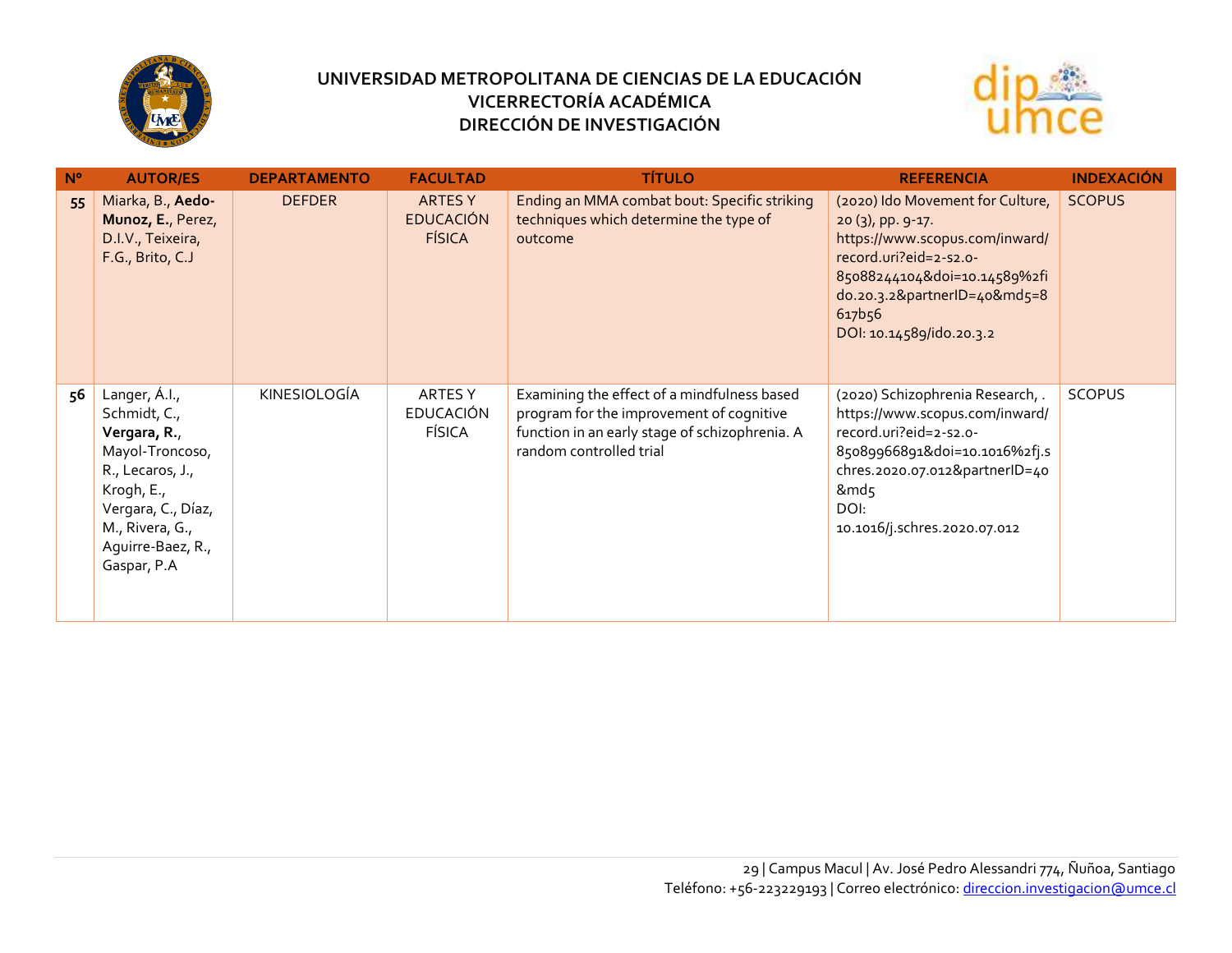



| $N^{\circ}$ | <b>AUTOR/ES</b>                                                                                                                                                                                                                                                                                                                 | <b>DEPARTAMENTO</b> | <b>FACULTAD</b>                                     | <b>TÍTULO</b>                                                                                                                                                                                                                                                                     | <b>REFERENCIA</b>                                                                                                                                                                                                                                                | <b>INDEXACIÓN</b> |
|-------------|---------------------------------------------------------------------------------------------------------------------------------------------------------------------------------------------------------------------------------------------------------------------------------------------------------------------------------|---------------------|-----------------------------------------------------|-----------------------------------------------------------------------------------------------------------------------------------------------------------------------------------------------------------------------------------------------------------------------------------|------------------------------------------------------------------------------------------------------------------------------------------------------------------------------------------------------------------------------------------------------------------|-------------------|
| 57          | Ferro, E.F., Cid,<br>F.M., Silva-Salse,<br>Á., Lara, M.M.,<br>Pérez, A.M.,<br>Aburto, B.N.,<br>Acevedo, V.B.,<br>Briceño, M.H.,<br>Almonacid, J.H.,<br>Valdés-<br>Montecinos, M.,<br>Muñoz, E.A.,<br>Peña-Troncoso,<br>S., Araneda,<br>D.S., Zavala-<br>Crichton, J.P.,<br>Sánchez, J.M.,<br>Brevis-Yeber, M.,<br>Catalán, M.V. | <b>DEFDER</b>       | <b>ARTES Y</b><br><b>EDUCACIÓN</b><br><b>FÍSICA</b> | Percepciones institucionales de los estudiantes<br>de Pedagogía en Educación Física de Chile<br>Institutional perceptions of Physical Education<br>Pedagogy students from Chile                                                                                                   | (2020) Retos, 38, pp. 312-<br>316.https://www.scopus.com/inw<br>ard/record.uri?eid=2-s2.o-<br>85085709473&partnerID=40&md<br>5=c3d13371c275ca2d53674fo8543<br>cb <sub>2a</sub>                                                                                   | <b>SCOPUS</b>     |
| 58          | Rosales, C.K.,<br>Erazo, P.V.,<br>Valderrama, J.F.,<br>González, J.B.,<br>Terneus, D.H.,<br>Stagno, R.U.,<br>Sarquis,<br>F.J., Reyes, A.S.,<br>Miranda, F.V.,<br>Plaza, R.S.,<br>Contreras, L.V.                                                                                                                                | KINESIOLOGÍA        | ARTES Y<br><b>EDUCACIÓN</b><br><b>FÍSICA</b>        | Sport COVID-19 orientations:<br>Recommendations for return to physical<br>activity and sports in children and adolescents<br>[Article@Orientaciones deporte y COVID-19:<br>Recomendaciones sobre el retorno a la<br>actividad física y deportes de niños niñas y<br>adolescentes] | (2020) Revista Chilena de<br>Pediatria, 91 (7), pp. 1-16. Cited 1<br>time.<br>https://www.scopus.com/inward/<br>record.uri?eid=2-s2.o-<br>85088254680&doi=10.32641%2fr<br>chped.vi91i7.2782&partnerID=40<br>$8 \text{mds} =$<br>DOI: 10.32641/rchped.vi91i7.2782 | <b>SCOPUS</b>     |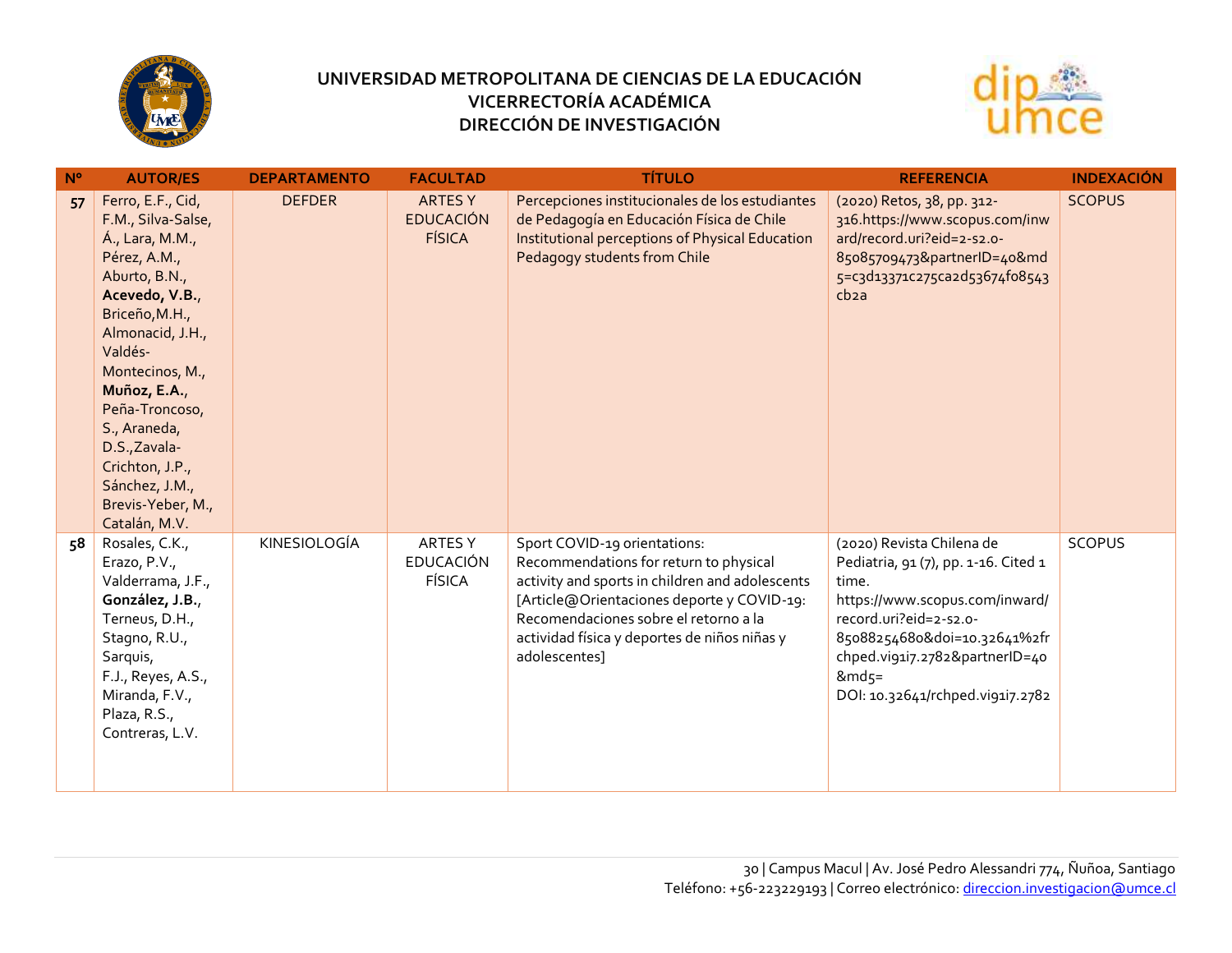



| $N^{\circ}$ | <b>AUTOR/ES</b>                                                                                                                                                                                                    | <b>DEPARTAMENTO</b> | <b>FACULTAD</b>                                    | <b>TÍTULO</b>                                                                                                                                                                                                               | <b>REFERENCIA</b>                                                                            | <b>INDEXACIÓN</b> |
|-------------|--------------------------------------------------------------------------------------------------------------------------------------------------------------------------------------------------------------------|---------------------|----------------------------------------------------|-----------------------------------------------------------------------------------------------------------------------------------------------------------------------------------------------------------------------------|----------------------------------------------------------------------------------------------|-------------------|
| 59          | Bolanos, Karen;<br>Kogan, Marcelo J.;<br>Araya, Eyleen;<br>Celis, Freddy;<br>Garrido, Carlos;<br>Campos, Marcelo;<br>Guzman, Fanny                                                                                 | QUÍMICA             | <b>CIENCIAS</b><br><b>BÁSICAS</b>                  | Adsorption of bovine serum albumin on gold<br>nanoprisms: interaction and effect of NIR<br>irradiation on protein corona                                                                                                    | WOS:000574915600013]<br>Journal of Materials Chemistry<br>B.2020.8                           | <b>WoS</b>        |
| 60          | Estrada M,<br>Patricia                                                                                                                                                                                             | <b>ENTOMOLOGÍA</b>  | <b>CIENCIAS</b><br><b>BÁSICAS</b>                  | Contributions to the knowledge of southern<br>South American species of Astylus Laporte,<br>1836 (Coleoptera: Melyridae). Re-describing<br>Astylus vittaticollis (Blanchard, 1843) and A.<br>patagonicus (Blanchard, 1843)[ | WOS:000568877000009]Zootaxa<br>.2020.4845                                                    | WoS               |
| 61          | Miarka, Bianca;<br>Aedo-Munoz,<br>Esteban; Mota<br>Barreto, Lindsei<br>Brabec;<br>Fernandes, Jose<br>Raimundo; Brito,<br>Ciro Jose;<br>Valenzuela Perez,<br>Diego Ignacio                                          | <b>DEFDER</b>       | <b>ARTESY</b><br><b>EDUCACIÓN</b><br><b>FÍSICA</b> | Practical application of time-motion analysis of<br>judo female cadets' combats between weight<br>divisions                                                                                                                 | WOS:000547157700012]<br>International Journal of<br>Performance Analysis in<br>Sport.2020.20 | <b>WoS</b>        |
| 62          | Munoz-Ramirez,<br>Carlos P.; Brante,<br>Antonio; Barnes,<br>David K. A.;<br>Meredith, Michael<br>P.; Morley, Simon<br>A.; Sands, Chester<br>J. Cardenas, Leyla;<br>Roman-Gonzalez,<br>Alejandro;<br>Scourse, James | <b>ENTOMOLOGÍA</b>  | <b>CIENCIAS</b><br><b>BÁSICAS</b>                  | Gene flow in the Antarctic bivalveAequiyoldia<br>eightsii(Jay, 1839) suggests a role for the<br>Antarctic Peninsula Coastal Current in larval<br>dispersal                                                                  | WOS:000573549100001]<br>Royal Society Open<br>Science.2020.7                                 | WoS               |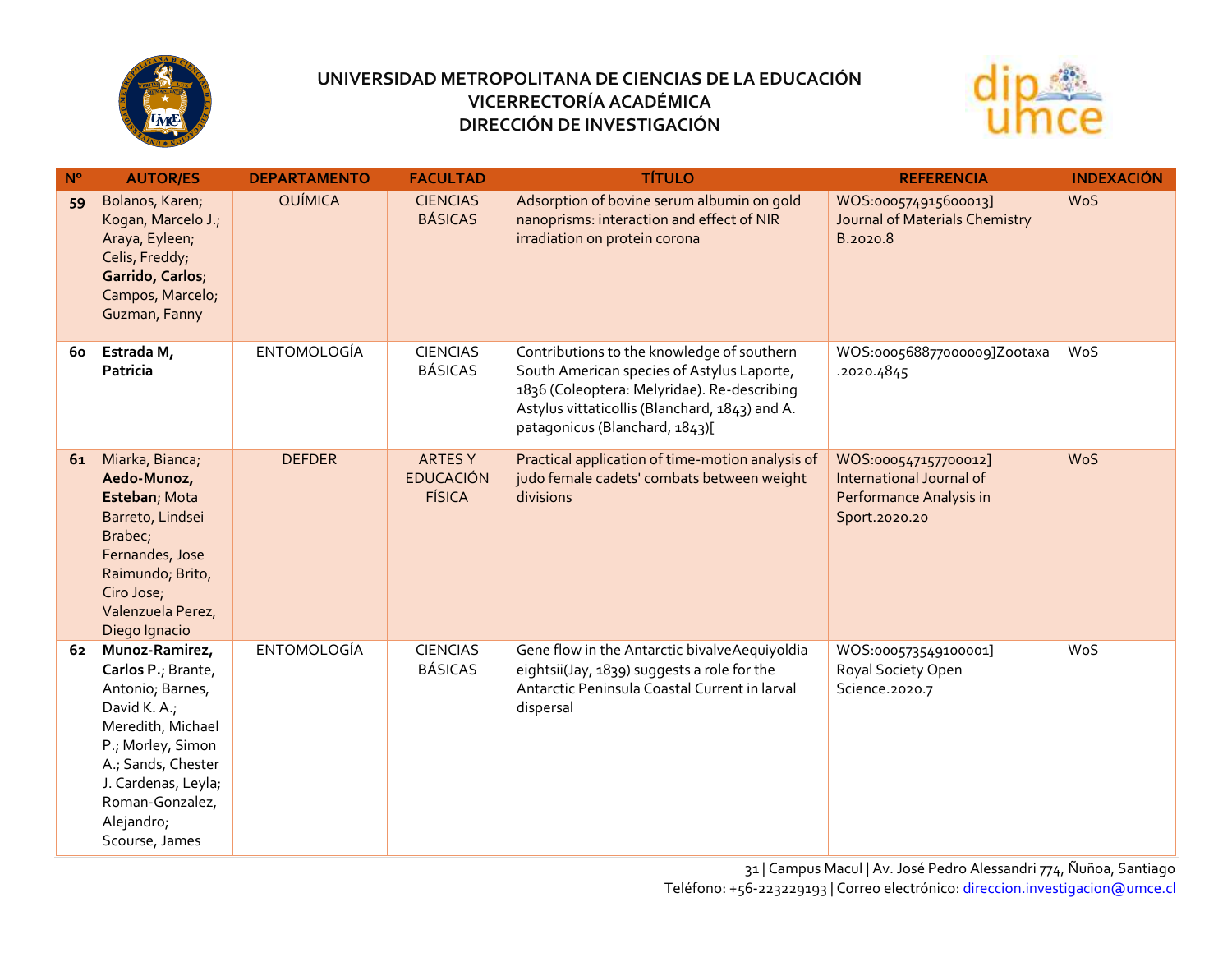



| $N^{\circ}$ | <b>AUTOR/ES</b>                                                                                                                                            | <b>DEPARTAMENTO</b>            | <b>FACULTAD</b>                                    | <b>TÍTULO</b>                                                                                                                                                                           | <b>REFERENCIA</b>                                                                                                                                                                  | <b>INDEXACIÓN</b>        |
|-------------|------------------------------------------------------------------------------------------------------------------------------------------------------------|--------------------------------|----------------------------------------------------|-----------------------------------------------------------------------------------------------------------------------------------------------------------------------------------------|------------------------------------------------------------------------------------------------------------------------------------------------------------------------------------|--------------------------|
| 63          | Christian<br>González; Daniela<br>P. Figueroa,<br>Gustavo Bizama;<br><b>Mauricio Canals;</b><br>Ramiro<br>Bustamante; Raúl<br>Flores-Mara;<br>Sergio Scott | <b>ENTOMOLOGÍA</b>             | <b>CIENCIAS</b><br><b>BÁSICAS</b>                  | <b>ESTIMATING THE CLIMATE CHANGE</b><br>CONSEQUENCES ON THE POTENTIAL<br>DISTRIBUTION OF CULEX PIPIENS L 1758 TO<br>ASSESS THE RISK OF WEST NILE VIRUS<br><b>ESTABLISHMENT IN CHILE</b> | <b>GAYANA (CONCEPCION)</b><br><b>INTERNATIONAL JOURNAL OF</b><br><b>BIODIVERSITY OCEANOLOGY</b><br>AND CONSERVATION, 2020,<br>vol. 84, vol. suple., n. 1, n. suple.<br>$p.46 - 53$ | SciELO Chile -<br>No WoS |
| 64          | Diego Pinto;<br>Froilán Cubillos;<br><b>Miguel Del Pino</b>                                                                                                | <b>HISTORIA Y</b><br>GEOGRAFÍA | HISTORIA,<br><b>GEOGRAFÍA Y</b><br>LETRAS          | EVALUACION EN CONTEXTO MAPUCE<br>BAFKEHCE: LAS VOCES DEL PROFESORADO<br>EN LA ARAUCANIA                                                                                                 | <b>ESTUDIOS PEDAGOGICOS</b><br>(VALDIVIA), 2019, vol. 45, vol.<br>suple., n. 2, n. suple. p. 101 - 119                                                                             | SciELO Chile -<br>No WoS |
| 65          | Ana Cobo-Iglesias;<br><b>Cecilia</b><br>Bahamonde-<br>Perez; Gema<br>Torres-Lugque;<br>Inés Muñoz-<br>Galiano                                              | <b>DEFDER</b>                  | <b>ARTESY</b><br><b>EDUCACIÓN</b><br><b>FÍSICA</b> | ANALISIS BIBLIOMETRICO SOBRE LA<br><b>EDUCACION SOCIAL CON PERSONAS</b><br><b>MAYORES</b>                                                                                               | INFORMACION TECNOLOGICA,<br>2020, vol. 31, vol. suple., n. 4, n.<br>suple. p. 199 - 210                                                                                            | SciELO Chile -<br>No WoS |
| 66          | <b>Marcela Romero</b><br><b>Jeldres</b>                                                                                                                    | F. Pedagógica                  | FILOSOFÍA Y<br><b>EDUCACIÓN</b>                    | COMPETENCIAS PEDAGOGICAS HACIA LA<br>CONSTRUCCION DE UNA DIDACTICA PARA<br>LA EDUCACION MEDIA TECNICO<br>PROFESIONAL                                                                    | <b>REVISTA DE ESTUDIOS Y</b><br><b>EXPERIENCIAS EN EDUCACION</b><br>(REXE), 2020, vol. 19, vol. suple.,<br>n. 40, n. suple. p. 53 - 69                                             | SciELO Chile -<br>No WoS |
| 67          | Andrea Jardi<br>Ferre; Ignasi<br>Puigdellivol<br>Aguade, Nolfa<br>Ibáñez Salgado;<br><b>Solange Tenorio</b><br><b>Eitel</b>                                | Ed. Diferencial                | <b>FILOSOFÍA Y</b><br><b>EDUCACIÓN</b>             | INTERSECCION ESCUELAUNIVERSIDAD: UN<br>ESPACIO HIBRIDO DE COLABORACION PARA<br>FORTALECER LA FORMACION INICIAL Y EL<br>DESARROLLO PROFESIONAL DOCENTE                                   | PERSPECTIVA EDUCACIONAL,<br>2020, vol. 59, vol. suple., n. 2, n.<br>suple. p. 88 - 110                                                                                             | SciELO Chile -<br>No WoS |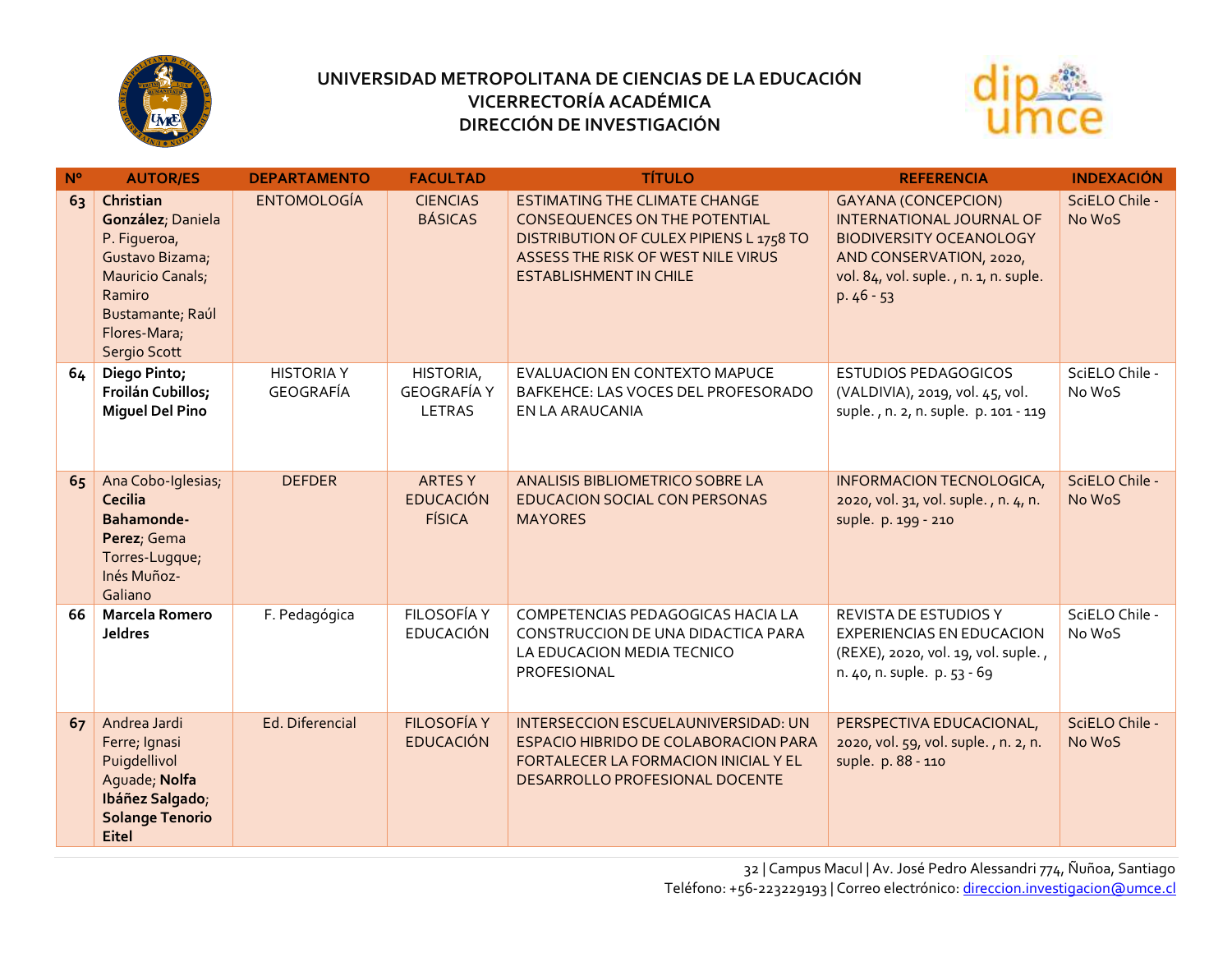



| $N^{\circ}$ | <b>AUTOR/ES</b>                                                                                                    | <b>DEPARTAMENTO</b> | <b>FACULTAD</b>                   | <b>TÍTULO</b>                                                                          | <b>REFERENCIA</b>                                                                                                                                                                                                                  | <b>INDEXACIÓN</b> |
|-------------|--------------------------------------------------------------------------------------------------------------------|---------------------|-----------------------------------|----------------------------------------------------------------------------------------|------------------------------------------------------------------------------------------------------------------------------------------------------------------------------------------------------------------------------------|-------------------|
| 68          | Atala, Cristian;<br>Cacciuttolo,<br>Felipe;<br>Baldelomar,<br>Mariela; Molina-<br>Montenegro,<br>Marco A.; Torres- | <b>BIOLOGÍA</b>     | <b>CIENCIAS</b><br><b>BÁSICAS</b> | Positive interaction between shrubs and native<br>orchids in a Mediterranean ecosystem | Brazilian Journal of<br>Botany.2020.43                                                                                                                                                                                             | WoS               |
|             | Diaz, Cristian;<br>Pereira, Guillermo;<br>Vargas, Reinaldo                                                         |                     |                                   |                                                                                        |                                                                                                                                                                                                                                    |                   |
| 69          | Carvacho,<br>Mariela; Paulhus,<br>Jennifer; Tucker,<br>Thomas; Wootton,<br>Aaron                                   | <b>MATEMÁTICA</b>   | <b>CIENCIAS</b><br><b>BÁSICAS</b> | Non-abelian simple groups act with almost all<br>signatures                            | Journal of Pure and Applied<br>Algebra.2021.225                                                                                                                                                                                    | <b>WoS</b>        |
| 70          | Prado, N.                                                                                                          | <b>FILOSOFÍA</b>    | FILOSOFÍA Y<br><b>EDUCACIÓN</b>   | In the cracks (where you need to be)                                                   | (2020) Revista Iberoamericana,<br>86 (273), pp. 1047-<br>1057https://www.scopus.com/in<br>ward/record.uri?eid=2-s2.o-<br>85096918638&doi=10.5195%2fR<br>EVIBEROAMER.2020.7986∂<br>nerID=DOI:<br>10.5195/REVIBEROAMER.2020.7<br>986 | WoS               |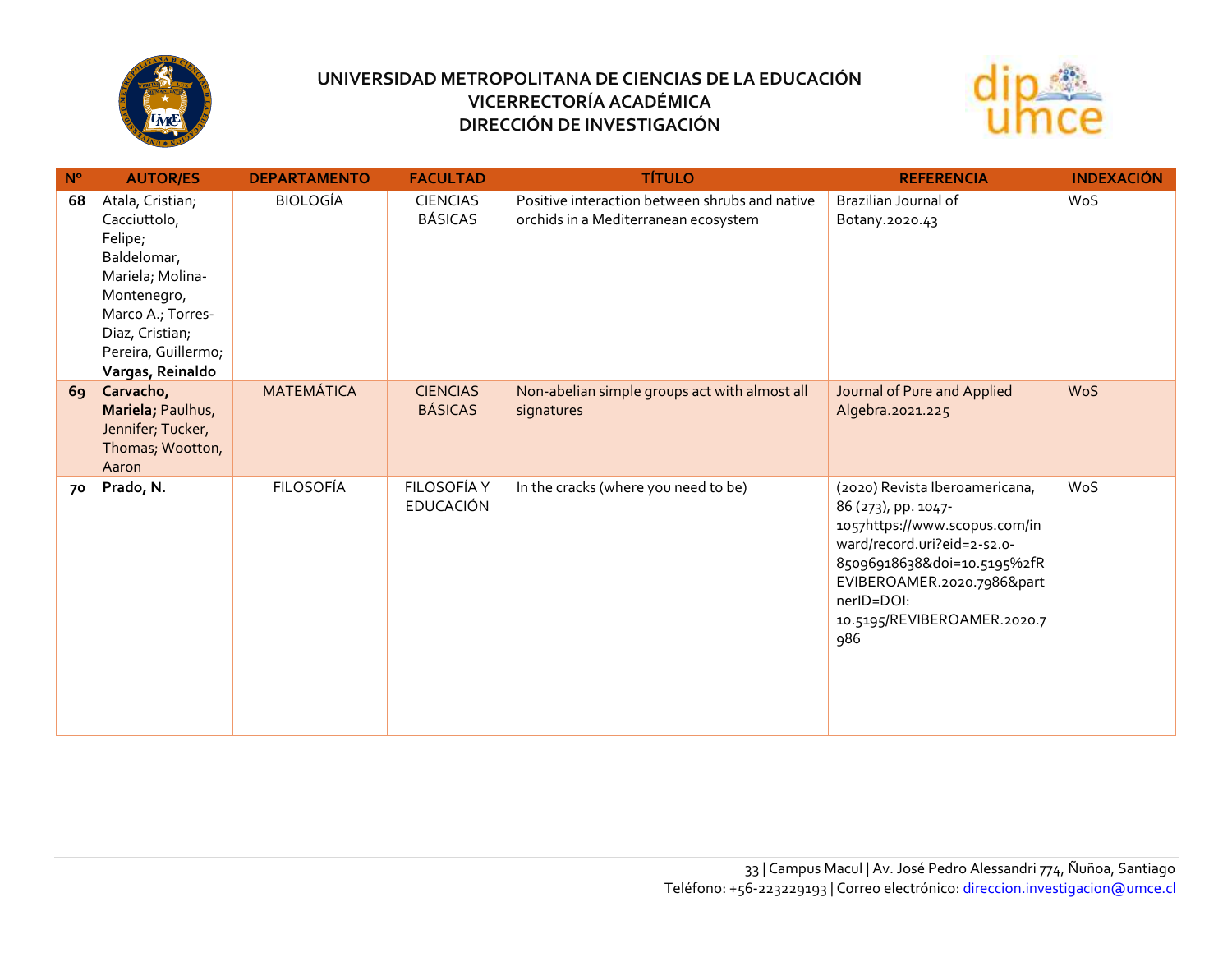



| $N^{\circ}$ | <b>AUTOR/ES</b>                                       | <b>DEPARTAMENTO</b> | <b>FACULTAD</b>                       | <b>TÍTULO</b>                                                                                                           | <b>REFERENCIA</b>                                                                                                                                                                                                                    | <b>INDEXACIÓN</b> |
|-------------|-------------------------------------------------------|---------------------|---------------------------------------|-------------------------------------------------------------------------------------------------------------------------|--------------------------------------------------------------------------------------------------------------------------------------------------------------------------------------------------------------------------------------|-------------------|
| 71          | Pinochet, J.                                          | <b>FÍSICA</b>       | <b>CIENCIAS</b><br><b>BÁSICAS</b>     | El límite de chandrasekhar para principiantes                                                                           | (2020) Revista Mexicana de Fisica<br>E, 17(2), pp. 125-132.<br>https://www.scopus.com/inward/<br>record.uri?eid=2-s2.o-<br>85094108372&doi=10.31349%2fR<br>EVMEXFISE.17.125&partnerID=4<br>o&m<br>DOI:<br>10.31349/REVMEXFISE.17.125 | <b>SCOPUS</b>     |
| 72          | Raquimán-<br>Ortega, P.,<br>Zamorano-<br>Sanhueza, M. | ARTES               | ARTES Y<br><b>EDUCACIÓN</b><br>FÍSICA | Subjective narrative: A conceptual approach to<br>the life history method in the context of visual<br>arts<br>education | (2020) Revista Electronica<br>Educare, $24(3)$ , .<br>https://www.scopus.com/inward/<br>record.uri?eid=2-s2.o-<br>85093952966&doi=10.15359%2f<br>REE.24-<br>3.29&partnerID=40&md5=41bd6<br>DOI: 10.15359/REE.24-3.29                 | SCOPUS            |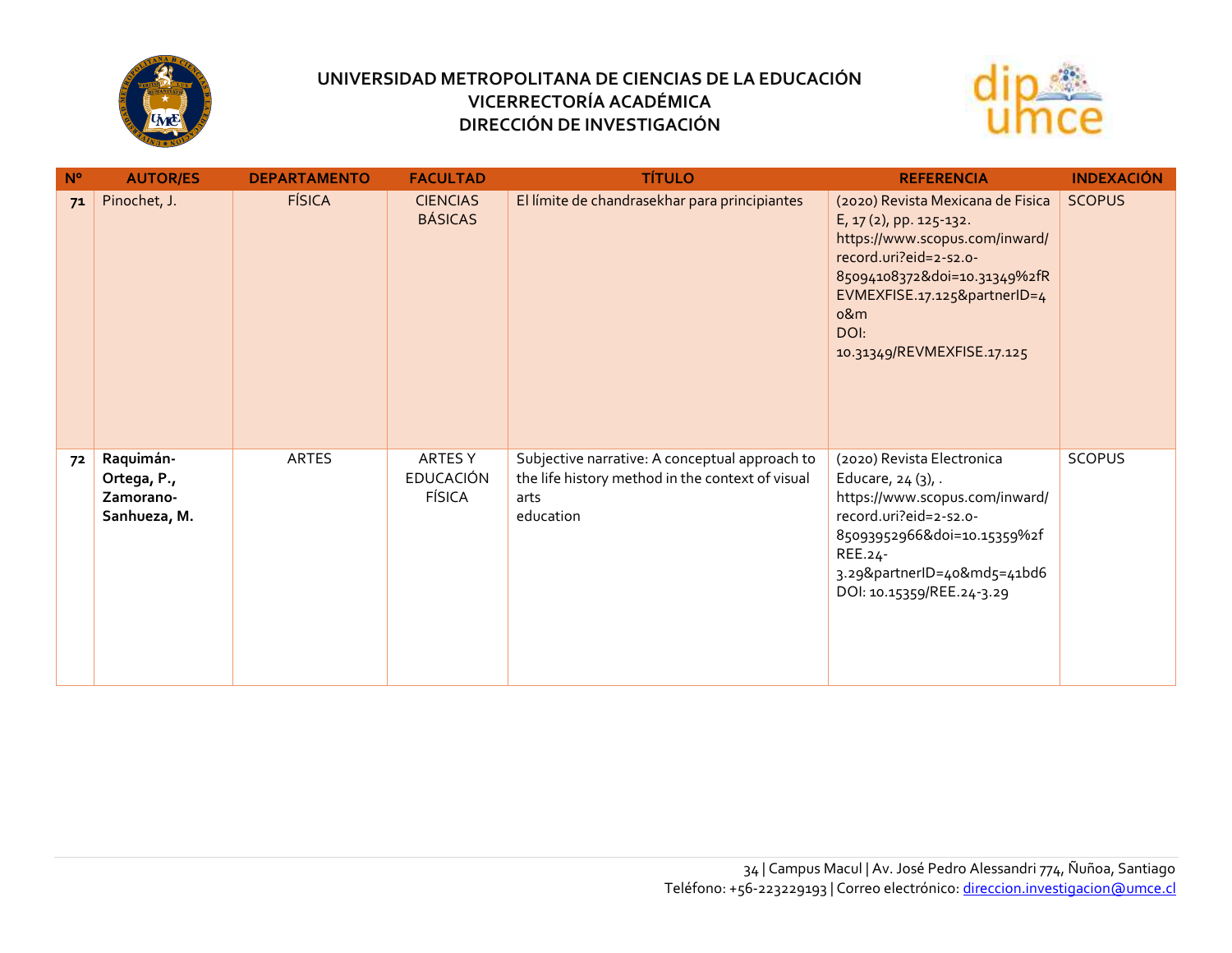



| $N^{\circ}$ | <b>AUTOR/ES</b>           | <b>DEPARTAMENTO</b> | <b>FACULTAD</b>                        | <b>TÍTULO</b>                                                                      | <b>REFERENCIA</b>                                                                                                                                                                                                                         | <b>INDEXACIÓN</b> |
|-------------|---------------------------|---------------------|----------------------------------------|------------------------------------------------------------------------------------|-------------------------------------------------------------------------------------------------------------------------------------------------------------------------------------------------------------------------------------------|-------------------|
| 73          | Prado, N.                 | <b>FILOSOFÍA</b>    | <b>FILOSOFÍA Y</b><br><b>EDUCACIÓN</b> | Ximena Rivera: The grammar of suspension or<br>the reasoned disorder of the senses | (2020) Revista de Humanidades,<br>$(42)$ , pp. 305-<br>342https://www.scopus.com/inw<br>ard/record.uri?eid=2-s2.o-<br>85093516599&partnerID=40&md<br>5=72e8af38o97245ood8bo4475b1<br>9f886                                                | <b>SCOPUS</b>     |
| 74          | Collingwood-<br>Selby, E. | <b>FILOSOFÍA</b>    | FILOSOFÍA Y<br><b>EDUCACIÓN</b>        | "Disturbio en las manzanas del damero" las<br>escrituras de quadalupe santa cruz   | (2020) Revista Iberoamericana,<br>86 (273), pp. 1097-1111<br>https://www.scopus.com/inward/<br>record.uri?eid=2-s2.o-<br>85096907887&doi=10.5195%2fR<br>EVIBEROAMER.2020.7989∂<br>$nerID =$<br>DOI:<br>10.5195/REVIBEROAMER.2020.7<br>989 | <b>SCOPUS</b>     |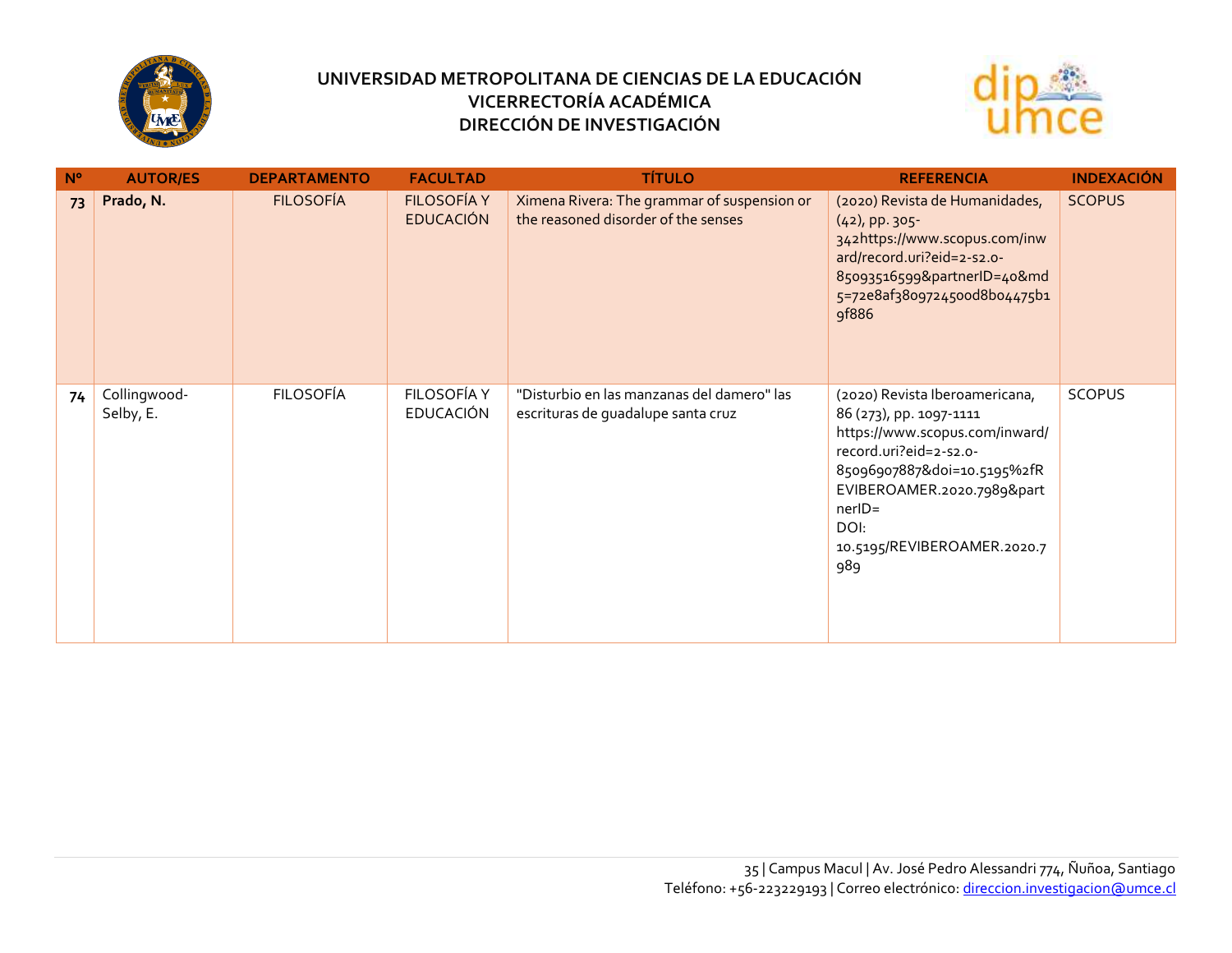



| $N^{\circ}$ | <b>AUTOR/ES</b>                                                                                               | <b>DEPARTAMENTO</b> | <b>FACULTAD</b>                   | <b>TÍTULO</b>                                                                                                                         | <b>REFERENCIA</b>                                                                                                                                                                                                                                                                 | <b>INDEXACIÓN</b> |
|-------------|---------------------------------------------------------------------------------------------------------------|---------------------|-----------------------------------|---------------------------------------------------------------------------------------------------------------------------------------|-----------------------------------------------------------------------------------------------------------------------------------------------------------------------------------------------------------------------------------------------------------------------------------|-------------------|
| 75          | Vega-Retter, C.,<br>Muñoz-Rojas, P.,<br>Rojas-Hernández,<br>N., Copaja, S.,<br>Flores-Prado, L.,<br>Véliz, D. | <b>ENTOMOLOGÍA</b>  | <b>CIENCIAS</b><br><b>BÁSICAS</b> | Dammed river: Short- and long-term<br>consequences for fish species inhabiting a river<br>in a Mediterranean climate in central Chile | (2020) Aquatic Conservation:<br><b>Marine and Freshwater</b><br>Ecosystems, 30 (12), pp. 2254-<br>2268<br>https://www.scopus.com/inward/<br>record.uri?eid=2-s2.o-<br>85092157304&doi=10.1002%2faq<br>c.3425&partnerID=40&md5=2af2<br>c <sub>4</sub> o67<br>DOI: 10.1002/aqc.3425 | <b>WoS</b>        |
| 76          | Miranda, A.,<br>Arroyo, P.,<br>Zarraga, M.,<br>Suarez, S.A.,<br>Baggio, R.,<br>Moreno, Y                      | QUÍMICA             | <b>CIENCIAS</b><br>BÁSICAS        | Structure of Organic Compound (E)-3-((S)1-<br>Phenylethylamine) methylene R (+) Camphor                                               | (2020) Crystallography Reports,<br>65(7), pp. 1150-<br>1155.https://www.scopus.com/in<br>ward/record.uri?eid=2-s2.o-<br>85096591370&doi=10.1134%2fS1<br>063774520070111&partnerID=40<br>&md5DOI:<br>10.1134/S1063774520070111                                                     | WoS               |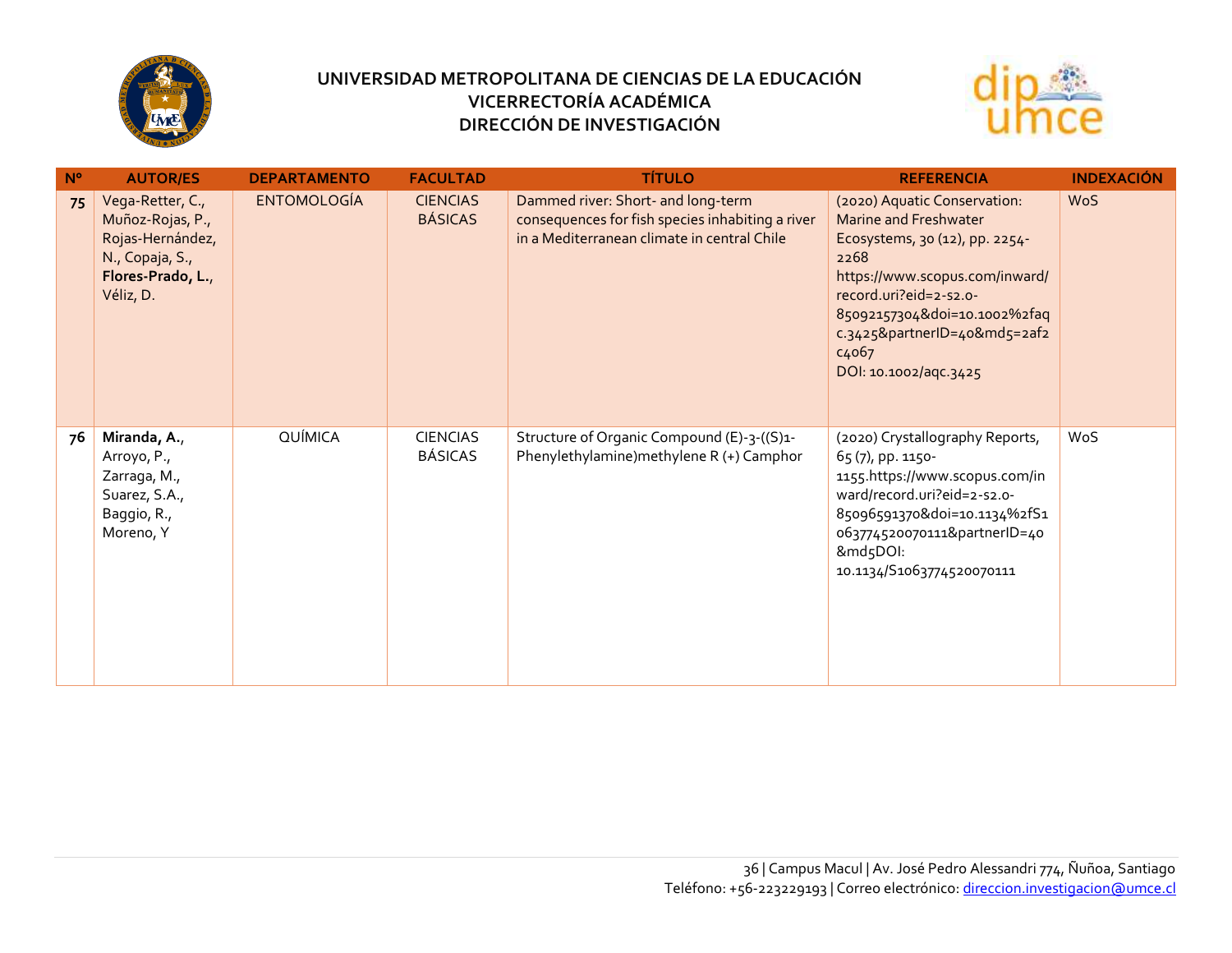



| $N^{\circ}$ | <b>AUTOR/ES</b>                                                                                                                                                                                       | <b>DEPARTAMENTO</b> | <b>FACULTAD</b>                                     | <b>TÍTULO</b>                                                                                                                       | <b>REFERENCIA</b>                                                                                                                                                                                                                  | <b>INDEXACIÓN</b> |
|-------------|-------------------------------------------------------------------------------------------------------------------------------------------------------------------------------------------------------|---------------------|-----------------------------------------------------|-------------------------------------------------------------------------------------------------------------------------------------|------------------------------------------------------------------------------------------------------------------------------------------------------------------------------------------------------------------------------------|-------------------|
| 77          | Aedo-Muñoz, E.,<br>Guarda, A.R.,<br>Gamboa, I.R.,<br>Zárate, N.R.,<br>Reyes, C.R., Aedo-<br>Muñoz, N., Pérez,<br>D.V., Tarifeño,<br>D.A., Argothy, R.,<br>Salazar, J.S.,<br>Miarka, B., Brito,<br>C.J | <b>DEFDER</b>       | <b>ARTES Y</b><br><b>EDUCACIÓN</b><br><b>FÍSICA</b> | Kinematic variations of uphill in mountain<br>bikers [Article@Variaciones cinemáticas de<br>ascenso en los<br>ciclistas de montaña] | (2020) Retos, (40), pp. 257-263<br>https://www.scopus.com/inward/<br>record.uri?eid=2-s2.o-<br>85097273411&doi=10.47197%2fR<br>ETOS.V1l40.81430&partnerID=4<br>o&md<br>DOI:<br>10.47197/RETOS.V1l40.81430                          | <b>SCOPUS</b>     |
| 78          | Pinochet, J                                                                                                                                                                                           | <b>FÍSICA</b>       | <b>CIENCIAS</b><br><b>BÁSICAS</b>                   | Classical tests of general relativity I: Looking to<br>the past to understand the present                                           | (2020) Physics Education, 55 (6),<br>art. no. 065016, .<br>https://www.scopus.com/inward/<br>record.uri?eid=2-s2.o-<br>85092100716&doi=10.1088%2f13<br>$61-$<br>6552%2fabaea6&partnerID=40&<br>md<br>DOI: 10.1088/1361-6552/abaea6 | <b>SCOPUS</b>     |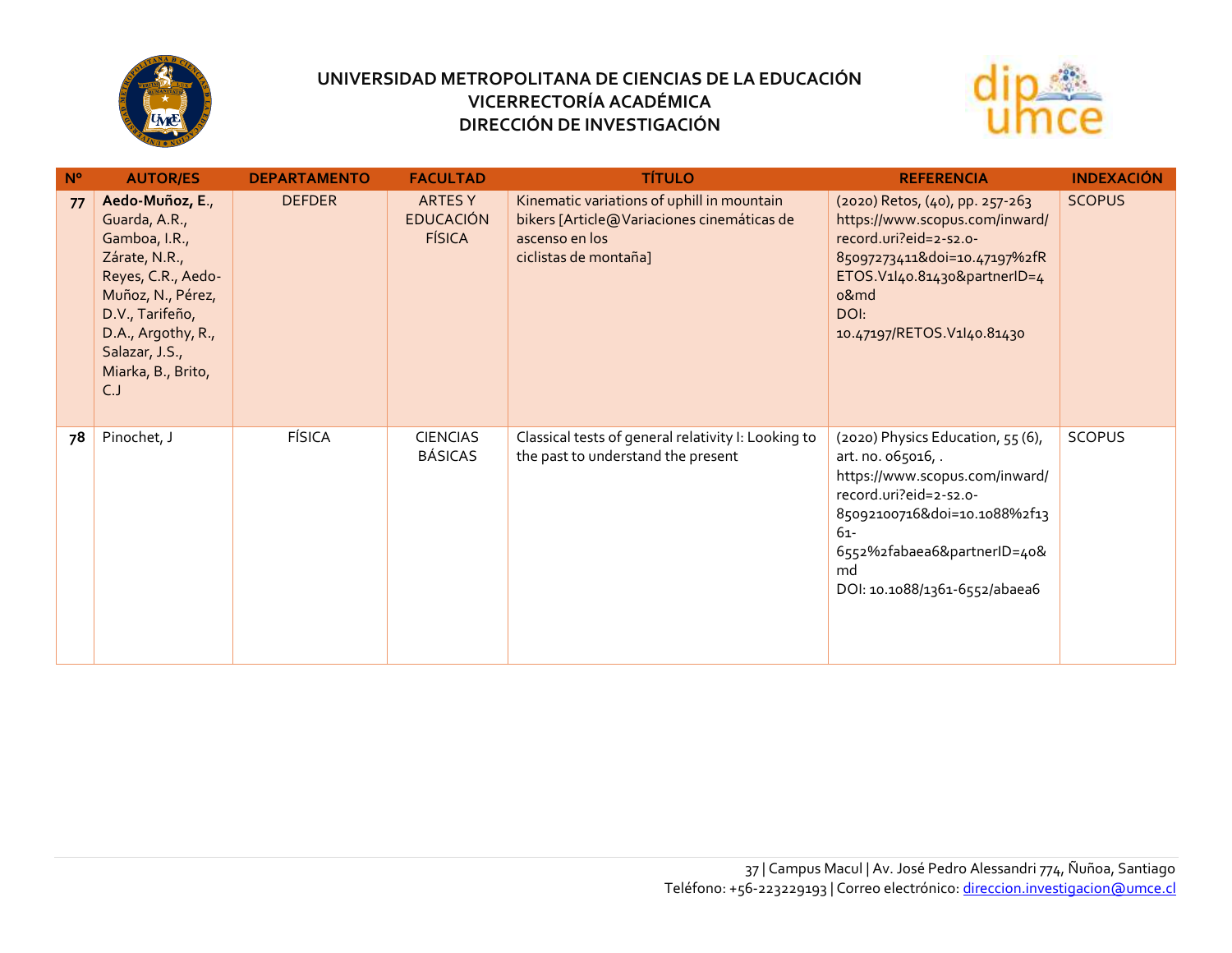



| $N^{\circ}$    | <b>AUTOR/ES</b>                                                                                                                            | <b>DEPARTAMENTO</b> | <b>FACULTAD</b>                   | <b>TÍTULO</b>                                                                                                                     | <b>REFERENCIA</b>                                                                                                                                                                                                                    | <b>INDEXACIÓN</b> |
|----------------|--------------------------------------------------------------------------------------------------------------------------------------------|---------------------|-----------------------------------|-----------------------------------------------------------------------------------------------------------------------------------|--------------------------------------------------------------------------------------------------------------------------------------------------------------------------------------------------------------------------------------|-------------------|
| 79             | Pinochet, J                                                                                                                                | <b>FÍSICA</b>       | <b>CIENCIAS</b><br><b>BÁSICAS</b> | Classical tests of general relativity II: Looking<br>to the past to understand the present                                        | (2020) Physics Education, 55 (6),<br>art. no. 065017,<br>.https://www.scopus.com/inward<br>/record.uri?eid=2-s2.o-<br>85092070494&doi=10.1088%2f13<br>$61-$<br>6552%2fabae23&partnerID=40&<br>mdDOI: 10.1088/1361-<br>$6552/aba$ e23 | <b>SCOPUS</b>     |
| 80             | González, G.Y.                                                                                                                             | SIN INFORMACIÓN     | <b>SIN</b><br><b>INFORMACIÓN</b>  | Animal bioethics as a response to dystopian<br>cartesianism [Article@Bioètica animal com a<br>resposta al cartesianisme distòpic] | (2020) Revista de Bioetica y<br>Derecho, (50), pp. 425-438<br>https://www.scopus.com/inward/<br>record.uri?eid=2-s2.o-<br>85095415165&partnerID=40&md<br>5=a99fc3dab828d576eeob19fo6d<br>6e9bo                                       | <b>SCOPUS</b>     |
| 8 <sub>1</sub> | Barriga-González,<br>G., Aliaga, C.,<br>Chamorro, E.,<br>Olea-Azar, C.,<br>Norambuena, E.,<br>Porcal, W.,<br>González, M.,<br>Cerecetto, H | QUÍMICA             | <b>CIENCIAS</b><br><b>BÁSICAS</b> | Synthesis and evaluation of new heteroaryl<br>nitrones with spin trap properties                                                  | (2020) RSC Advances, 10 (66),<br>pp. 40127-40135.<br>https://www.scopus.com/inward/<br>record.uri?eid=2-s2.o-<br>85096034160&doi=10.1039%2fd<br>orao7720h&partnerID=40&md5=<br>95ea39<br>DOI: 10.1039/dora07720h                     | <b>WoS</b>        |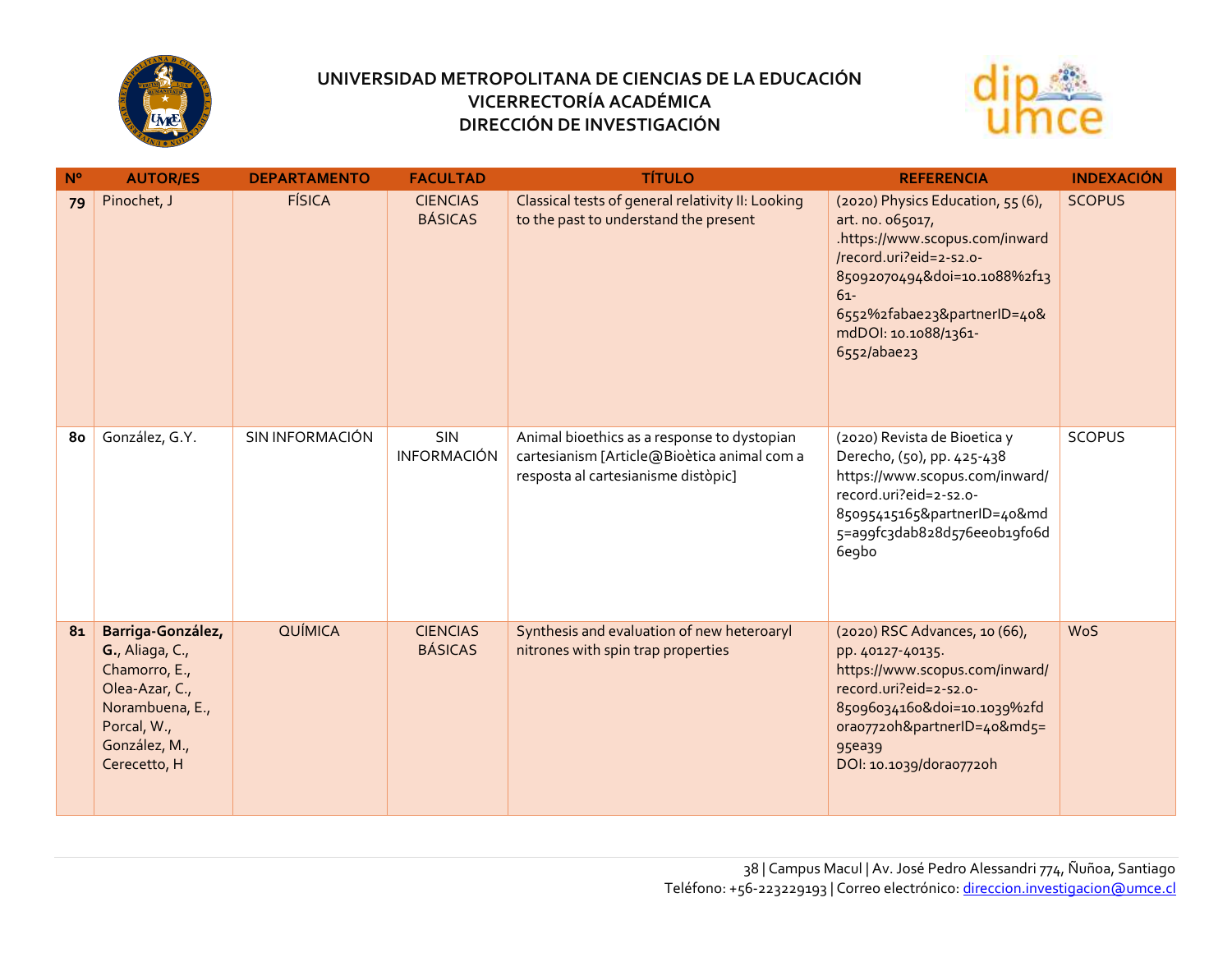



| $N^{\circ}$ | <b>AUTOR/ES</b>                                                                                                                                      | <b>DEPARTAMENTO</b> | <b>FACULTAD</b>                              | <b>TÍTULO</b>                                                                                                                                                                                                                              | <b>REFERENCIA</b>                                                                                                                                                                                          | <b>INDEXACIÓN</b> |
|-------------|------------------------------------------------------------------------------------------------------------------------------------------------------|---------------------|----------------------------------------------|--------------------------------------------------------------------------------------------------------------------------------------------------------------------------------------------------------------------------------------------|------------------------------------------------------------------------------------------------------------------------------------------------------------------------------------------------------------|-------------------|
| 82          | Acevedo, V.B.,<br>Ferro, E.F., Cid,<br><b>F.M., Vitoria, R.V.,</b><br>Nogales, O.G.,<br>Véliz, C.V.,<br>Garrido, C.A.                                | <b>DEFDER</b>       | ARTES Y<br><b>EDUCACIÓN</b><br>FÍSICA        | Perceptions of physical education students on<br>teacher performance [Article@Percepciones<br>de losestudiantes de Educación Física sobre el<br>desempeño del profesorado]                                                                 | (2020) Retos, (40), pp. 180-<br>185.https://www.scopus.com/inw<br>ard/record.uri?eid=2-s2.o-<br>85097276530&doi=10.47197%2fR<br>ETOS.V1l40.82160&partnerID=4<br>o&mdDOI:<br>10.47197/RETOS.V1l40.82160     | <b>SCOPUS</b>     |
| 83          | Henríquez, M.,<br>Herrera, F.,<br>Muñoz, F., Rocha,<br>C.L., Fernández,<br>M., Bueno, D.,<br>Huenullan, C.Z.,<br>Borin, J.P., de<br>Campos, L.F.C.C. | <b>DEFDER</b>       | ARTES Y<br><b>EDUCACIÓN</b><br><b>FÍSICA</b> | Characterization and association of the c<br>physical performance of Chilean football<br>players with cerebral palsy<br>[Article@Caracterización y asociación del<br>rendimiento físico en futbolistas chilenos<br>con parálisis cerebral] | (2020) Retos, (40), pp. 126-134.<br>https://www.scopus.com/inward/<br>record.uri?eid=2-s2.o-<br>85097303007&doi=10.47197%2fR<br>ETOS.V1I40.81292&partnerID=4<br>o&md<br>DOI:<br>10.47197/RETOS.V1l40.81292 | <b>SCOPUS</b>     |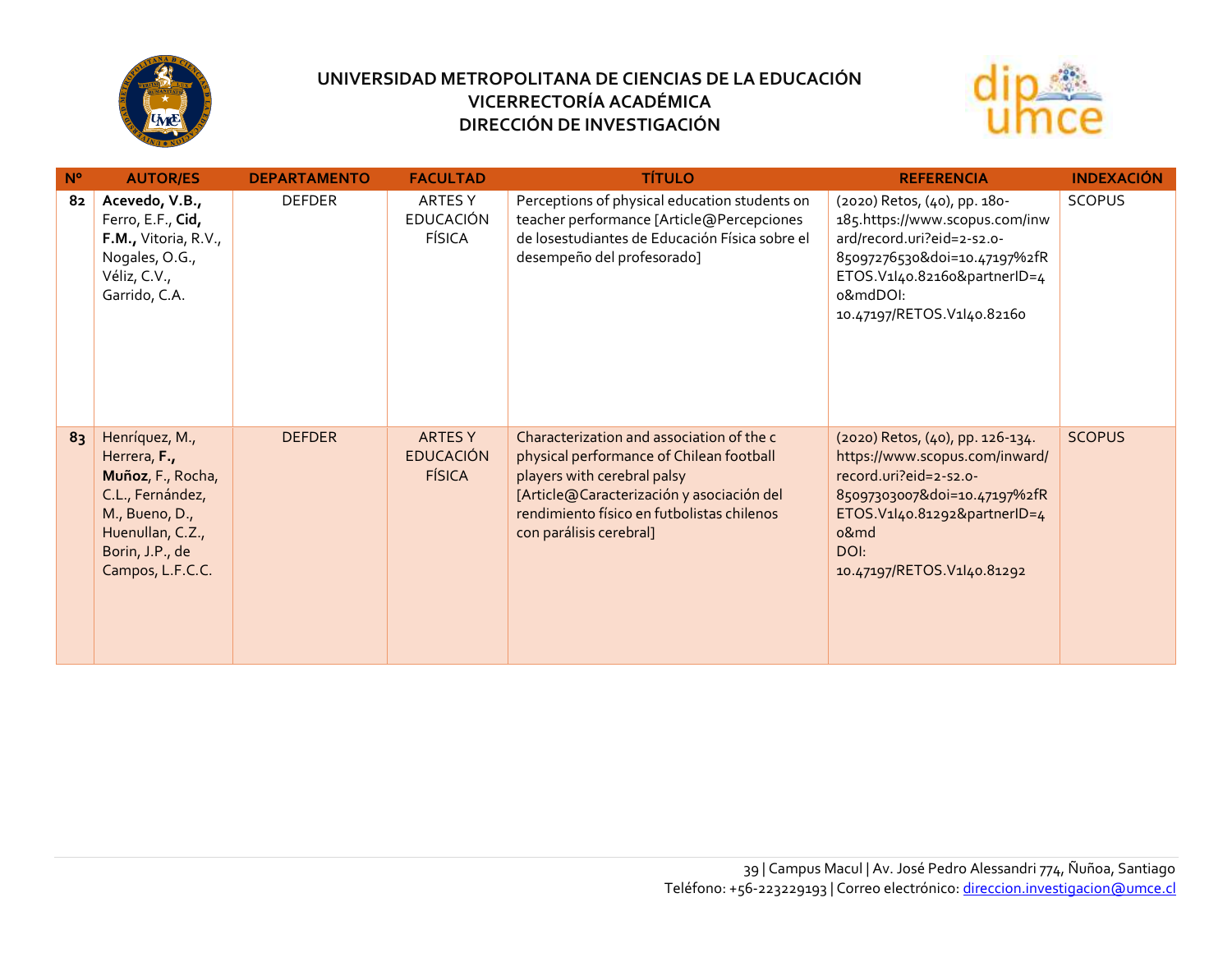



| $N^{\circ}$ | <b>AUTOR/ES</b>                         | <b>DEPARTAMENTO</b> | <b>FACULTAD</b>                       | <b>TÍTULO</b>                                                                                                 | <b>REFERENCIA</b>                                                                                                                                                                                                                         | <b>INDEXACIÓN</b> |
|-------------|-----------------------------------------|---------------------|---------------------------------------|---------------------------------------------------------------------------------------------------------------|-------------------------------------------------------------------------------------------------------------------------------------------------------------------------------------------------------------------------------------------|-------------------|
| 84          | Manzur-Valdivia,<br>H., Alvarez-Ruf, J. | KINESIOLOGÍA        | ARTES Y<br><b>EDUCACIÓN</b><br>FÍSICA | Surface Electromyography in Clinical Practice.<br>A Perspective From a Developing Country                     | (2020) Frontiers in Neurology, 11,<br>art. no. 578829<br>https://www.scopus.com/inward/<br>record.uri?eid=2-s2.o-<br>85094812057&doi=10.3389%2ffn<br>eur.2020.578829&partnerID=40&<br>$md5=7$<br>DOI: 10.3389/fneur.2020.578829           | WoS               |
| 85          | Chiu, K.-S.                             | <b>MATEMÁTICA</b>   | <b>CIENCIAS</b><br><b>BÁSICAS</b>     | <b>Green's Function for Periodic Solutions in</b><br>Alternately Advanced and Delayed Differential<br>Systems | (2020) Acta Mathematicae<br>Applicatae Sinica, 36 (4), pp. 936-<br>951.https://www.scopus.com/inw<br>ard/record.uri?eid=2-s2.o-<br>85098167609&doi=10.1007%2fs1<br>0255-020-0975-<br>7&partnerID=40&md5=DOI:<br>10.1007/S10255-020-0975-7 | <b>SCOPUS</b>     |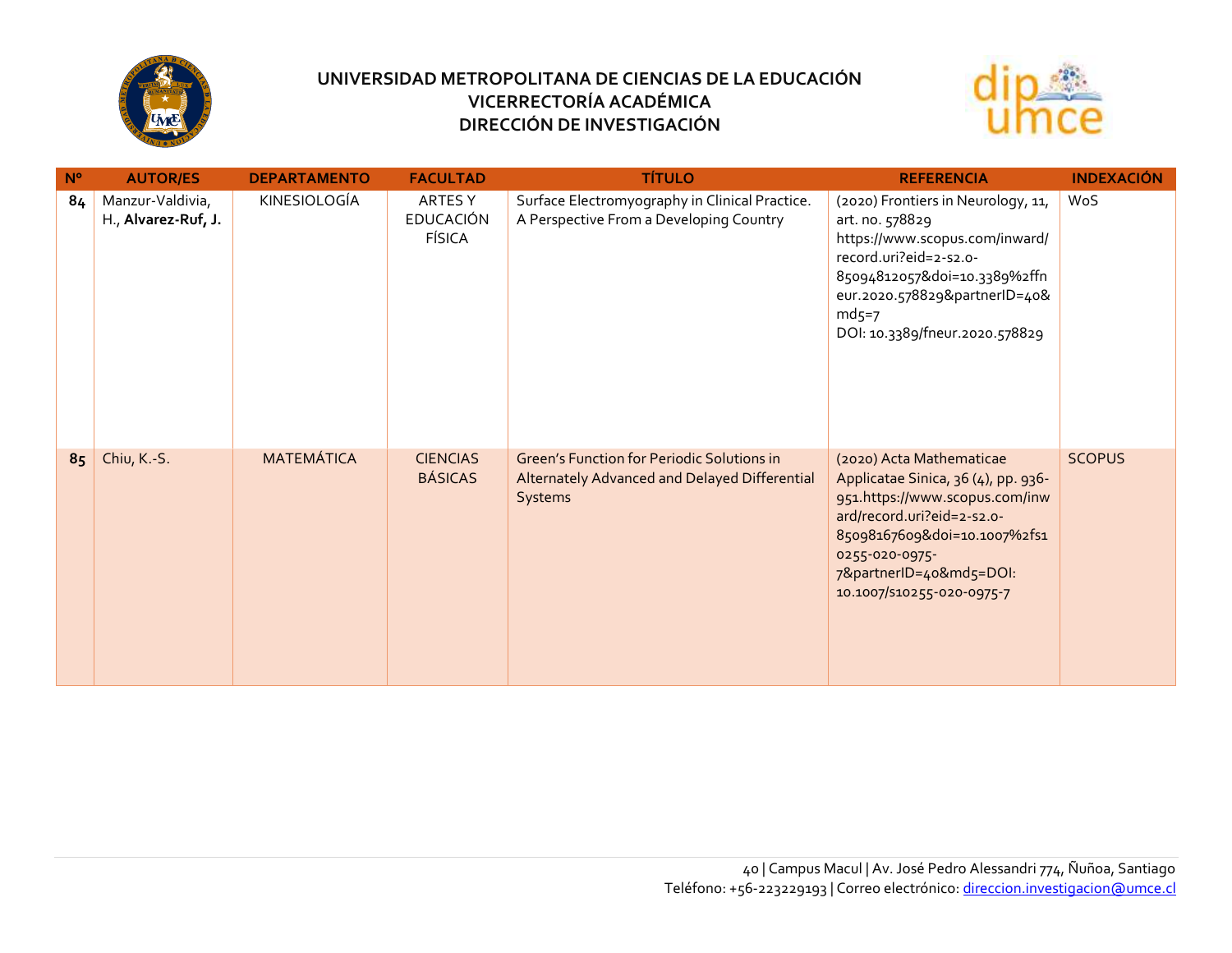



| $N^{\circ}$ | <b>AUTOR/ES</b>                                                                                                                                   | <b>DEPARTAMENTO</b> | <b>FACULTAD</b>                                     | <b>TÍTULO</b>                                                                                                  | <b>REFERENCIA</b>                                                                                                                                                                                                                                                           | <b>INDEXACIÓN</b> |
|-------------|---------------------------------------------------------------------------------------------------------------------------------------------------|---------------------|-----------------------------------------------------|----------------------------------------------------------------------------------------------------------------|-----------------------------------------------------------------------------------------------------------------------------------------------------------------------------------------------------------------------------------------------------------------------------|-------------------|
| 86          | Castillo, F.,<br>Reisenegger, A.,<br>Valdivia, J.A.                                                                                               | <b>FÍSICA</b>       | <b>CIENCIAS</b><br><b>BÁSICAS</b>                   | Two-fluid simulations of the magnetic field<br>evolution in neutron star cores in the weak-<br>coupling regime | (2020) Monthly Notices of the<br>Royal Astronomical Society, 498<br>(2), pp. 3000-3012. Cited 2 times.<br>https://www.scopus.com/inward/<br>record.uri?eid=2-s2.o-<br>85094622195&doi=10.1093%2fm<br>nras%2fstaa2543&partnerID=40<br>$&md5=$<br>DOI: 10.1093/mnras/staa2543 | <b>SCOPUS</b>     |
| 87          | DE BRITO, M.A.,<br>Fernandes, J.R.,<br>Aedo-Muñoz, E.,<br>Pérez, D.I.V.,<br>Queiroz, A.C.C.,<br>DE CARVALHO,<br>P.H.B., Brito, C.J.,<br>Miarka, B | <b>DEFDER</b>       | <b>ARTES Y</b><br><b>EDUCACIÓN</b><br><b>FÍSICA</b> | Effect of exercise on the quality of life in cancer<br>patients: A meta-analysis of different<br>intervention  | (2020) Journal of Physical<br>Education and Sport, 20 (5), art.<br>no. 360, pp. 2643-2651<br>https://www.scopus.com/inward/<br>record.uri?eid=2-s2.o-<br>85091984048&doi=10.7752%2fjp<br>es.2020.05360&partnerID=40&m<br>$d$ 5=a7 $c$<br>DOI: 10.7752/jpes.2020.05360       | <b>SCOPUS</b>     |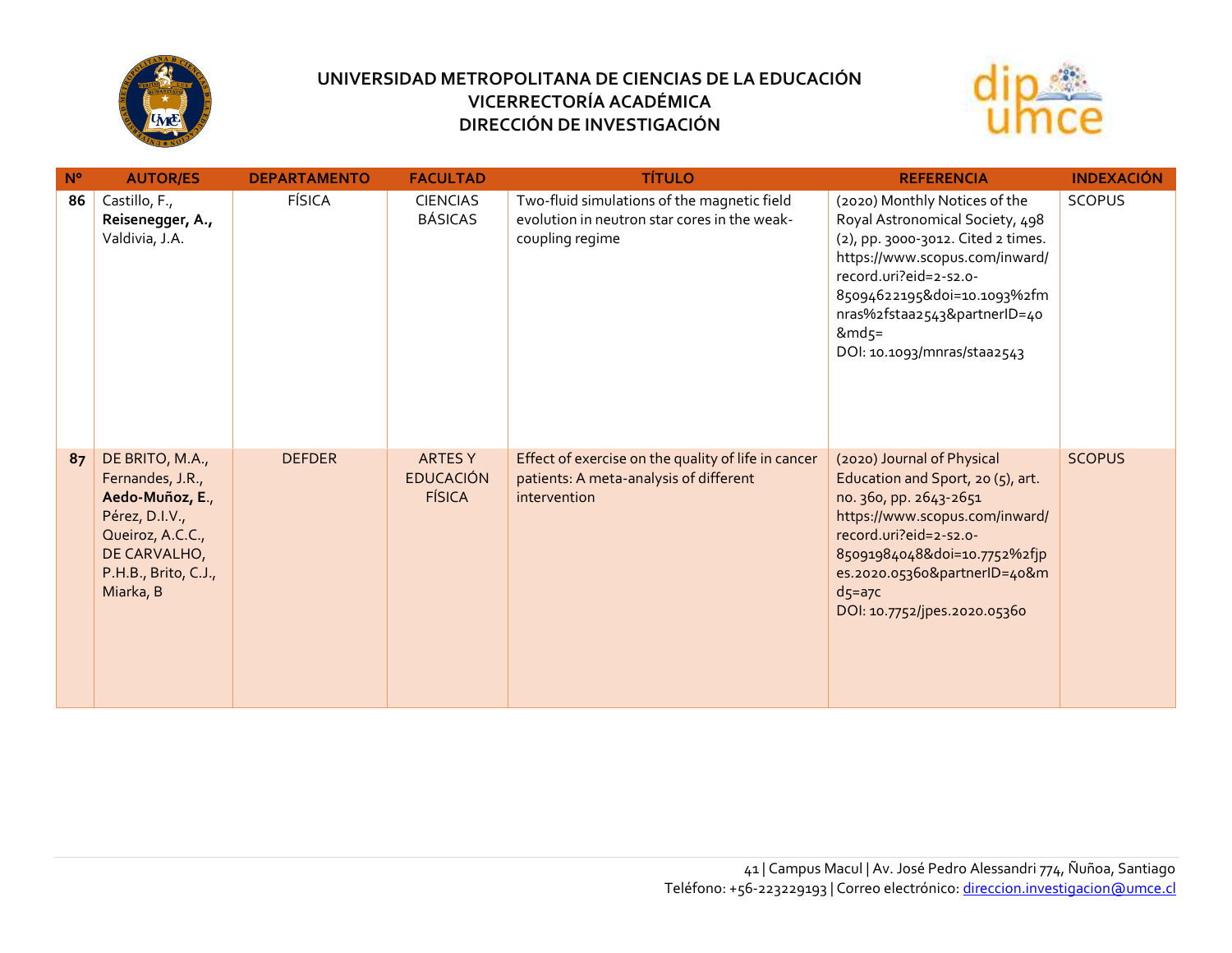



| $N^{\circ}$ | <b>AUTOR/ES</b>                                                                                                                                                   | <b>DEPARTAMENTO</b> | <b>FACULTAD</b>                   | <b>TÍTULO</b>                                                                                                                                                                                   | <b>REFERENCIA</b>                                                                                                                                                                                                                                               | <b>INDEXACIÓN</b> |
|-------------|-------------------------------------------------------------------------------------------------------------------------------------------------------------------|---------------------|-----------------------------------|-------------------------------------------------------------------------------------------------------------------------------------------------------------------------------------------------|-----------------------------------------------------------------------------------------------------------------------------------------------------------------------------------------------------------------------------------------------------------------|-------------------|
| 88          | Zárraga, M.,<br>Rivera, F., Arroyo,<br>P., Miranda, A.,<br>Baggio, R.,<br>Alvares, L.,<br>Moreno, Y.                                                              | QUÍMICA             | <b>CIENCIAS</b><br><b>BÁSICAS</b> | Synthesis and crystal structure analysis of a<br>new chalcone derivative of apocynin                                                                                                            | (2020) Journal of the Chilean<br>Chemical Society, 65 (3), pp.<br>4934-<br>4936https://www.scopus.com/in<br>ward/record.uri?eid=2-s2.o-<br>85095875453&doi=10.4067%2fso<br>$717 -$<br>97072020000204934&partnerID=<br>4DOI: 10.4067/50717-<br>97072020000204934 | WoS               |
| 89          | Muñoz-Ramírez,<br>C.P., Barnes,<br>D.K.A., Cárdenas,<br>L., Meredith, M.P.,<br>Morley, S.A.,<br>Roman-Gonzalez,<br>A., Sands, C.J.,<br>Scourse, J.,<br>Brante, A. | <b>ENTOMOLOGÍA</b>  | <b>CIENCIAS</b><br><b>BÁSICAS</b> | Gene flow in the Antarctic bivalve Aequiyoldia<br>eightsii (Jay, 1839) suggests a role for the<br>Antarctic Peninsula Coastal Current in larval<br>dispersal: Gene flow patterns in A. eightsii | (2020) Royal Society Open<br>Science, 7(9), art. no. 200603, .<br>https://www.scopus.com/inward/<br>record.uri?eid=2-s2.o-<br>85093498304&doi=10.1098%2frs<br>os.200603&partnerID=40&md5=<br>c33cae<br>DOI: 10.1098/rsos.200603                                 | <b>WoS</b>        |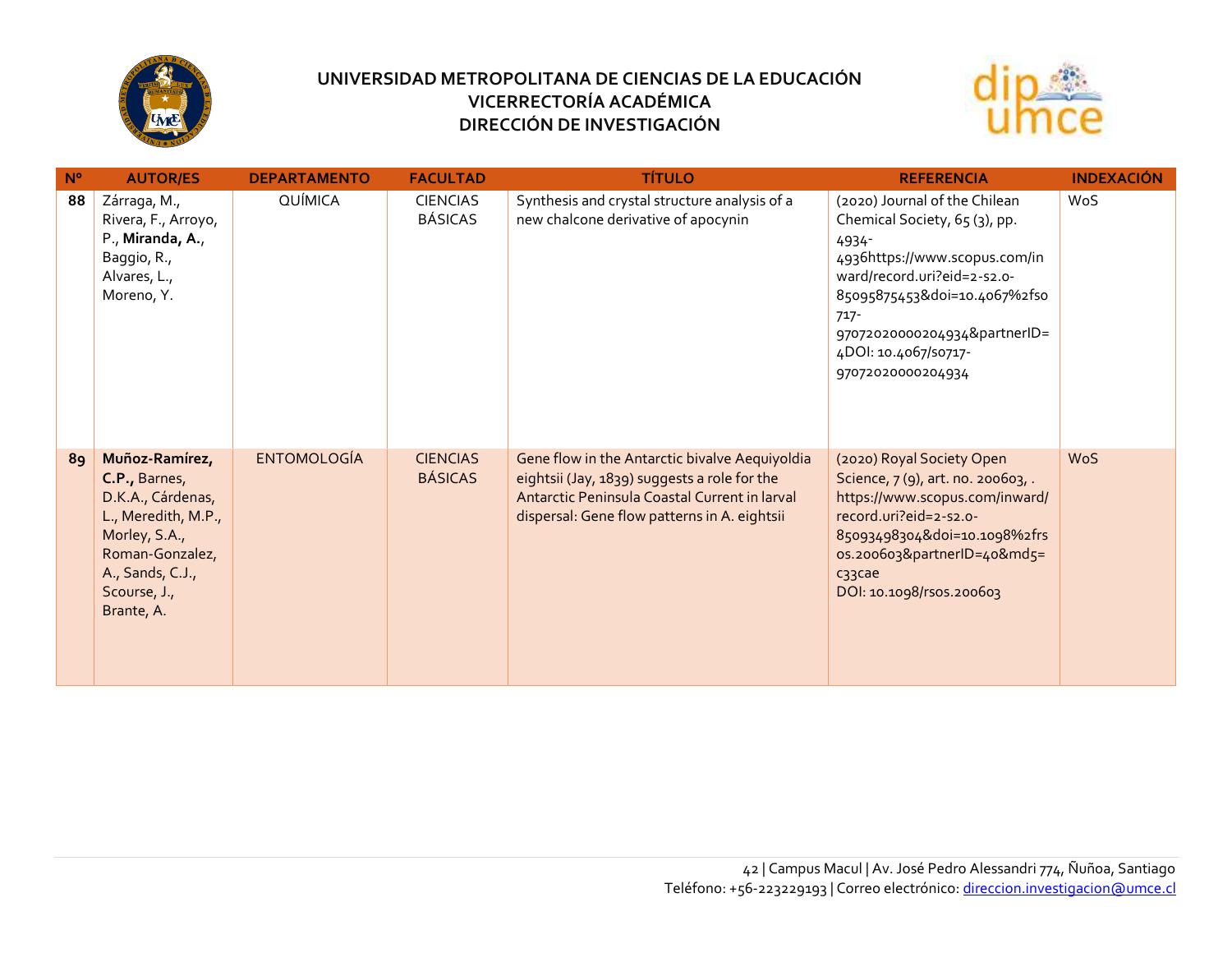



| $N^{\circ}$ | <b>AUTOR/ES</b>                                                                                                                                                                             | <b>DEPARTAMENTO</b>            | <b>FACULTAD</b>                                    | <b>TÍTULO</b>                                                                                                                                                                                                                                                        | <b>REFERENCIA</b>                                                                                                                                                                                                             | <b>INDEXACIÓN</b> |
|-------------|---------------------------------------------------------------------------------------------------------------------------------------------------------------------------------------------|--------------------------------|----------------------------------------------------|----------------------------------------------------------------------------------------------------------------------------------------------------------------------------------------------------------------------------------------------------------------------|-------------------------------------------------------------------------------------------------------------------------------------------------------------------------------------------------------------------------------|-------------------|
| 90          | Peña-Sandoval,<br>C., Jiménez, T.L.                                                                                                                                                         | F. Pedagógica                  | FILOSOFÍA Y<br><b>EDUCACIÓN</b>                    | Curriculum ideologies and conceptions of<br>diversity and social justice [Article@Idéologies<br>curriculaires<br>et conceptions de la diversité et de la justice<br>sociale]                                                                                         | (2020) Cadernos de Pesquisa, 50<br>$(177)$ , pp. 738-757<br>https://www.scopus.com/inward/<br>record.uri?eid=2-s2.o-<br>85094615242&doi=10.1590%2f1<br>98053147086&partnerID=40&md<br>$5 = 3a8a$<br>DOI: 10.1590/198053147086 | <b>SCOPUS</b>     |
| 91          | Aedo-Muñoz, E.,<br>Abarca-Reyes, V.,<br>Torres-Moreno,<br>M.-J., Bascuñan-<br>Mosqueira, R.,<br>Brito, C.J., Miarka,<br>B., Juan, J.C.-S.,<br>Sánchez-Ramírez,<br>C., Poblete-<br>Gálvez, C | <b>DEFDER</b>                  | <b>ARTESY</b><br><b>EDUCACIÓN</b><br><b>FÍSICA</b> | Proposal of a technical model of soccer kicking:<br>A systematic review of kinematic and<br>kineticvariables [Article@Proposta de um<br>modelo técnico de pontapé no futebol: Uma<br>revisão sistemática das variáveis cinemáticas e<br>cinéticas]                   | (2020) MHSalud, 17<br>(2) https://www.scopus.com/inwa<br>rd/record.uri?eid=2-s2.o-<br>85091829889&doi=10.15359%2f<br>MHS.17-<br>2.6&partnerID=40&md5=18e86D<br>OI: 10.15359/MHS.17-2.6                                        | <b>SCOPUS</b>     |
| 92          | Gálvez<br>Comandini, A.,<br>Monsalve Neira, J.                                                                                                                                              | <b>HISTORIA Y</b><br>GEOGRAFÍA | HISTORIA,<br><b>GEOGRAFÍA Y</b><br><b>LETRAS</b>   | The 1940 census and the social humanist policy<br>of the Popular Front: The recognition of<br>prostitutes<br>as workers [Article@El censo de 1940 y la<br>política social humanista del Frente Popular: El<br>reconocimiento de las meretrices como<br>trabajadoras] | (2020) Izquierdas, (49), pp. 2241-<br>4261.<br>https://www.scopus.com/inward/<br>record.uri?eid=2-s2.o-<br>85091788834&partnerID=40&md<br>5=1ca88c13d67ao7f9cb5cf8aoce2<br>2ece3                                              | <b>SCOPUS</b>     |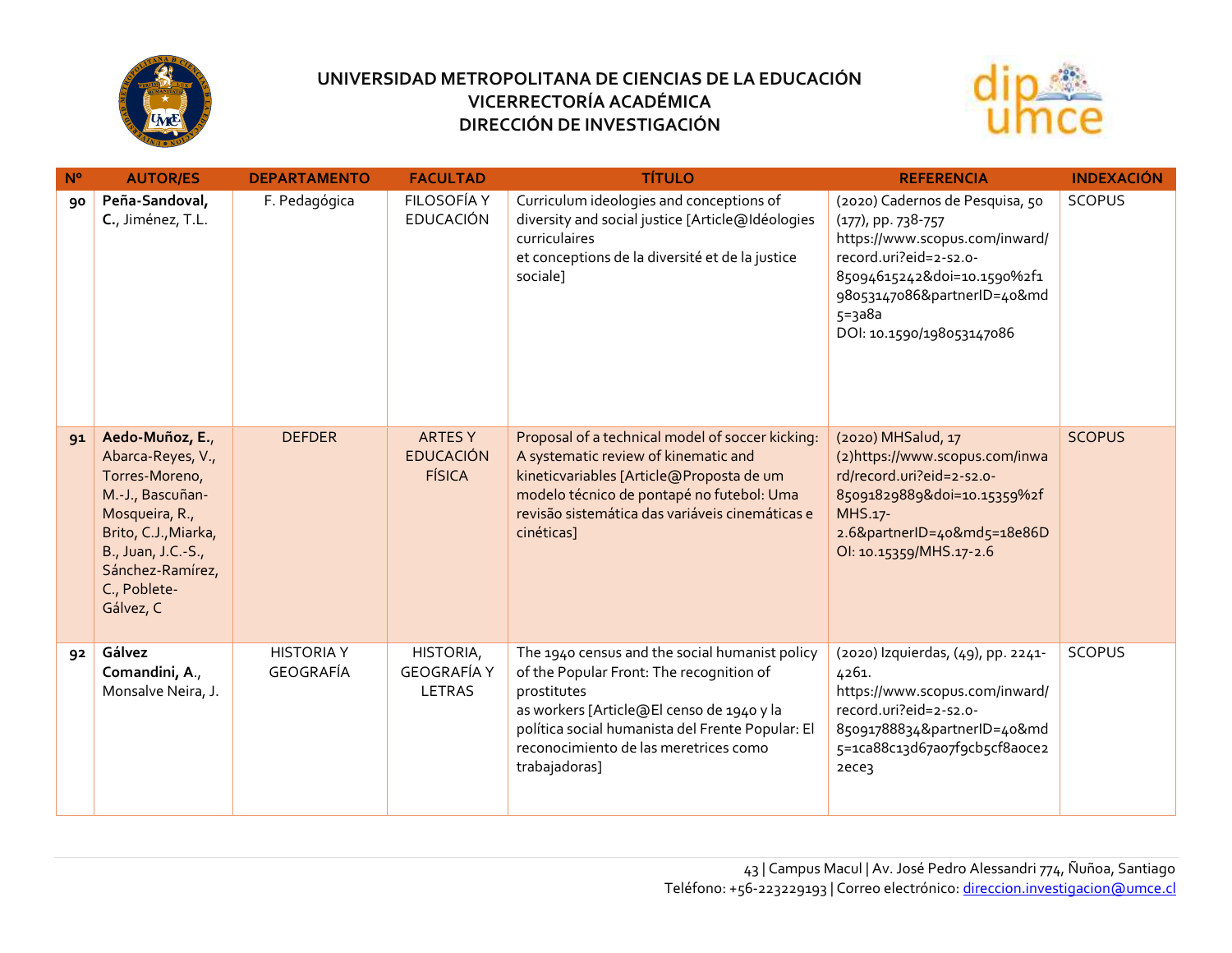



| $N^{\circ}$ | <b>AUTOR/ES</b>                                                                                                      | <b>DEPARTAMENTO</b>            | <b>FACULTAD</b>                           | <b>TÍTULO</b>                                                                                                                                                                                                                                                                                                                                                                            | <b>REFERENCIA</b>                                                                                                                                                                                                                   | <b>INDEXACIÓN</b> |
|-------------|----------------------------------------------------------------------------------------------------------------------|--------------------------------|-------------------------------------------|------------------------------------------------------------------------------------------------------------------------------------------------------------------------------------------------------------------------------------------------------------------------------------------------------------------------------------------------------------------------------------------|-------------------------------------------------------------------------------------------------------------------------------------------------------------------------------------------------------------------------------------|-------------------|
| 93          | Figueroa, D.P.,<br>Scott, S.,<br>González, C.R.,<br>Bizama, G., Flores-<br>Mara, R.,<br>Bustamante, R.,<br>Canals, M | <b>ENTOMOLOGÍA</b>             | <b>CIENCIAS</b><br><b>BÁSICAS</b>         | Estimating the climate change consequences<br>on the potential distribution of culex pipiens l.<br>1758, to<br>assess the risk of west nile virus establishment<br>in chile [Article@Estimando las consecuencias<br>del cambio climático en la distribución<br>potencial de culex pipiens l. 1758 para evaluar<br>el riesgo de establecimiento del virus del oeste<br>del nilo en chile] | (2020) Gayana, 84 (1), pp. 46-53.<br>https://www.scopus.com/inward/<br>record.uri?eid=2-s2.o-<br>85096802245&doi=10.4067%2fS<br>0717-<br>65382020000100046&partnerID=<br>$\overline{4}$<br>DOI: 10.4067/S0717-<br>65382020000100046 | <b>SCOPUS</b>     |
| 94          | Gálvez<br>Comandini, A.C                                                                                             | <b>HISTORIA Y</b><br>GEOGRAFÍA | HISTORIA,<br><b>GEOGRAFÍA Y</b><br>LETRAS | The prostitution policies of feminist<br>movements in Chile at the beginning of the<br>20th century [Article@Las políticas de la<br>prostitución de los movimientos feministas en<br>Chile a comienzos del siglo XX]                                                                                                                                                                     | (2020) Izquierdas, (49), pp. 3327-<br>3351.https://www.scopus.com/in<br>ward/record.uri?eid=2-s2.o-<br>85091781241&partnerID=40&md<br>5=34ad1d1f46a7a834c7b44bba74<br>f6917                                                         | <b>SCOPUS</b>     |
| 95          | Romero-Jeldres,<br>M.R., Faouzi-<br>Nadim, T.                                                                        | F. Pedagógica                  | <b>FILOSOFÍA Y</b><br><b>EDUCACIÓN</b>    | Structural model of didactic professional<br>competency for non-educator technician-<br>teachers<br>[Article@Modelo estructural de competencia<br>profesional didáctica para profesores técnicos<br>no<br>pedagogos]                                                                                                                                                                     | (2020) Magis, 13, pp. 1-22.<br>https://www.scopus.com/inward/<br>record.uri?eid=2-s2.o-<br>85095422593&doi=10.11144%2fJ<br>AVERIANA.M13.MECP&partnerl<br>$D = 408$<br>DOI:<br>10.11144/JAVERIANA.M13.MECP                           | <b>SCOPUS</b>     |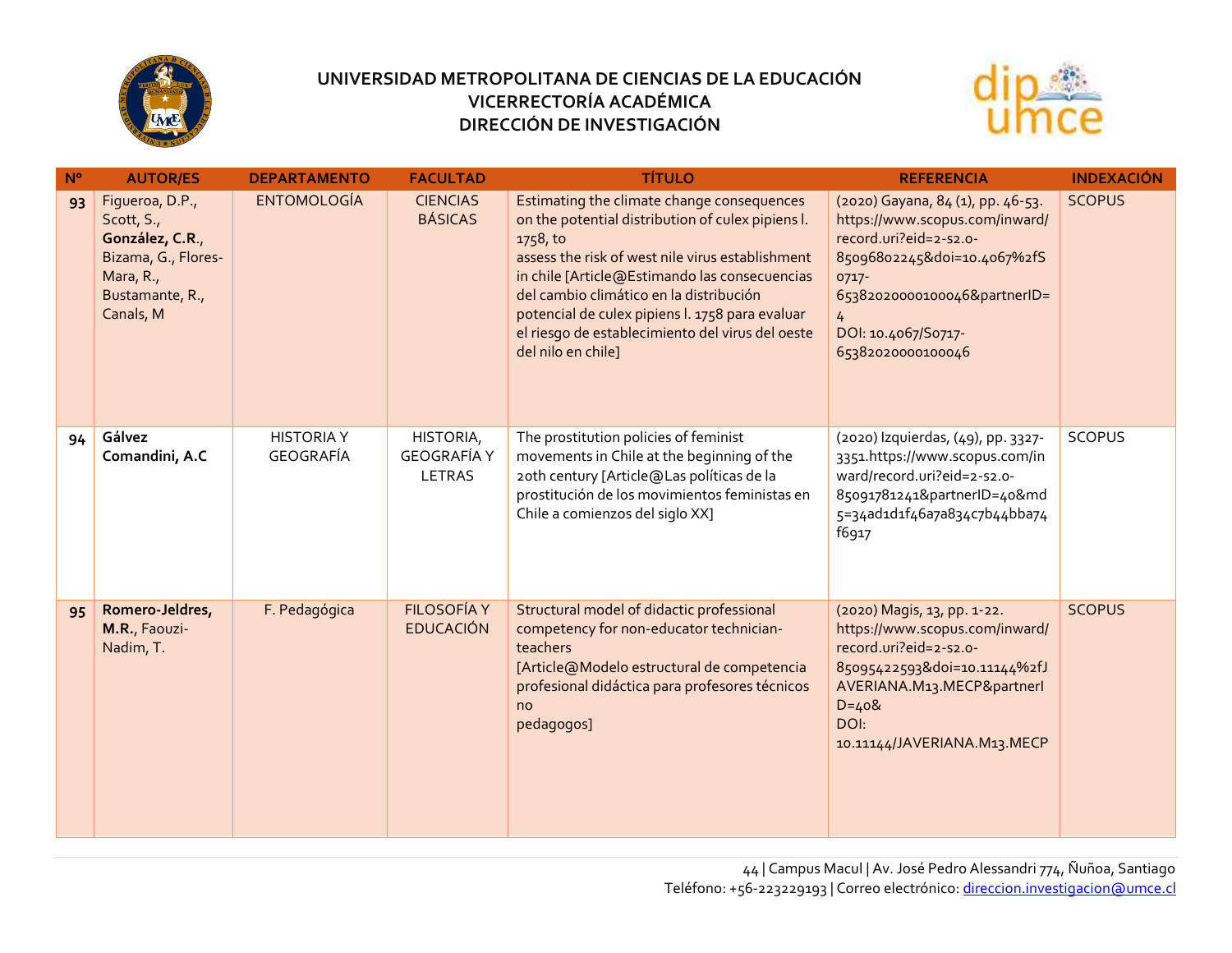



| $N^{\circ}$ | <b>AUTOR/ES</b>                                                                                                                                                                              | <b>DEPARTAMENTO</b> | <b>FACULTAD</b>                                    | <b>TÍTULO</b>                                                                                                                                             | <b>REFERENCIA</b>                                                                                                                                                                                                                            | <b>INDEXACIÓN</b> |
|-------------|----------------------------------------------------------------------------------------------------------------------------------------------------------------------------------------------|---------------------|----------------------------------------------------|-----------------------------------------------------------------------------------------------------------------------------------------------------------|----------------------------------------------------------------------------------------------------------------------------------------------------------------------------------------------------------------------------------------------|-------------------|
| 96          | Muñoz-Galiano,<br>I.M., Cobo-<br>Iglesias, A.,<br>Bahamonde-<br>Pérez, C., Torres-<br>Luque, G.                                                                                              | <b>DEFDER</b>       | ARTES Y<br><b>EDUCACIÓN</b><br><b>FÍSICA</b>       | Bibliometric analysis of older people social<br>education [Article@Análisis bibliométrico<br>sobre la educación social con personas<br>mayores]           | (2020) Informacion Tecnologica,<br>31 (4), pp. 199-210.<br>https://www.scopus.com/inward/<br>record.uri?eid=2-s2.o-<br>85093647803&doi=10.4067%2fS<br>0718-<br>07642020000400199&partnerID=<br>4<br>DOI: 10.4067/S0718-<br>07642020000400199 | <b>SCOPUS</b>     |
| 97          | Varas, V.,<br>Bertinelli, P.,<br>Carrasco, P.,<br>Souper, N.,<br>Álvarez, P.,<br>Danilla, S., Egaña,<br>J.I., Penna,<br>A., Sepúlveda, S.,<br>Arancibia, V.,<br>Álvarez, M.G.,<br>Vergara, R | <b>KINESIOLOGÍA</b> | <b>ARTESY</b><br><b>EDUCACIÓN</b><br><b>FÍSICA</b> | Intraoperative ketamine and magnesium<br>therapy to control postoperative pain after<br>abdominoplasty and/or liposuction: A clinical<br>randomized trial | (2020) Journal of Pain Research,<br>13, pp. 2937-<br>2946.https://www.scopus.com/in<br>ward/record.uri?eid=2-s2.o-<br>85096164209&doi=10.2147%2fJP<br>R.S276710&partnerID=40&md5=<br>1ecc2DOI: 10.2147/JPR.S276710                           | <b>WoS</b>        |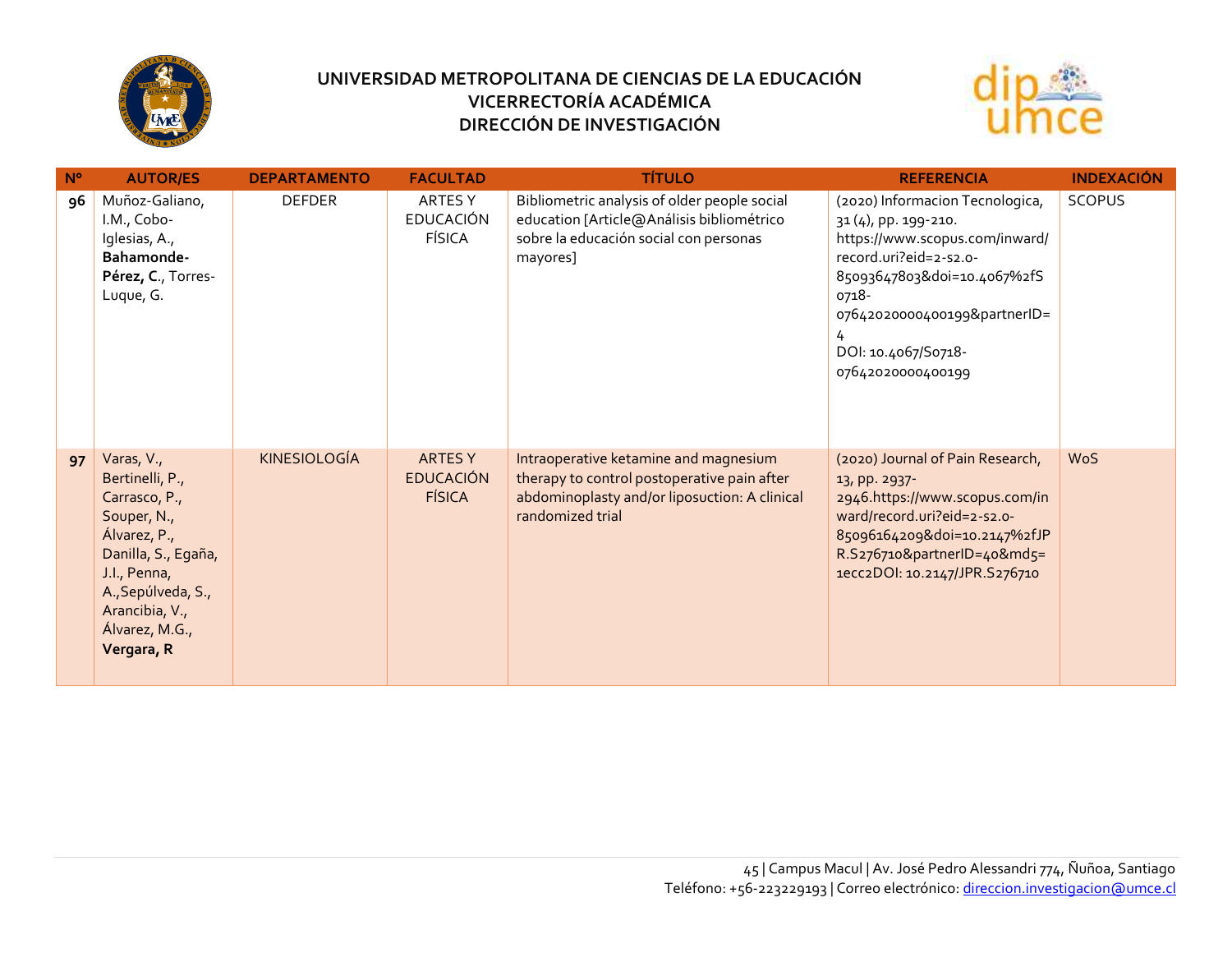



| $N^{\circ}$        | <b>AUTOR/ES</b>                                                                                                                                                 | <b>DEPARTAMENTO</b>    | <b>FACULTAD</b>                        | <b>TÍTULO</b>                                                                                                                                                          | <b>REFERENCIA</b>                                                                                                                                                                                                | <b>INDEXACIÓN</b>        |
|--------------------|-----------------------------------------------------------------------------------------------------------------------------------------------------------------|------------------------|----------------------------------------|------------------------------------------------------------------------------------------------------------------------------------------------------------------------|------------------------------------------------------------------------------------------------------------------------------------------------------------------------------------------------------------------|--------------------------|
| 98                 | Kamran, K., Ali, A.,<br>Villagra, C.A.,<br>Bazai, Z.A., Iqbal,<br>A., Sajid, M.S                                                                                | <b>ENTOMOLOGÍA</b>     | <b>CIENCIAS</b><br><b>BÁSICAS</b>      | Hyalomma anatolicum resistance against<br>ivermectin and fipronil is associated with<br>indiscriminate use of acaricides in<br>southwestern Balochistan, Pakistan      | (2020) Parasitology Research,<br>https://www.scopus.com/inward/<br>record.uri?eid=2-s2.o-<br>85096401269&doi=10.1007%2fs0<br>0436-020-06981-<br>o&partnerID=40&md5<br>DOI: 10.1007/500436-020-06981-<br>$\Omega$ | <b>SCOPUS</b>            |
| 99                 | <b>GASTON MOLINA</b><br>DOMINGO;<br><b>VALENTINA</b><br><b>LETELIER</b><br><b>LARRONDO</b>                                                                      | <b>SIN INFORMACIÓN</b> | <b>SIN</b><br><b>INFORMACIÓN</b>       | EL SISTEMA DE ASEGURAMIENTO DE LA<br>CALIDAD DE LA EDUCACION SUPERIOR<br><b>CHILENA: LA DEGRADACION</b><br>ORGANIZACIONAL DE LA INSTITUCION<br><b>EDUCATIVA</b>        | ATENEA (CONCEPCION), 2020,<br>vol., vol. suple., n. 522, n. suple.<br>p. 171 - 188                                                                                                                               | SciELO Chile -<br>No WOS |
| 10<br>$\mathbf{o}$ | ALEJANDRA<br>CASTILLO                                                                                                                                           | <b>FILOSOFÍA</b>       | <b>FILOSOFÍA Y</b><br><b>EDUCACIÓN</b> | UNIVERSIDAD APARATOS Y MANIFIESTOS                                                                                                                                     | ATENEA (CONCEPCION), 2020,<br>vol., vol. suple., n. 522, n. suple.<br>p. 119 - 134                                                                                                                               | SciELO Chile -<br>No WOS |
| 10<br>$\mathbf{1}$ | <b>ESTEFANÍA</b><br><b>PEZOA</b><br>CARRASCO;<br><b>IGNACIO</b><br><b>FIGUEROA</b><br>CÉSPEDES;<br>MICHAL ELÍAS<br>GODOY;<br><b>TATIANA DÍAZ</b><br><b>ARCE</b> | ED. DIFERENCIAL        | <b>FILOSOFÍA Y</b><br><b>EDUCACIÓN</b> | <b>HABILIDADES DE PENSAMIENTO</b><br><b>CIENTIFICO: UNA PROPUESTA DE ABORDAJE</b><br>INTERDISCIPLINAR DE BASE SOCIOCRITICA<br><b>PARA LA FORMACION INICIAL DOCENTE</b> | <b>REVISTA DE ESTUDIOS Y</b><br><b>EXPERIENCIAS EN EDUCACION</b><br>(REXE), 2020, vol. 19, vol. suple.,<br>n. 41, n. suple. p. 257 - 273                                                                         | SciELO Chile -<br>No WOS |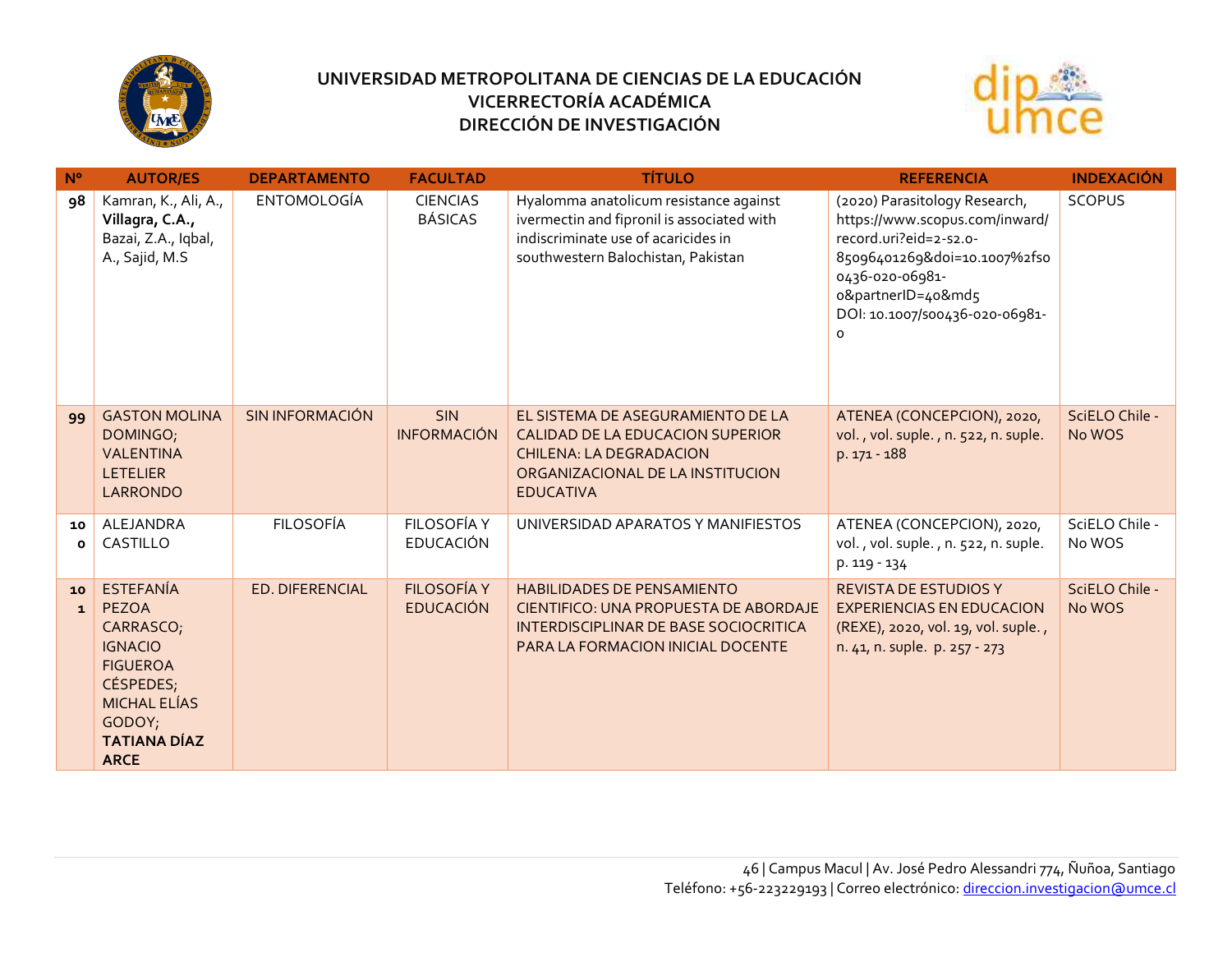



| $N^{\circ}$                   | <b>AUTOR/ES</b>                                                                                                                                                                                                                                                                                                                                                                | <b>DEPARTAMENTO</b> | <b>FACULTAD</b>                   | <b>TÍTULO</b>                                                                                                                                                                               | <b>REFERENCIA</b>                                                                                                                      | <b>INDEXACIÓN</b>        |
|-------------------------------|--------------------------------------------------------------------------------------------------------------------------------------------------------------------------------------------------------------------------------------------------------------------------------------------------------------------------------------------------------------------------------|---------------------|-----------------------------------|---------------------------------------------------------------------------------------------------------------------------------------------------------------------------------------------|----------------------------------------------------------------------------------------------------------------------------------------|--------------------------|
| 10<br>$\mathbf{2}$            | ANDREA<br><b>RUFFINELLI</b><br>VARGAS;<br><b>FRANCISCA</b><br><b>DONOSO</b>                                                                                                                                                                                                                                                                                                    | SIN INFORMACIÓN     | <b>SIN</b><br>INFORMACIÓN         | HACIA UNA FORMACION INICIAL DOCENTE<br>DE CALIDAD: LA EVALUACION NACIONAL<br>DIAGNOSTICA EN LAS VOCES DE ACTORES<br>PARTICIPES DEL PROCESO DE REDACCION E<br>IMPLEMENTACION DE LA LEY 20903 | REVISTA DE ESTUDIOS Y<br><b>EXPERIENCIAS EN EDUCACION</b><br>(REXE), 2020, vol. 19, vol. suple.,<br>n. 41, n. suple. p. 125 - 147      | SciELO Chile -<br>No WOS |
| 10<br>$\overline{\mathbf{3}}$ | <b>CHRISTIAN</b><br>MIRANDA JAÑA;<br><b>FRANCISCO</b><br><b>OSORIO</b><br>GONZÁLEZ;<br><b>MARÍA JOSÉ</b><br><b>UMAÑA</b><br><b>ALTAMIRANO</b>                                                                                                                                                                                                                                  | SIN INFORMACIÓN     | <b>SIN</b><br><b>INFORMACIÓN</b>  | USO EDUCATIVO DE TIC EN UN SALON<br>MONTESSORI: DIALOGO ENTRE LA<br>TECNOLOGIA DIGITAL Y LOS RITOS DE<br><b>INTERACCION SOCIAL EN EL AULA</b>                                               | <b>REVISTA DE ESTUDIOS Y</b><br><b>EXPERIENCIAS EN EDUCACION</b><br>(REXE), 2020, vol. 19, vol. suple.,<br>n. 41, n. suple. p. 29 - 42 | SciELO Chile -<br>No WOS |
| 10<br>4                       | Lopes, C. E.<br>Ferreira;<br>Jablonsky, F.;<br>Cross, N. J. G.;<br>Bradley, A. J.;<br>Catelan, M.;<br>Papageorgiou, A.;<br>Russell,<br>Christopher M. P.;<br>Minniti, D., Braga,<br>V. F.; Alonso-<br>Garcia, J.;<br>Papageorgiou, A.;<br>Pichara, K.;<br>Hempel, M.;<br>Lucas, P. W.;<br>Angeloni, R.; Leao,<br>I. C.; De Medeiros,<br>J. R.; Herpich, F.<br>R.; Pichara, K.; | <b>FÍSICA</b>       | <b>CIENCIAS</b><br><b>BÁSICAS</b> | The VISTA Variables in the Via Lactea infrared<br>variability catalogue (VIVA-I)                                                                                                            | [WOS:000561118000053].<br>(2020) Monthly Notices of the<br>Royal Astronomical Society, 496<br>(2), pp. 1730-1756. Cited 2 times.       | WoS                      |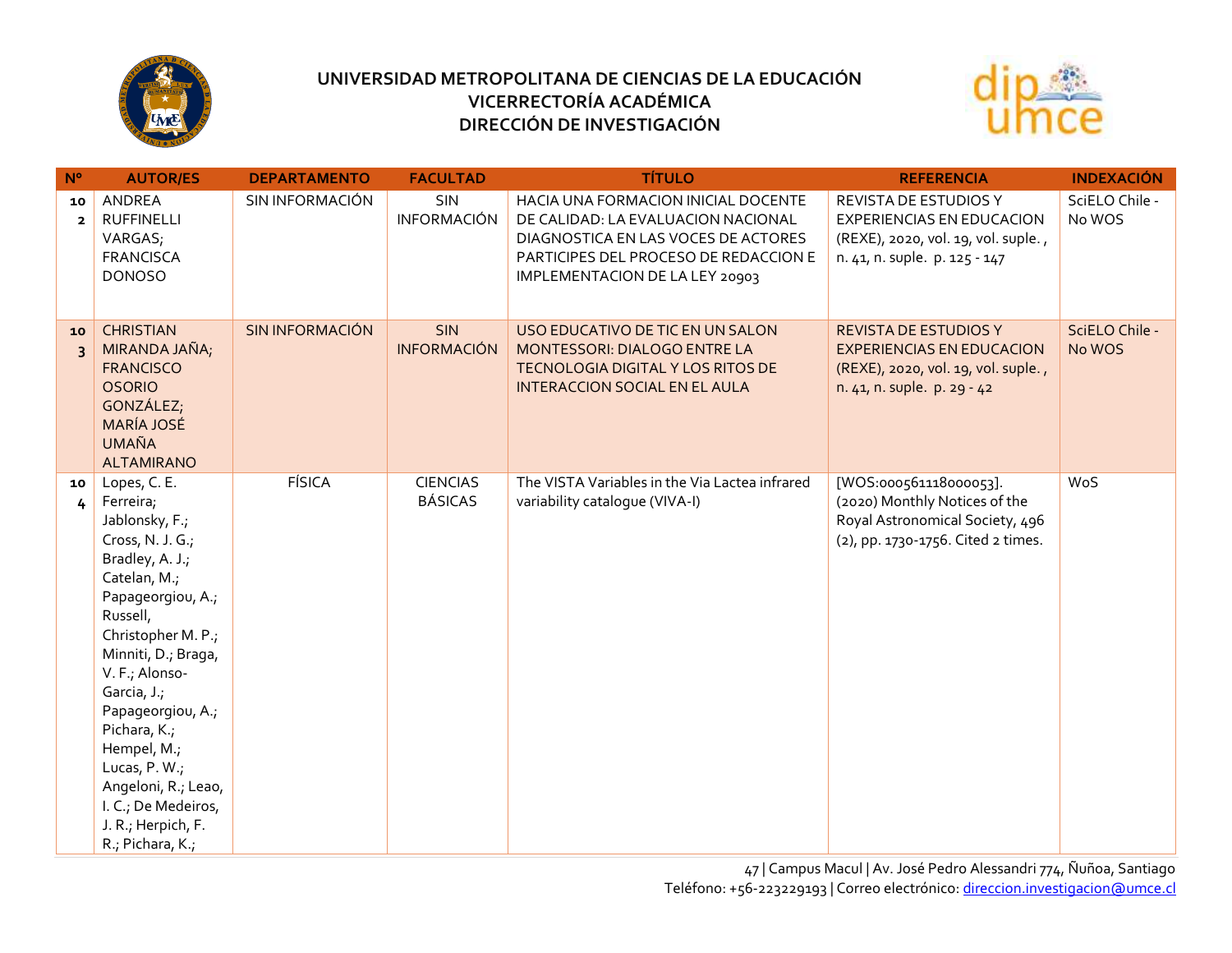



| $N^{\circ}$ | <b>AUTOR/ES</b>                                  | <b>DEPARTAMENTO</b> | <b>FACULTAD</b>                                  | <b>TÍTULO</b>                                                                                                                                                                                                                                                                                                                                                 | <b>REFERENCIA</b>                                                                                                                                                                                                            | <b>INDEXACIÓN</b> |
|-------------|--------------------------------------------------|---------------------|--------------------------------------------------|---------------------------------------------------------------------------------------------------------------------------------------------------------------------------------------------------------------------------------------------------------------------------------------------------------------------------------------------------------------|------------------------------------------------------------------------------------------------------------------------------------------------------------------------------------------------------------------------------|-------------------|
|             | Beamin, J. C.;<br>Cortes, C.                     |                     |                                                  |                                                                                                                                                                                                                                                                                                                                                               |                                                                                                                                                                                                                              |                   |
| 10<br>5     | Cueto, J.P.C.,<br>Lara, R.V.,<br>Urtubia, C.E.M. | CASTELLANO          | HISTORIA,<br><b>GEOGRAFÍA Y</b><br><b>LETRAS</b> | Professional learning communities (cpa): A<br>theoretical review for directive management<br>and achievement of pedagogical leadership in<br>schools of the 21st century<br>[Article@ComunidadesProfesionales de<br>Aprendizaje (CPA): Una Revisión Teórica para<br>la Gestión Directiva y el Logro delLiderazgo<br>Pedagógico en las Escuelas del Siglo XXI] | (2020) Fronteiras, 9 (3), pp. 462-<br>477https://www.scopus.com/inw<br>ard/record.uri?eid=2-s2.o-<br>85099854767&doi=10.21664%2f<br>2238-8869.2020v9i3.p462-<br>477&partnerIDOI:<br>10.21664/2238-<br>8869.2020v9i3.p462-477 | <b>SCOPUS</b>     |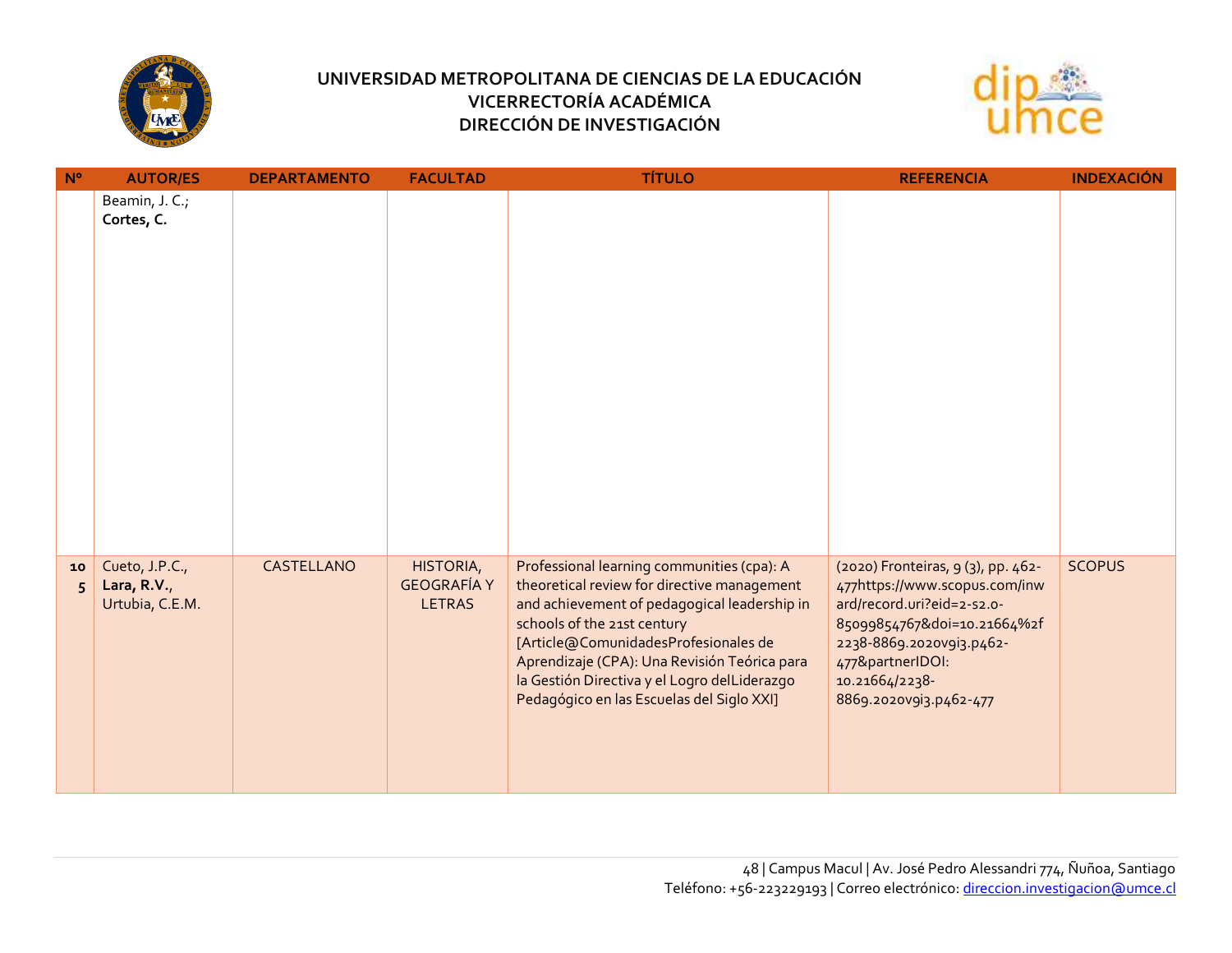



| $N^{\circ}$ | <b>AUTOR/ES</b>                                                                                                                                                                                                                                                                     | <b>DEPARTAMENTO</b> | <b>FACULTAD</b>                                    | <b>TÍTULO</b>                                                                                                                                                                                                                                                                                                       | <b>REFERENCIA</b>                                                                                                                                                                                                                              | <b>INDEXACIÓN</b> |
|-------------|-------------------------------------------------------------------------------------------------------------------------------------------------------------------------------------------------------------------------------------------------------------------------------------|---------------------|----------------------------------------------------|---------------------------------------------------------------------------------------------------------------------------------------------------------------------------------------------------------------------------------------------------------------------------------------------------------------------|------------------------------------------------------------------------------------------------------------------------------------------------------------------------------------------------------------------------------------------------|-------------------|
| 10<br>-6    | Ferro, E.F., Cid,<br>F.M., Briceño,<br>M.H., Duarte,<br>S.A.G., Silva-<br>Salse, Á., Peña-<br>Troncoso, S.,<br>Retamal,<br>F.C., Flores, P.G.,<br>Cárcamo, F.P.,<br>Acevedo, V.B.,<br>Vera, G.Z., Zavala-<br>Crichton, J.P.,<br>Sánchez, J.M.,<br>Brevis-Yéber, M.,<br>Olivos, C.L. | <b>DEFDER</b>       | ARTES Y<br><b>EDUCACIÓN</b><br><b>FÍSICA</b>       | Level of satisfaction of online classes by<br>students of Physical Education of Chile in times<br>of pandemic<br>[Article@Nivel de satisfacción de las clases<br>online por parte de los estudiantes de<br>Educación Física de Chile en tiempos de<br>pandemia]                                                     | (2020) Retos, (41), pp. 123-130.<br>https://www.scopus.com/inward/<br>record.uri?eid=2-s2.o-<br>85100204329&doi=10.47197%2fR<br>ETOS.Vol41.82907&partnerID=4<br>o&md<br>DOI:<br>10.47197/RETOS.Vol41.82907                                     | <b>SCOPUS</b>     |
| 10          | Hurtado, P.S                                                                                                                                                                                                                                                                        | <b>MÚSICA</b>       | <b>ARTESY</b><br><b>EDUCACIÓN</b><br><b>FÍSICA</b> | Press cuttings of guitar concerts by Antonio<br>Jiménez Manjón, Miguel Llobet and Agustín<br>Barrios in Chile at the beginning of the<br>twentieth century [Article@Registros de<br>prensa de los conciertos de Antonio Jiménez<br>Manjón, Miguel Llobet y Agustín Barrios en<br>Chile en los albores del siglo XX] | (2020) Revista Musical Chilena,<br>74 (234), pp. 48-67.<br>https://www.scopus.com/inward/<br>record.uri?eid=2-s2.o-<br>85101229168&doi=10.4067%2fS<br>0716-<br>27902020000200048&partnerID<br>$=4$<br>DOI: 10.4067/S0716-<br>27902020000200048 | <b>SCOPUS</b>     |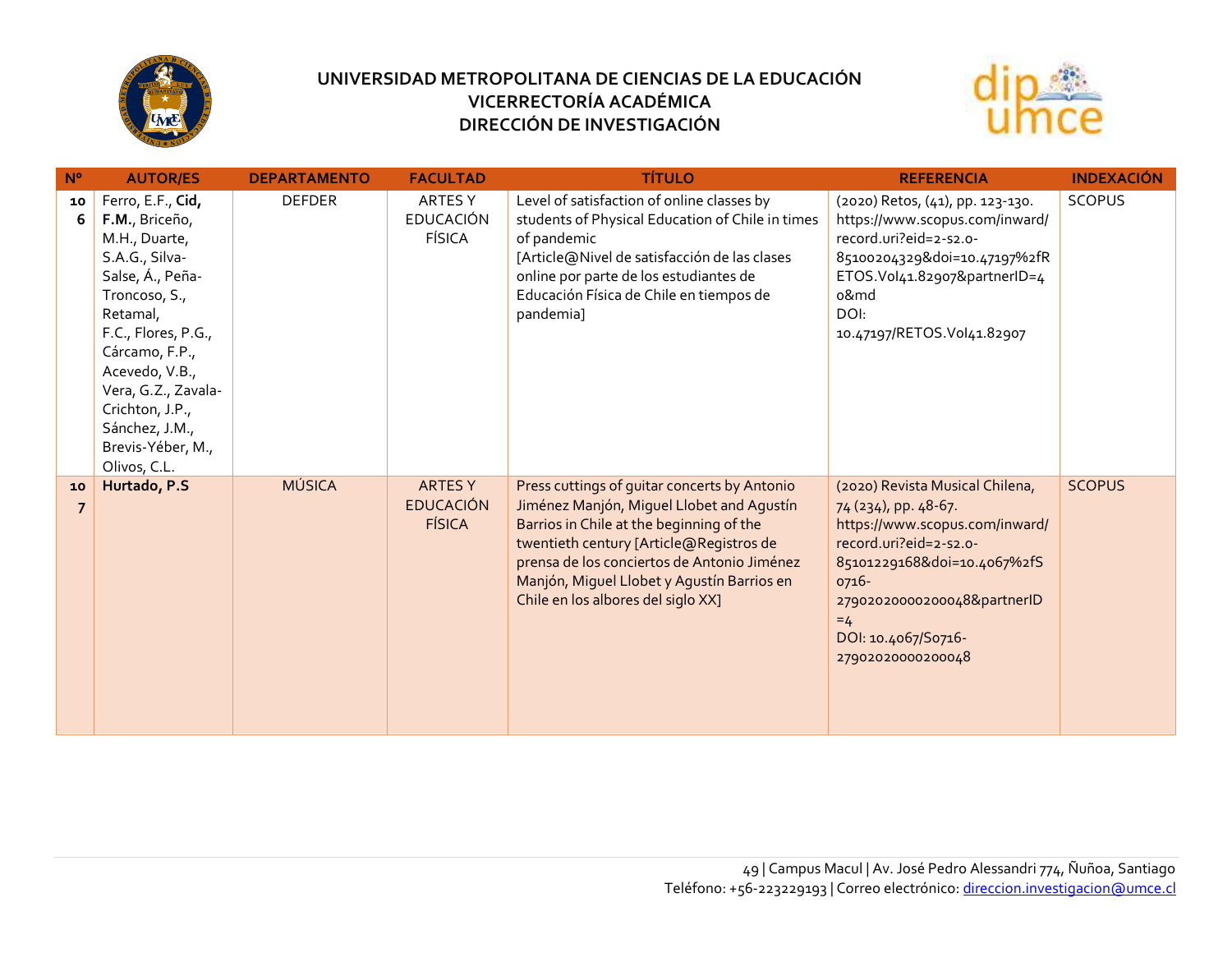



| $N^{\circ}$        | <b>AUTOR/ES</b>                                          | <b>DEPARTAMENTO</b> | <b>FACULTAD</b>                                     | <b>TÍTULO</b>                                                                                                                                                                                                                                                                                                                      | <b>REFERENCIA</b>                                                                                                                                                                                                                                    | <b>INDEXACIÓN</b> |
|--------------------|----------------------------------------------------------|---------------------|-----------------------------------------------------|------------------------------------------------------------------------------------------------------------------------------------------------------------------------------------------------------------------------------------------------------------------------------------------------------------------------------------|------------------------------------------------------------------------------------------------------------------------------------------------------------------------------------------------------------------------------------------------------|-------------------|
| 10<br>8            | Lobos, A.C., Lira,<br>H.O                                | INGLÉS              | HISTORIA,<br><b>GEOGRAFÍA Y</b><br>LETRAS           | Sociophonetic variation of Spanish in Chile:<br>Subjective perceptions of future teachers in the<br>school system [Article@Variación<br>sociofonética del Español de Chile:<br>Percepciones subjetivas de futurosprofesores<br>del sistema escolar]                                                                                | (2020) Nueva Revista del<br>Pacifico, (73), pp. 377-<br>395.https://www.scopus.com/inw<br>ard/record.uri?eid=2-s2.o-<br>85099366268&doi=10.4067%2fS<br>0719-<br>51762020000200377&partnerID=<br>4DOI: 10.4067/S0719-<br>51762020000200377            | <b>SCOPUS</b>     |
| 10<br>$\mathbf{q}$ | Maureira-Cid, F.,<br>Flores-Ferro, E.,<br>Díaz-Muñoz, H. | <b>DEFDER</b>       | <b>ARTES Y</b><br><b>EDUCACIÓN</b><br><b>FÍSICA</b> | Inter- and intra-hemispheric differences of<br>non-linear dynamics in Electroencephalogram<br>signals<br>during the execution of an attention test<br>[Article@Diferencias inter e intra-hemisféricas<br>de dinámicas<br>no lineales en las señales de<br>electroencefalograma durante la resolución de<br>una prueba de atención] | (2020) Revista Facultad de<br>Medicina, 68 (4), pp. 577-585.<br>https://www.scopus.com/inward/<br>record.uri?eid=2-s2.o-<br>85099860079&doi=10.15446%2fr<br>evfacmed.v68n4.76046&partnerl<br>$D = 408$<br>DOI:<br>10.15446/revfacmed.v68n4.7604<br>6 | <b>SCOPUS</b>     |